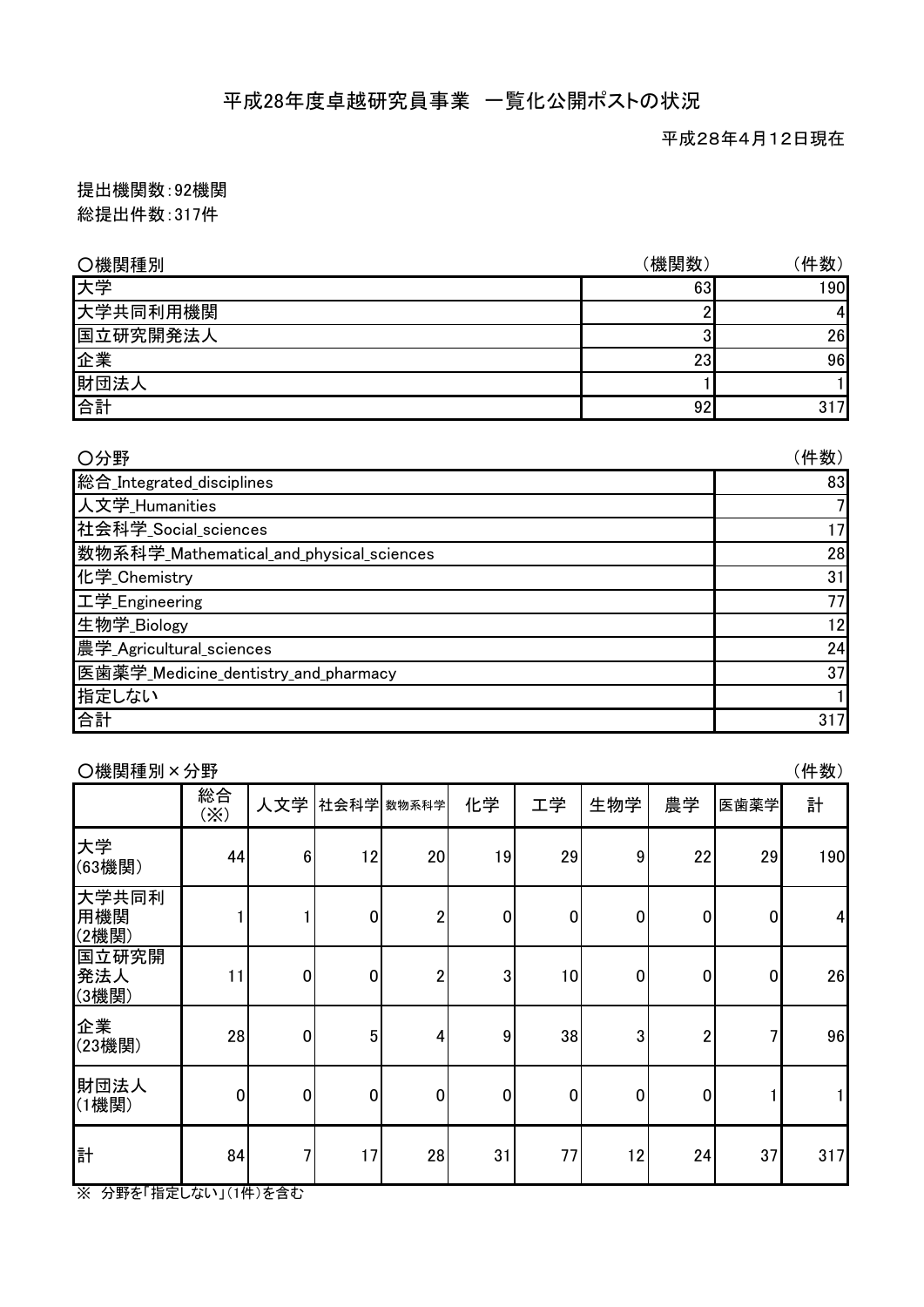| 申請受付番号 公募番号<br><b>[Application</b><br>No. | [Post No.]         | 機関種別<br>[Type of]<br>Institution) | 機関名<br>[Institution]                                                                                                                                          | 部署名<br>[Department]                                                                                                                                                     | 研究分野(分野)<br><b>Research field</b><br>$(Area)$ ]                      | 研究分野(分科)<br>Research field<br>(Discipline) ]            | 職種<br>[Job type]            | 勤務形態<br>[Employment status]                       | 推薦の仕組みの利<br>用の有無【use of<br>recommendation<br>scheme) |
|-------------------------------------------|--------------------|-----------------------------------|---------------------------------------------------------------------------------------------------------------------------------------------------------------|-------------------------------------------------------------------------------------------------------------------------------------------------------------------------|----------------------------------------------------------------------|---------------------------------------------------------|-----------------------------|---------------------------------------------------|------------------------------------------------------|
|                                           | E <sub>1</sub>     | 企業                                | 株式会社豊田自動織機<br>Toyota Industries<br>Corporation                                                                                                                | 技術開発本部開発第三部                                                                                                                                                             | 工学_Engineering                                                       | 材料工学<br>(Material<br>engineering)                       | グループリーダー<br>(group leader)  | 無期雇用(tenure,<br>indifinite-term<br>employment)    | 無(No)                                                |
|                                           | 2 S1               | 企業                                | 三菱電機(株)<br>MITSUBISHI ELECTRIC INDUSTRIAL DESIGN<br>CORPORATION                                                                                               | デザイン研究所未来イノ<br> ベーションセンター<br>CENTER, Center for<br>Future Innovation                                                                                                    | 社会科学<br>Social_sciences_                                             | 経営学<br>(Management)                                     | 主任研究員(Senior<br>researcher) | その他任期付(other<br>certain fixed-term<br>employment) | 無(No)                                                |
|                                           | 2 11               | 企業                                | 三菱電機(株)<br>MITSUBISHI ELECTRIC INDUSTRIAL DESIGN<br><b>CORPORATION</b>                                                                                        | デザイン研究所未来イノ<br> ベーションセンター<br><b>CENTER, Center for</b><br><b>Future Innovation</b>                                                                                      | 総合<br>Integrated discipline<br><b>S</b>                              | 人間情報学<br>(Human<br>informatics)                         | 主任研究員(Senior<br>researcher) | その他任期付(other<br>certain fixed-term<br>employment) | 無(No)                                                |
|                                           | $2$ S <sub>2</sub> | 企業                                | 三菱電機(株)                                                                                                                                                       | 先端技術総合研究所総務<br>部 人事課                                                                                                                                                    | 社会科学<br>Social_sciences                                              | 経営学<br>(Management)                                     | その他(Others)                 | その他任期付(other<br>certain fixed-term<br>employment) | 無(No)                                                |
|                                           | lE <sub>2</sub>    | 企業                                | 三菱電機(株)                                                                                                                                                       | 先端技術総合研究所メカト<br>ロニクス部門 自律制御シ<br>ステム 開発プロジェクトグ<br>ループ                                                                                                                    | 工学 Engineering                                                       | 機械工学<br>(Mechanical<br>engineering)                     | その他(Others)                 | その他任期付(other<br>certain fixed-term<br>employment) | 無(No)                                                |
|                                           | $3$ Mp1            | 企業                                | 日立製作所(Hitachi<br>Ltd.)                                                                                                                                        | 研究開発グループ基礎研<br>究センタ(Center for<br>Exploratory Research,<br>Research & Development<br>Group)                                                                             | 数物系科学<br>Mathematical_and_ph<br>ysical_sciences                      | 数学<br>(Mathematics)                                     | その他(Others)                 | 無期雇用(tenure,<br>indifinite-term<br>employment)    | 無(No)                                                |
|                                           | 3 B1               | 企業                                | 日立製作所(Hitach Ltd.) Exploratory Research,                                                                                                                      | 研究開発グループ基礎研<br>究センタ(Center for<br>Research & Development<br>Group)                                                                                                      | 生物学_Biology                                                          | 生物科学<br>(Biological<br>science)                         | その他(Others)                 | 無期雇用(tenure,<br>indifinite-term<br>employment)    | 無(No)                                                |
|                                           | 3 12               | 企業                                | 日立製作所(Hitachi<br>Ltd.)                                                                                                                                        | 研究開発グループ基礎研<br> 究センタ(Center for<br>Exploratory Research,<br>Research & Development<br>Group)                                                                            | 総合生物<br>Biological_sciences                                          | 神経科学<br>(Neuroscience)                                  | その他(Others)                 | 無期雇用(tenure,<br>indifinite-term<br>employment)    | 無(No)                                                |
|                                           | $3$ E <sub>3</sub> | 企業                                | 株式会社日立製作所<br>HITACHI, Ltd.                                                                                                                                    | 研究開発グループエネル<br>ギーイノベーションセンタ<br>Center for Technology<br>Innovation - Energy,<br>Research & Development<br>Group                                                         | 工学 <sub>_</sub> Engineering                                          | 電気電子工学<br>(Electrical and<br>electronic<br>engineering) | その他(Others)                 | 無期雇用(tenure,<br>indifinite-term<br>employment)    | 無(No)                                                |
|                                           | 3 13               | 企業                                | 株式会社日立製作所<br>HITACHI, Ltd.                                                                                                                                    | 研究開発グループシステ<br>  ッ <sub>ス」。</sub> 。。。<br> ムイノベーション研究センタ  <sub>総合</sub><br>Center for Technology<br>Innovation - Systems<br>Engineering, Research &<br>Development Group | Integrated_discipline                                                | 人間情報学<br>(Human<br>informatics)                         | その他(Others)                 | 無期雇用(tenure,<br>indifinite-term<br>employment)    | 無(No)                                                |
|                                           | 3 14               | 企業                                | 株式会社日立製作所<br>HITACHI, Ltd.                                                                                                                                    | 研究開発グループシステ<br>ッシッシング<br> ムイノベーション研究センタ  <sub>総合</sub><br>Center for Technology<br>Innovation - Systems<br>Engineering, Research &<br>Development Group                 | Integrated_discipline                                                | 情報学基礎<br>(Principles of<br>informatics)                 | その他(Others)                 | 無期雇用(tenure,<br>indifinite-term<br>employment)    | 無(No)                                                |
|                                           | 3 E4               | 企業                                | 株式会社日立製作所<br>HITACHI, Ltd.                                                                                                                                    | 研究開発グループ生産イノ<br> ベーション研究センタ<br>Center for Technology<br>Innovation - Production<br>Engineering, Research &<br>Development Group                                         | 工学 Engineering                                                       | 機械工学<br>(Mechanical<br>engineering)                     | その他(Others)                 | 無期雇用(tenure,<br>indifinite-term<br>employment)    | 無(No)                                                |
|                                           | $4 \mid Mp2$       | 大学                                | 国立大学法人 高知大<br>(National University<br>Corporation Kochi<br>University)                                                                                        | 海洋コア総合研究センター  数物系科学<br>(Center for Advanced<br>Marine Core Research)                                                                                                    | Mathematical and ph<br>ysical_sciences                               | 地球惑星科学<br>(Earth and<br>planetary<br>science)           | その他(Others)                 | テニュアトラック雇用<br>(tenure-tracking<br>employment)     | 無(No)                                                |
|                                           | 5 15               | 企業                                | 株式会社富士通研究所  知識情報処理研究所<br>Fujitsu Laboratories<br>Ltd.                                                                                                         | Knowledge Information<br><b>Processing Laboratory</b>                                                                                                                   | 総合理工<br>Interdisciplinary_scie (Computational<br>nce_and_engineering | 計算科学<br>science)                                        | その他(Others)                 | 無期雇用(tenure,<br>indefinite-term<br>employment)    | 有(Yes)                                               |
|                                           | $6$ Mp3            | 大学共同利<br>用機関                      | 大学共同利用機関法人<br> 高エネルギー加速器研<br> 究機構<br>【Inter-University<br>Research Institute<br>Corporation High<br><b>Energy Accelerator</b><br><b>Research Organization</b> | 素粒子原子核研究所<br>Institute of Particle and<br>Nuclear Studies)                                                                                                              | 数物系科学<br>ysical_sciences                                             |                                                         | 准教授(Associate<br>Professor) | 無期雇用(tenure,<br>indifinite-term<br>employment)    | 無(No)                                                |
|                                           | $6$ Mp4            | 大学共同利<br>用機関                      | 大学共同利用機関法人<br> 高エネルギー加速器研<br> 究機構<br>Inter-University<br>Research Institute<br>Corporation High<br><b>Energy Accelerator</b><br>Research Organization】        | 素粒子原子核研究所理論<br>センター<br>Institute of Particle and<br>Nuclear Studies Theory<br>Center)                                                                                   | 数物系科学<br>_Mathematical_and_ph 物理学(Physics)<br>vsical sciences        |                                                         | その他(Others)                 | 無期雇用(tenure,<br>indifinite-term<br>employment)    | 無(No)                                                |
|                                           | 7Mp5               | 大学                                | 国立大学法人 横浜国<br>立大学<br>Yokohama National<br>University                                                                                                          | 大学院工学研究院<br>Graduate School of<br>Engineering                                                                                                                           | 数物系科学<br>ysical_sciences                                             |                                                         | 准教授(Associate<br>Professor) | テニュアトラック雇用<br>(tenure-tracking<br>employment)     | 無(No)                                                |

## 申請ポスト一覧(総括)

## ※機関の掲載順は文部科学省の申請受付順による。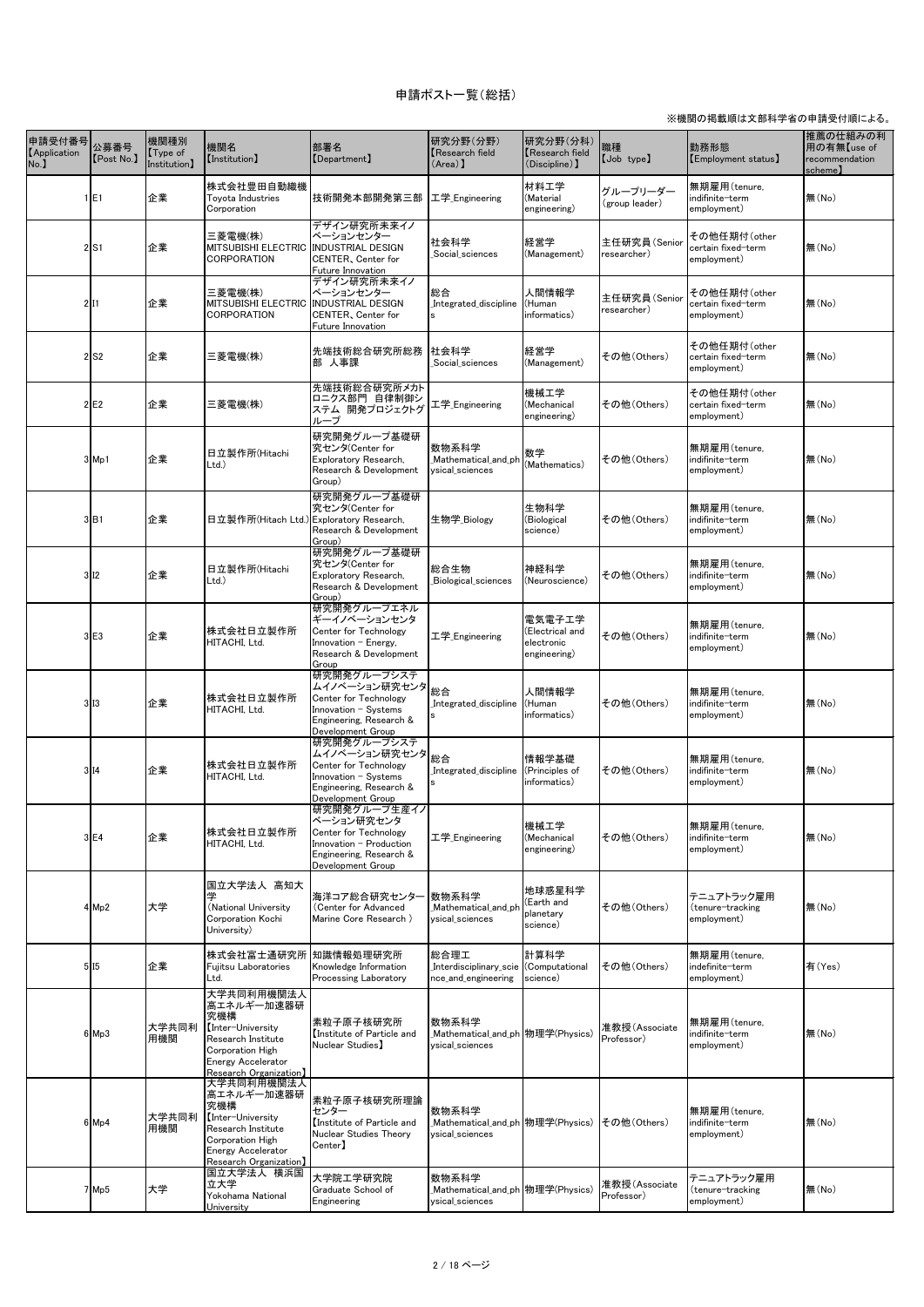| 申請受付番号<br><b>[Application</b><br>No. | 公募番号<br>[Post No.]  | 機関種別<br>$\lfloor$ Type of<br>Institution] | 機関名<br><b>【Institution】</b>                           | 部署名<br>[Department]                                                                                                                           | 研究分野(分野)<br>Research field<br>$(Area)$ ]                                  | 研究分野(分科)<br><b>Research field</b><br>$(Disciple)$ ] | 職種<br>[Job type]            | 勤務形態<br>[Employment status]                       | 推薦の仕組みの利<br>用の有無【use of<br>recommendation<br>scheme) |
|--------------------------------------|---------------------|-------------------------------------------|-------------------------------------------------------|-----------------------------------------------------------------------------------------------------------------------------------------------|---------------------------------------------------------------------------|-----------------------------------------------------|-----------------------------|---------------------------------------------------|------------------------------------------------------|
|                                      | 7 I 6               | 大学                                        | 横浜国立大学<br>(Yokohama National<br>University)           | 大学院環境情報研究院<br>(Graduate School of<br>Environment and<br>Information Sciences)                                                                 | 総合<br>Integrated_discipline                                               | 情報学基礎<br>(Principles of<br>informatics)             | 助教(Assistant<br>Professor)  | テニュアトラック雇用<br>(tenure-tracking<br>employment)     | 有(Yes)                                               |
|                                      | $8$ Md1             | 大学                                        | 国立大学法人島根大学<br>(Shimane university)                    | 研究 学術情報機構戦略<br>的研究推進センター<br>(Center for the Promotion<br>of Project Research,<br>Organization for Research<br>and Academic Information)       | 医歯薬学<br>Medicine_dentistry_a<br>nd_pharmacy                               | 社会医学<br>(Society<br>medicine)                       | 助教(Assistant<br>Professor)  | テニュアトラック雇用<br>(tenure-tracking<br>employment)     | 無(No)                                                |
|                                      | 8 C1                | 大学                                        | 国立大学法人島根大学<br>(Shimane university)                    | 研究 学術情報機構戦略<br> 的研究推進センター<br>(Center for the Promotion<br>of Project Research,<br>Organization for Research<br>and Academic Information       | 化学 <sub>Chemistry</sub>                                                   | 複合化学<br>(Applied<br>chemistry)                      | 助教(Assistant<br>Professor)  | テニュアトラック雇用<br>(tenure-tracking<br>employment)     | 無(No)                                                |
|                                      | 9 17                | 大学                                        | 名古屋工業大学<br>Nagoya Institute of<br>Technology)         | 材料科学フロンティア研究<br>院【Frontier Research<br>Institute for Materials<br>Science)                                                                    | 総合<br>Integrated_discipline                                               | 生体分子科学<br>(Biomolecular<br>science)                 | 助教(Assistant<br>Professor)  | テニュアトラック雇用<br>(tenure-tracking<br>employment)     | 有(Yes)                                               |
|                                      | $10$ H <sub>1</sub> | 大学                                        | 国立大学法人東京藝術<br>大学<br>(Tokyo University of<br>the Arts) | 芸術研究院(芸術表現学<br>系·芸術理論学系·芸術資<br>源学系)<br>(Art Research Institute<br>(Art Expression Studies /<br>Art Theory Studies / Art<br>Resource Studies)) | 人文学_Humanities                                                            | 芸術学(Art<br>studies)                                 | 助教(Assistant<br>Professor)  | テニュアトラック雇用<br>(tenure-tracking<br>employment)     | 有(Yes)                                               |
|                                      | $11$ $18$           | 大学                                        | 奈良先端科学技術大学<br>院大学                                     | 情報科学研究科                                                                                                                                       | 総合<br>Integrated_discipline<br>ls                                         | 情報学基礎<br>(Principles of<br>informatics)             | 教授(Professor)               | 無期雇用(tenure,<br>indefinite-term<br>employment)    | 無(No)                                                |
|                                      | 12 Md2              | 大学                                        | 滋賀医科大学【Shiga<br>University of Medical<br>Science)     | 神経難病研究センター<br>Molecular Neuroscience<br>Research Center】                                                                                      | 医歯薬学<br>Medicine_dentistry_a<br>nd_pharmacy                               | 基礎医学(Basic<br>medicine)                             | その他(Others)                 | テニュアトラック雇用<br>(tenure-tracking<br>employment)     | 無(No)                                                |
|                                      | $13$ Md $3$         | 大学                                        | 三重大学 Mie<br>University                                | 医学系研究科システムズ<br>薬理学Department of<br>Systems Pharmacology<br>Graduate School of                                                                 | 医歯薬学<br>_Medicine_dentistry_a<br>nd_pharmacy                              | 基礎医学(Basic<br>medicine)                             | 助教(Assistant<br>Professor)  | テニュアトラック雇用<br>(tenure-tracking<br>employment)     | 無(No)                                                |
|                                      | $13$ E <sub>5</sub> | 大学                                        | 三重大学<br>Mie university                                | 工学研究科<br>Graduate school of<br>engineering                                                                                                    | 工学_Engineering                                                            | 材料工学<br>(Material<br>engineering)                   | 准教授(Associate<br>Professor) | その他任期付(other<br>certain fixed-term<br>employment) | 有(Yes)                                               |
|                                      | $14$ S3             | 大学                                        | 早稲田大学<br><b>Waseda University</b>                     | 政治経済学術院 <br><b>Faculty of Political Science</b><br>and Economics                                                                              | 社会科学<br>Social_sciences                                                   | 経済学<br>(Economics)                                  | 准教授(Associate<br>Professor) | テニュアトラック雇用<br>(tenure-tracking<br>employment)     | 有(Yes)                                               |
|                                      | $15$ A <sub>1</sub> | 大学                                        | 信州大学<br>[Shinshu University]                          | 学術研究院農学系<br>Institute of Agriculture,<br>Academic Assembly】                                                                                   | 農学<br>Agricultural_sciences_                                              | 農芸化学<br>(Agricultural<br>chemistry)                 | 助教(Assistant<br>Professor)  | テニュアトラック雇用<br>(tenure-tracking<br>employment)     | 有(Yes)                                               |
|                                      | $15$ A <sub>2</sub> | 大学                                        | 信州大学<br><b>【Shinshu University】</b>                   | 学術研究院農学系<br>Institute of Agriculture,<br>Academic Assembly)                                                                                   | 農学<br>_Agricultural_sciences                                              | 境界農学<br>(Boundary<br>agriculture)                   | 助教(Assistant<br>Professor)  | テニュアトラック雇用<br>(tenure-tracking<br>employment)     | 有(Yes)                                               |
|                                      | 16 Md4              | 企業                                        | 第一三共<br>Daiichi Sankyo Co.,<br>LTD.                   | 研究開発本部 R&D<br>division<br>疼痛・神経ラボラトリー<br>Pain and Neuroscience                                                                                | 医歯薬学<br>_Medicine_dentistry_a  薬学(Pharmacy)<br>nd_pharmacy                |                                                     | その他(Others)                 | 無期雇用(tenure,<br>indefinite-term<br>employment)    | 無(No)                                                |
|                                      | 16 Md5              | 企業                                        | 第一三共<br>Daiichi Sankyo Co.,<br>LTD.                   | 研究開発本部 R&D<br><b>Division</b><br>バイオ・癌免疫ラボラトリー<br>Biologics and immuno-                                                                       | 医歯薬学<br>_Medicine_dentistry_a  薬学(Pharmacy)<br>nd_pharmacy                |                                                     | その他(Others)                 | 無期雇用(tenure,<br>indefinite-term<br>employment)    | 無(No)                                                |
|                                      | 16 Md6              | 企業                                        | 第一三共<br>Daiichi Sankyo Co.,<br>LTD.                   | 研究開発本部 R&D<br><b>Division</b><br>細胞治療ラボラトリー Cell<br>Therapy Laboratories                                                                      | 医歯薬学<br>_Medicine_dentistry_a  薬学(Pharmacy)<br>nd_pharmacy                |                                                     | その他(Others)                 | 無期雇用(tenure,<br>indefinite-term<br>employment)    | 無(No)                                                |
|                                      | 16 Md7              | 企業                                        | 第一三共<br>Daiichi Sankyo Co.,<br>LTD.                   | 研究開発本部 R&D<br><b>Division</b><br>トランスレーショナルメディ<br>シン部 Translational<br>Medicine and Clinical                                                  | 医歯薬学<br> _Medicine_dentistry_a  薬学(Pharmacy)  その他 (Others)<br>nd_pharmacy |                                                     |                             | 無期雇用(tenure,<br>indefinite-term<br>employment)    | 無(No)                                                |
|                                      | 17 Md8              | 企業                                        | 株式会社ユーグレナ<br>(euglena Co., Ltd.)                      | 研究開発部 研究企画開<br>発課<br>R&D planning section                                                                                                     | 医歯薬学<br>Medicine_dentistry_a<br>nd_pharmacy                               | 基礎医学(Basic<br>medicine)                             | その他(Others)                 | 無期雇用(tenure,<br>indifinite-term<br>employment)    | 無(No)                                                |
|                                      | $17$ A <sub>3</sub> | 企業                                        | 株式会社ユーグレナ<br>(euglena Co., Ltd.)                      | 研究開発部 研究企画開<br>発課<br>R&D planning section                                                                                                     | 農学<br>Agricultural_sciences engineering)                                  | 農業工学(Agro-                                          | その他(Others)                 | 無期雇用(tenure,<br>indifinite-term<br>employment)    | 無(No)                                                |
|                                      | $17$ $19$           | 企業                                        | 株式会社ユーグレナ<br>(euglena Co., Ltd.)                      | 研究開発部 研究企画開<br>発課<br>R&D planning section                                                                                                     | 総合生物<br>Biological_sciences                                               | ゲノム科学<br>(Genome<br>science)                        | その他(Others)                 | 無期雇用(tenure,<br>indifinite-term<br>employment)    | 無(No)                                                |
|                                      | 18 A4               | 企業                                        | 富士フイルム株式会社<br>Fuji Film                               | 先端コア技術研究所                                                                                                                                     | 農学<br>_Agricultural_sciences and                                          | 生産環境農学<br>(Plant production<br>environmental        | その他(others)                 | をの他(任期付き)                                         | 有                                                    |
|                                      | $19$ E <sub>6</sub> | 企業                                        | (株)日産アーク<br>NISSAN ARC Ltd.                           | デバイス機能解析部<br>Device-functional Analysis<br>Department                                                                                         | 工学_Engineering                                                            | 材料工学<br>(Material<br>engineering)                   | その他(Others)                 | その他任期付(other<br>certain fixed-term<br>employment) | 無(No)                                                |
|                                      | $19$ E7             | 企業                                        | (株)日産アーク<br>NISSAN ARC Ltd.                           | マテリアル解析部<br><b>Material Analysis</b><br>Department                                                                                            | 工学 Engineering                                                            | 材料工学<br>(Material<br>engineering)                   | その他(Others)                 | その他任期付(other<br>certain fixed-term<br>employment) | 無(No)                                                |
|                                      | $20$ <sup>E8</sup>  | 大学                                        | Institute of Technology) for Environmentally          | 環境調和材料工学研究セ<br>室蘭工業大学(Muroran レター(Research Center<br><b>Friendly Materials</b>                                                                | 工学 <sub>_</sub> Engineering                                               | 材料工学<br>(Material<br>engineering)                   | 助教(Assistant<br>Professor)  | その他任期付(other<br>certain fixed-term<br>employment) | 無(No)                                                |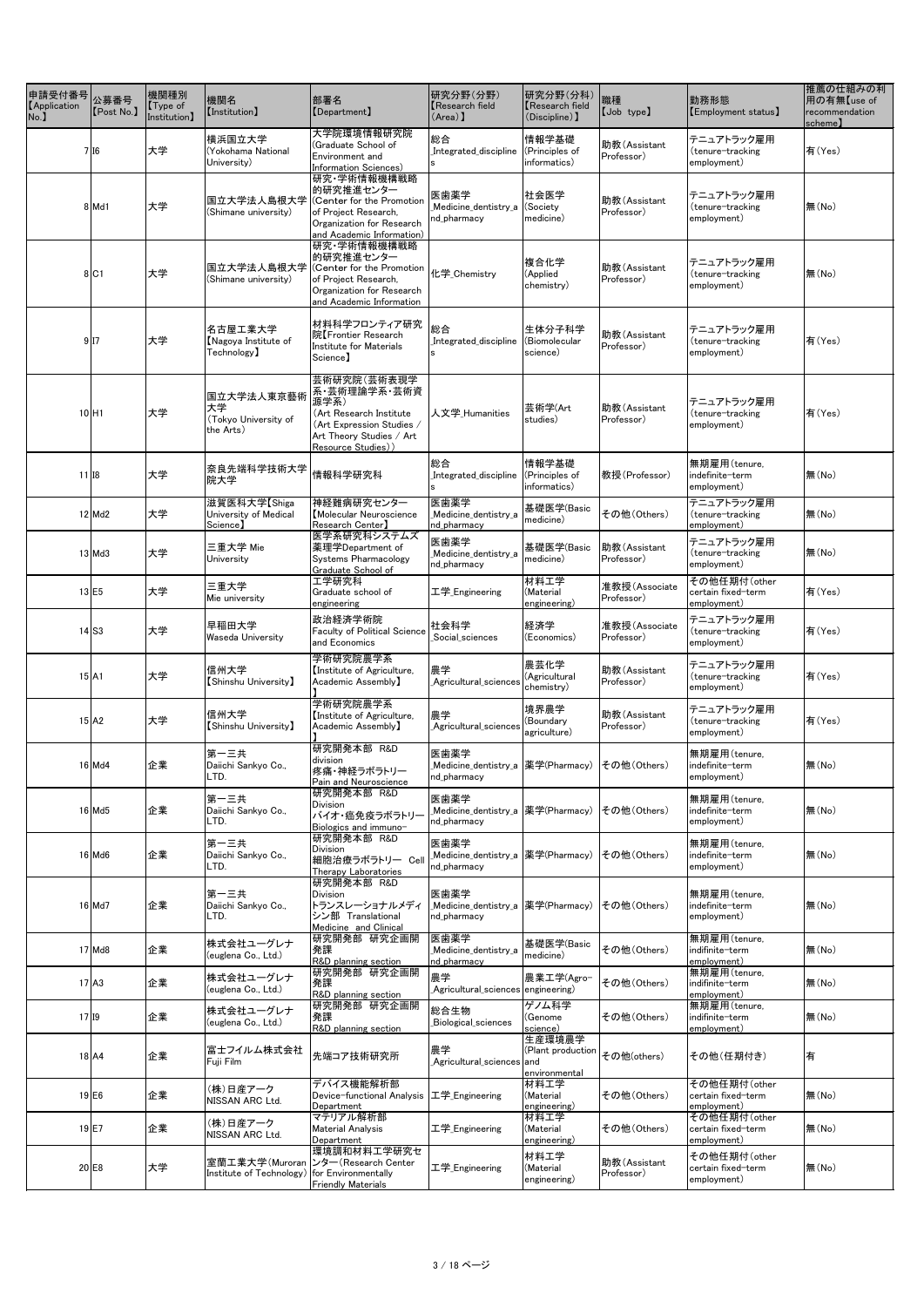| 申請受付番号<br><b>[Application</b><br>No. | 公募番号<br>[Post No.]   | 機関種別<br>$\sqrt{\int$ Type of<br>Institution] | 機関名<br>[Institution]                                    | 部署名<br>[Department]                                                                    | 研究分野(分野)<br>Research field<br>$(Area)$ ]                     | 研究分野(分科)<br>Research field<br>(Discipline) ]                         | 職種<br>[Job type]            | 勤務形態<br>[Employment status]                       | 推薦の仕組みの利<br>用の有無【use of<br>recommendation<br>scheme】 |
|--------------------------------------|----------------------|----------------------------------------------|---------------------------------------------------------|----------------------------------------------------------------------------------------|--------------------------------------------------------------|----------------------------------------------------------------------|-----------------------------|---------------------------------------------------|------------------------------------------------------|
|                                      | $21$  10             | 企業                                           | <b>NEC</b>                                              | グリーンプラットフォーム研<br>究所<br>Green Platform Research<br>Labs.                                | 総合理工<br>Interdisciplinary_scie<br>nce_and_engineering        | 計算科学<br>(Computational<br>science)                                   | その他(Others)                 | その他任期付(other<br>certain fixed-term<br>employment) | 無(No)                                                |
|                                      | $22$  111            | 企業                                           | キヤノン株式会社<br>Canon Inc.                                  | R&D本部 光学·機械シス<br> テム技術開発センター<br>(Optics & Mechanics R&D                                | 総合理工<br>Interdisciplinary_scie<br>nce_and_engineering        | 応用物理学<br>(Applied physics)                                           | その他(Others)                 | その他任期付(other<br>certain fixed-term<br>employment) | 有(Yes)                                               |
|                                      | $22$ Mp <sub>6</sub> | 企業                                           | キヤノン株式会社<br>Canon Inc.                                  | R&D本部 解析技術開発<br>センター<br>Simulation & Analysis R&D<br>Center, R&D Headquaters           | 数物系科学<br>ysical_sciences                                     |                                                                      | その他(Others)                 | その他任期付(other<br>certain<br>fixed-term employment) | 有(Yes)                                               |
|                                      | 22 C2                | 企業                                           | キヤノン株式会社<br>Canon Inc.                                  | R&D本部 材料·技術開発<br>センター<br>Materials R&D Center,<br>R&D Headquarters                     | 化学 Chemistry                                                 | 材料化学<br>(Materials<br>chemistry)                                     | その他(Others)                 | その他任期付(other<br>certain<br>fixed-term employment) | 有(Yes)                                               |
|                                      | $22$ 112             | 企業                                           | キヤノン株式会社<br>Canon Inc.                                  | デジタルシステム開発本部 総合理工<br>Digital System<br>Development HQ                                  | Interdisciplinary_scie (Computational<br>nce_and_engineering | 計算科学<br>science)                                                     | その他(Others)                 | その他任期付(other<br>certain<br>fixed-term employment) | 有(Yes)                                               |
|                                      | 23 Md9               | 大学                                           | 神戸大学<br>Kobe University                                 | 大学院医学研究科<br>Graduate School of<br>Medicine                                             | 医歯薬学<br>Medicine_dentistry_a<br>nd_pharmacy                  |                                                                      | その他(Others)                 | テニュアトラック雇用<br>(tenure-tracking<br>employment)     | 有(Yes)                                               |
|                                      | $23$ S4              | 大学                                           | 神戸大学<br>(Kobe Univsersity)                              | 社会システムイノベーショ<br>ンセンター<br>(Center for Social Systems<br>Innovation)                     | 社会科学<br>Social_sciences                                      |                                                                      | その他(Others)                 | テニュアトラック雇用<br>(tenure-tracking<br>employment)     | 無(No)                                                |
|                                      | 23 C3                | 大学                                           | 神戸大学<br>Kobe University                                 | 大学院工学研究科<br>Graduate School of<br>Engineering                                          | 化学 Chemistry                                                 | 複合化学<br>(Applied<br>chemistry)                                       | その他(Others)                 | テニュアトラック雇用<br>(tenure-tracking<br>employment)     | 有(Yes)                                               |
|                                      | 23 113               | 大学                                           | 神戸大学<br>(Kobe Univsersity)                              | 経済経営研究所<br>(Research Institute for<br><b>Economics and Business</b><br>Administration) | 総合理工<br>Interdisciplinary_scie<br>nce_and_engineering        |                                                                      | 講師(Lecturer)                | テニュアトラック雇用<br>(tenure-tracking<br>employment)     | 有(Yes)                                               |
|                                      | 24 B2                | 大学                                           | 国立大学法人東京工業<br>大学<br>(Tokyo Institute of<br>Technology)  | 科学技術創成研究院<br>Institute of Innovative<br>Research                                       | 生物学_Biology                                                  | 生物科学<br>(Biological<br>science)                                      | 助教(Assistant<br>Professor)  | テニュアトラック雇用<br>(tenure-tracking<br>employment)     | 無(No)                                                |
|                                      | $24$ E9              | 大学                                           | 国立大学法人東京工業 <br>大学<br>(Tokyo Institute of<br>Technology) | 科学技術創成研究院<br>(Institute of Innovative<br>Research)                                     | 工学 Engineering                                               | 電気電子工学<br>(Electrical and<br>electronic<br>engineering)              | 助教(Assistant<br>Professor)  | テニュアトラック雇用<br>(tenure-tracking<br>employment)     | 無(No)                                                |
|                                      | $24$ 114             | 大学                                           | 国立大学法人東京工業<br>大学<br>(Tokyo Institute of<br>Technology)  | 情報理工学院<br>(School of Computing)                                                        | 総合<br>Integrated_discipline                                  | 情報学フロンティ<br>ア(Frontiers of<br>informatics)                           | 助教(Assistant<br>Professor)  | テニュアトラック雇用<br>(tenure-tracking<br>employment)     | 無(No)                                                |
|                                      | 25 115               | 大学                                           | 山形大学(Yamagata<br>University)                            | 学術研究院<br>(Research Institute)                                                          | 総合理工<br>nce_and_engineering                                  | ナノ・マイクロ科<br>science)                                                 | 助教(Assistant<br>Professor)  | テニュアトラック雇用<br>(tenure-tracking<br>employment)     | 無(No)                                                |
|                                      | 25 116               | 大学                                           | 山形大学(Yamagata<br>University)                            | 学術研究院<br>(Research Institute)                                                          | 総合<br>Integrated_discipline                                  | 環境解析学<br>(Environmental<br>analyses and<br>evaluation)               | 助教(Assistant<br>Professor)  | テニュアトラック雇用<br>(tenure-tracking<br>employment)     | 無(No)                                                |
|                                      | 25 117               | 大学                                           | 山形大学(Yamagata<br>University)                            | 学術研究院<br>(Research Institute)                                                          | 総合<br>Integrated_discipline<br>ls.                           | 環境創成学<br>(Sustainable and<br>environmental<br>system<br>development) | 助教(Assistant<br>Professor)  | テニュアトラック雇用<br>(tenure-tracking<br>employment)     | 無(No)                                                |
|                                      | 25 118               | 大学                                           | 山形大学(Yamagata<br>University)                            | 学術研究院<br>(Research Institute)                                                          | 総合理工<br>Interdisciplinary_scie<br>nce_and_engineering        | 応用物理学<br>(Applied physics) Professor)                                | 准教授(Associate               | 無期雇用(tenure,<br>indefinite-term<br>employment)    | 無(No)                                                |
|                                      | 25 119               | 大学                                           | 山形大学[Yamagata<br>University]                            | 学術研究院<br>(Research Institute)                                                          | 総合<br>Integrated_discipline_                                 | 人間医工学<br>(Biomedical<br>engineering)                                 | 准教授(Associate<br>Professor) | 無期雇用(tenure,<br>indefinite-term<br>employment)    | 無(No)                                                |
|                                      | 26 120               | 企業                                           | トヨタ自動車株式会社<br><b>TOYOTA MOTOR</b><br><b>COPORATION</b>  | 技術統括部R&D<br>Management Div.                                                            | 総合<br>Integrated_discipline                                  |                                                                      | その他(Others)                 | 無期雇用(tenure,<br>indefinite-term<br>employment)    | 無(No)                                                |
|                                      | 27 Md10              | 大学                                           | 国立大学法人秋田大学<br><b>[AKITA University]</b>                 | 大学院医学系研究科<br>Graduate school of<br>Medicine)                                           | 医歯薬学<br>Medicine_dentistry_a<br>nd_pharmacy                  | 基礎医学(Basic<br>medicine)                                              | 講師(Lecturer)                | 無期雇用(tenure,<br>indefinite-term<br>employment)    | 有(Yes)                                               |
|                                      | $28$ C <sub>4</sub>  | 大学                                           |                                                         | 国立大学法人岐阜大学 研究推進・社会連携機構                                                                 | 化学 Chemistry                                                 | 複合化学<br>(Applied<br>chemistry)                                       | 助教(Assistant<br>Professor)  | テニュアトラック雇用<br>(tenure-tracking<br>employment)     | 無(No)                                                |
|                                      | $29$ E10             | 大学                                           | 熊本大学【Kumamoto<br>University】                            | 大学院自然科学研究科<br>Graduate School of<br>Science and Technology                             | 工学_Engineering                                               | プロセス・化学工<br>(Process/Chemic Professor)<br>al engineering)            | 助教(Assistant                | テニュアトラック雇用<br>(tenure-tracking<br>employment)     | 有(Yes)                                               |
|                                      | $29$ E11             | 大学                                           | 熊本大学【Kumamoto<br>University】                            | 先進マグネシウム国際研<br>究センター【Magnesium<br>Research Center】                                     | 工学_Engineering                                               | 材料工学<br>(Material<br>engineering)                                    | 助教(Assistant<br>Professor)  | テニュアトラック雇用<br>(tenure-tracking<br>employment)     | 有(Yes)                                               |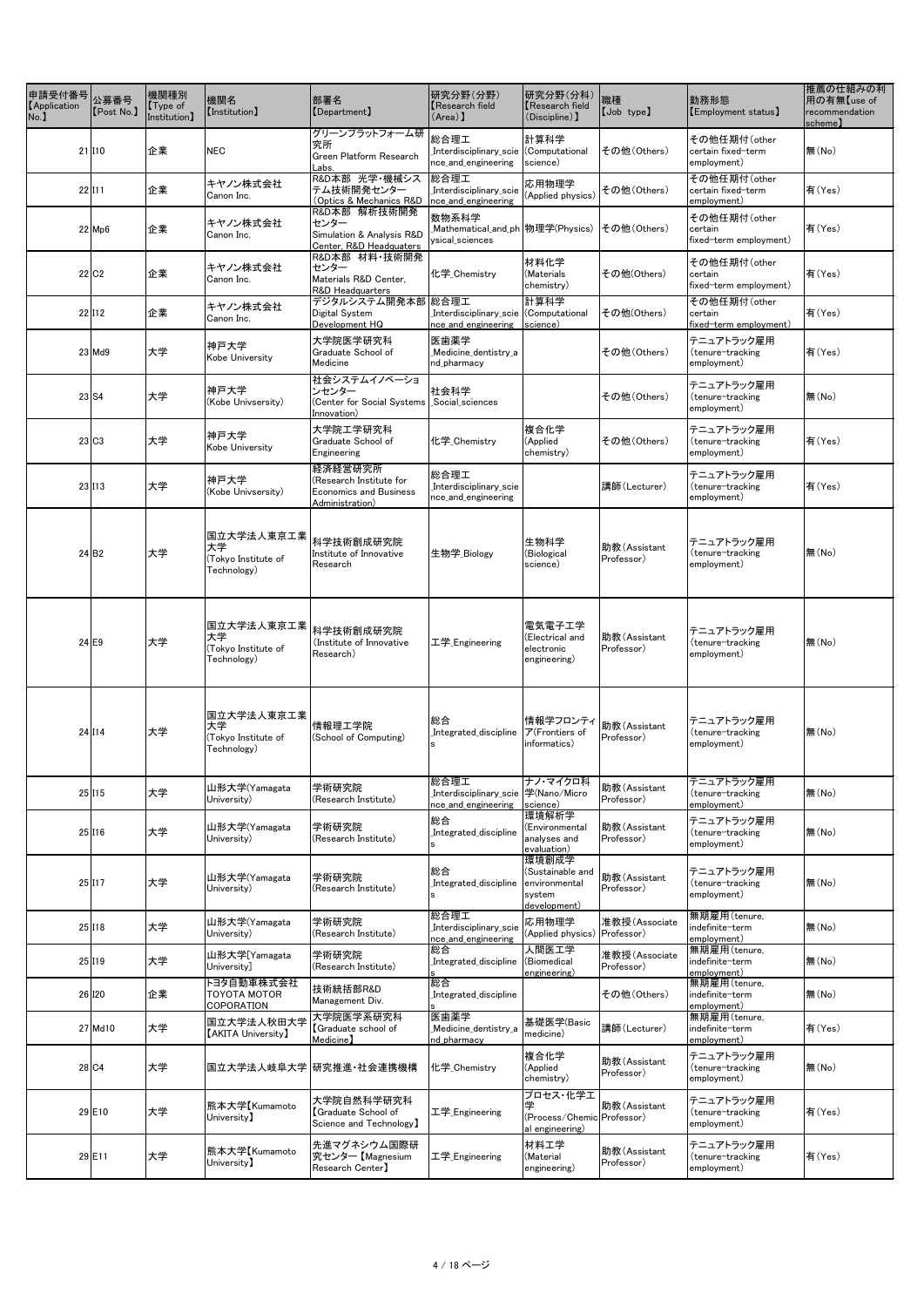| 申請受付番号<br>[Application<br>No.] | 公募番号<br>[Post No.]  | 機関種別<br>$\mathsf{Type}$ of<br>Institution] | 機関名<br>[Institution]                              | 部署名<br>[Department]                                                                                                                                       | 研究分野(分野)<br>Research field<br>$(Area)$ ]                                                                                                        | 研究分野(分科)<br>Kesearch field<br>(Discipline) ]                 | 職種<br>[Job type]            | 勤務形態<br>[Employment status]                       | 推薦の仕組みの利<br>用の有無【use of<br>recommendation<br>scheme) |
|--------------------------------|---------------------|--------------------------------------------|---------------------------------------------------|-----------------------------------------------------------------------------------------------------------------------------------------------------------|-------------------------------------------------------------------------------------------------------------------------------------------------|--------------------------------------------------------------|-----------------------------|---------------------------------------------------|------------------------------------------------------|
|                                | $29$ Mp7            | 大学                                         | 熊本大学【Kumamoto<br>University)                      | 大学院自然科学研究科<br>Graduate School of<br>Science and Technology)                                                                                               | 数物系科学<br>ysical_sciences                                                                                                                        |                                                              | 助教(Assistant<br>Professor)  | テニュアトラック雇用<br>(tenure-tracking<br>employment)     | 有(Yes)                                               |
| 29 121                         |                     | 大学                                         | 熊本大学【Kumamoto<br>University)                      | 大学院生命科学研究部 が<br>ん医学講座 先端基礎医学<br>Ⅲ分野<br><b>[Faculty of Life Sciences</b><br>Department of Cancer<br>Biology, Division of<br><b>Advanced Basic Research</b> | 総合生物<br>Biological_sciences                                                                                                                     | 腫瘍学<br>(Oncology)                                            | 准教授(Associate<br>Professor) | 無期雇用(tenure,<br>indifinite-term<br>employment)    | 有(Yes)                                               |
|                                | $29$ Md11           | 大学                                         | 熊本大学                                              | 大学院生命科学研究部<br>[Kumamoto University]   [Faculty of Life Sciences]                                                                                          | 医歯薬学<br>_Medicine_dentistry_a  薬学(Pharmacy)<br>nd_pharmacy                                                                                      |                                                              | 准教授(Associate<br>Professor) | テニュアトラック雇用<br>(tenure-tracking<br>employment)     | 無(No)                                                |
|                                | $30$ Md12           | 大学                                         | 国立大学法人群馬大学<br><b>(Gunma University)</b>           | 医学系研究科<br>Graduate School of<br>Medicine)                                                                                                                 | 医歯薬学<br>Medicine_dentistry_a<br>nd_pharmacy                                                                                                     | 基礎医学(Basic<br>medicine)                                      | 助教(Assistant<br>Professor)  | テニュアトラック雇用<br>(tenure-tracking<br>employment)     | 無(No)                                                |
|                                | 30 C5               | 大学                                         | 国立大学法人群馬大学<br><b>(Gunma University)</b>           | 理工学府<br>Graduate School of<br>Science and Technology)                                                                                                     | 化学_Chemistry                                                                                                                                    | 複合化学<br>(Applied<br>chemistry)                               | 助教(Assistant<br>Professor)  | テニュアトラック雇用<br>(tenure-tracking<br>employment)     | 無(No)                                                |
|                                | $31$ Md13           | 大学                                         | 千葉大学(Chiba<br>University)                         | 大学院医学研究院<br>(Graduate School of<br>Medicine)                                                                                                              | 医歯薬学<br>Medicine_dentistry_a<br>nd_pharmacy                                                                                                     | 基礎医学(Basic<br>medicine)                                      | 准教授(Associate<br>Professor) | テニュアトラック雇用<br>(tenure-tracking<br>employment)     | 有(Yes)                                               |
|                                | $31$ Md14           | 大学                                         | 千葉大学(Chiba<br>University)                         | 大学院医学研究院<br>(Graduate School of<br>Medicine)                                                                                                              | 医歯薬学<br>Medicine_dentistry_a<br>nd_pharmacy                                                                                                     | 基礎医学(Basic<br>medicine)                                      | 助教(Assistant<br>Professor)  | テニュアトラック雇用<br>(tenure-tracking<br>employment)     | 無(No)                                                |
|                                | 31 122              | 大学                                         | 千葉大学(Chiba<br>University)                         | 大学院融合科学研究科<br>(Graduate School of<br>Advanced Integration<br>Science)                                                                                     | 総合理工<br><sup>総百理工</sup><br>_Interdisciplinary_scie  応用物理学    助教(Assis<br>nee and engineering (Applied physics)Professor)<br>nce_and_engineering |                                                              | 助教(Assistant                | テニュアトラック雇用<br>(tenure-tracking<br>employment)     | 無(No)                                                |
|                                | 31 C6               | 大学                                         | 千葉大学(Chiba<br>University)                         | 大学院理学研究科<br>(Graduate School of<br>Science)                                                                                                               | 化学 Chemistry                                                                                                                                    | 基礎化学(Basic<br>chemistry)                                     | 助教(Assistant<br>Professor)  | テニュアトラック雇用<br>(tenure-tracking<br>employment)     | 無(No)                                                |
|                                | $31$ Md15           | 大学                                         | 千葉大学(Chiba<br>University)                         | 大学院薬学研究院<br>(Graduate School of<br>Pharmaceutical Sciences)                                                                                               | 医歯薬学<br>nd_pharmacy                                                                                                                             |                                                              | 助教(Assistant<br>Professor)  | テニュアトラック雇用<br>(tenure-tracking<br>employment)     | 有(Yes)                                               |
|                                | $31$ A <sub>5</sub> | 大学                                         | 千葉大学(Chiba<br>University)                         | 大学院園芸学研究科<br>(Graduate School of<br>Horticulture)                                                                                                         | 農学<br>_Agricultural_sciences  and                                                                                                               | 生産環境農学<br>(Plant production   助教 (Assistant<br>environmental | Professor)                  | テニュアトラック雇用<br>(tenure-tracking<br>employment)     | 無(No)                                                |
|                                | 32 123              | 大学                                         | 弘前大学(Hirosaki<br>University)                      | 医学研究科(Graduate<br>School of Medicine)                                                                                                                     | 総合<br>Integrated_discipline                                                                                                                     | 情報学フロンティ<br>ア(Frontiers of<br>informatics)                   | 准教授(Associate<br>Professor) | テニュアトラック雇用<br>(tenure-tracking<br>employment)     | 有(Yes)                                               |
| $33$ S5                        |                     | 大学                                         | 政策研究大学院大学                                         | 政策研究科                                                                                                                                                     | 社会科学<br>Social_sciences                                                                                                                         | 政治学(Politics)                                                | 助教授(Assistant<br>Professor) | テニュアトラック雇用<br>(tenure-tracking<br>employment)     | 有(Yes)                                               |
|                                | 34 E12              | 大学                                         | 豊橋技術科学大学<br>Toyohashi University<br>of Technology | 機械工学系【Department<br>of Mechanical Engineering)                                                                                                            | 工学 Engineering                                                                                                                                  | 機械工学<br>(Mechanical<br>engineering)                          | 講師(Lecturer)                | テニュアトラック雇用<br>(tenure-tracking<br>employment)     | 無(No)                                                |
|                                | 35 124              | 企業                                         | JFEスチール(株)<br>JFE Steel Corp.                     | スチール研究所 Steel<br>Research Lab.<br>計測制御研究部<br><b>Instrument and Control</b><br><b>Engineering Research</b><br>Dept.                                        | 総合<br>Integrated discipline                                                                                                                     | 情報学フロンティ<br>ア(Frontiers of<br>informatics)                   | 主任研究員(Senior<br>researcher) | その他任期付(other<br>certain fixed-term<br>employment) | 無(No)                                                |
|                                | $35$ E13            | 企業                                         | JFEスチール(株)<br>JFE Steel Corp.                     | スチール研究所 Steel<br>Research Lab.<br>機械研究部<br>(Mechanical Engineering<br>Reaserch Dept.)                                                                     | 工学 <sub>_</sub> Engineering                                                                                                                     | 機械工学<br>(Mechanical<br>engineering)                          | 主任研究員(Senior<br>researcher) | その他任期付(other<br>certain fixed-term<br>employment) | 無(No)                                                |
|                                | $35$ E14            | 企業                                         | JFEスチール(株)<br>JFE Steel Corp.                     | スチール研究所 Steel<br>Research Lab.<br>土木·建築研究部<br><b>[Civil Engineering Dept.]</b>                                                                            | 工学 Engineering                                                                                                                                  | 土木工学(Civil<br>engineering)                                   | 主任研究員(Senior<br>researcher) | その他任期付(other<br>certain fixed-term<br>employment) | 無(No)                                                |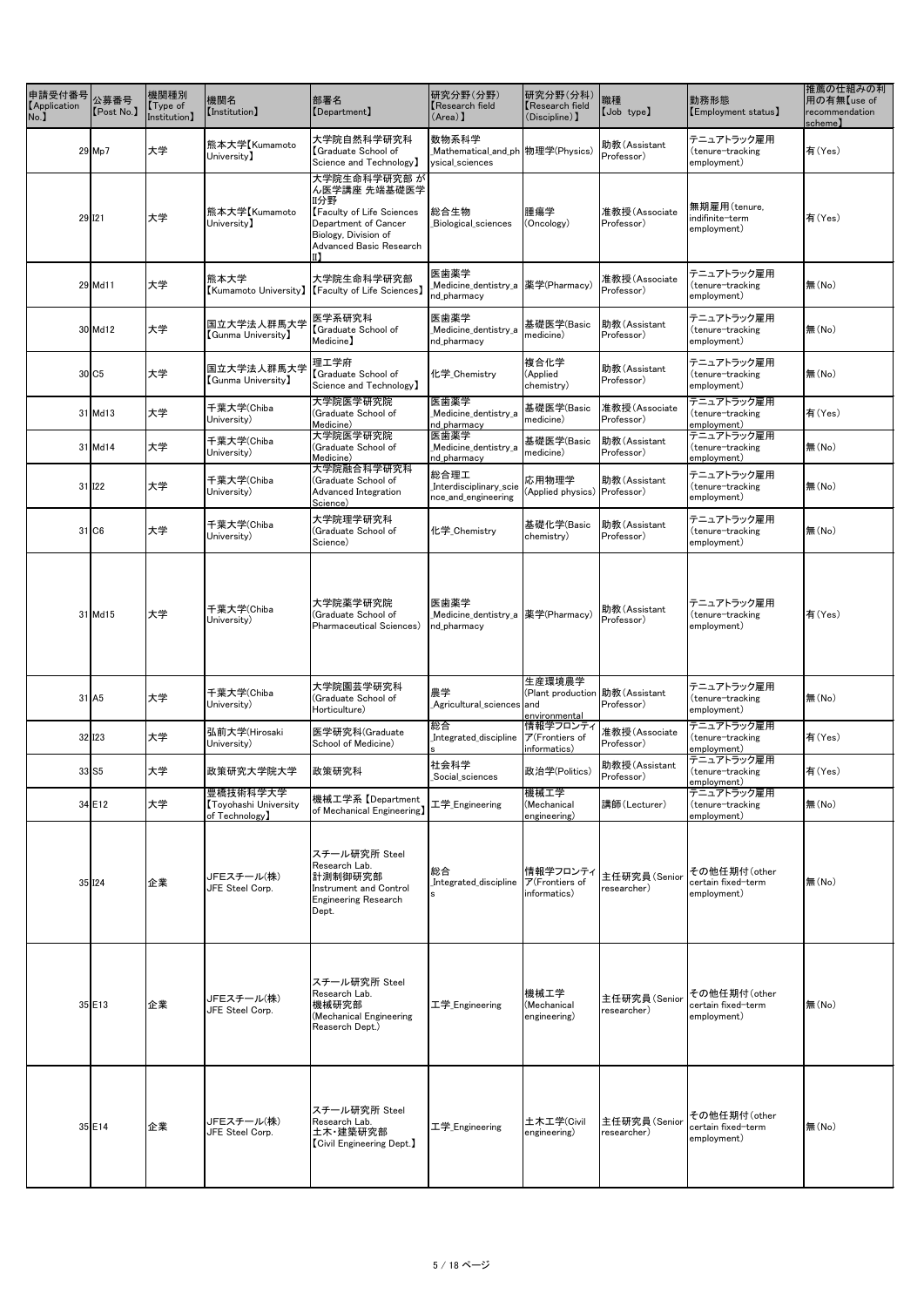| 中請受付番号<br>- <sub>1.</sub><br>- 1. 1. 1. 1. 2. 2. 募番号<br><b>[Application</b><br>No. | [Post No.] | 機関種別<br>$\sqrt{\int$ Type of<br>Institution) | 機関名<br>[Institution]          | 部署名<br>[Department]                                                                                     | 研究分野(分野)<br><b>Research field</b><br>$(Area)$ ] | 研究分野(分科)<br><b>K</b> esearch field<br>$(Disciple)$ ]            | 職種<br>[Job type]            | 勤務形態<br>[Employment status]                       | 推薦の仕組みの利<br>用の有無【use of<br>recommendation<br>scheme) |
|------------------------------------------------------------------------------------|------------|----------------------------------------------|-------------------------------|---------------------------------------------------------------------------------------------------------|-------------------------------------------------|-----------------------------------------------------------------|-----------------------------|---------------------------------------------------|------------------------------------------------------|
|                                                                                    | $35$ E15   | 企業                                           | JFEスチール(株)<br>JFE Steel Corp. | スチール研究所 Steel<br>Research Lab.<br> 接合·強度研究部<br>Joining & Strength<br>Research Dept.                     | 工学_Engineering                                  | 材料工学<br>(Material<br>engineering)                               | 主任研究員(Senior<br>researcher) | その他任期付(other<br>certain fixed-term<br>employment) | 無(No)                                                |
|                                                                                    | 35 C7      | 企業                                           | JFEスチール(株)<br>JFE Steel Corp. | スチール研究所 Steel<br>Research Lab.<br>分析·物性研究部<br>Analysis &<br><b>Characterization Research</b><br>Dept.   | 化学_Chemistry                                    | 基礎化学(Basic<br>chemistry)                                        | 主任研究員(Senior<br>researcher) | その他任期付(other<br>certain fixed-term<br>employment) | 無(No)                                                |
|                                                                                    | $35$ E16   | 企業                                           | JFEスチール(株)<br>JFE Steel Corp. | スチール研究所 Steel<br>Research Lab.<br>分析·物性研究部<br>Analysis &<br><b>Characterization Research</b><br>Dept.   | 工学_Engineering                                  | 材料工学<br>(Material<br>engineering)                               | 主任研究員(Senior<br>researcher) | その他任期付(other<br>certain fixed-term<br>employment) | 無(No)                                                |
|                                                                                    | $35$ E17   | 企業                                           | JFEスチール(株)<br>JFE Steel Corp. | スチール研究所 Steel<br>Research Lab.<br>界面科学研究部<br>Material Surface &<br>Interface Science<br>Research Dept.  | 工学Engineering                                   | 材料工学<br>(Material<br>engineering)                               | 主任研究員(Senior<br>researcher) | その他任期付(other<br>certain fixed-term<br>employment) | 無(No)                                                |
|                                                                                    | $35$ E18   | 企業                                           | JFEスチール(株)<br>JFE Steel Corp. | スチール研究所 Steel<br>Research Lab.<br>製銑研究部<br>Ironmaking Research Dept.                                    | 工学_Engineering                                  | プロセス・化学工<br>学<br>(Process/Chemic researcher)<br>al engineering) | 主任研究員(Senior                | その他任期付(other<br>certain fixed-term<br>employment) | 無(No)                                                |
|                                                                                    | $35$ E19   | 企業                                           | JFEスチール(株)<br>JFE Steel Corp. | スチール研究所 Steel<br>Research Lab.<br>製鋼研究部<br>Steelmaking Research Lab.                                    | 工学_Engineering                                  | 応用物理学<br>(Applied physics)                                      | 主任研究員(Senior<br>researcher) | その他任期付(other<br>certain fixed-term<br>employment) | 無(No)                                                |
|                                                                                    | $35$ E20   | 企業                                           | JFEスチール(株)<br>JFE Steel Corp. | スチール研究所 Steel<br>Research Lab.<br>スラグ・耐火物研究部(Slag 工学_Engineering<br>and Refractories Research<br>Dept.) |                                                 | 材料工学<br>(Material<br>engineering)                               | 主任研究員(Senior<br>researcher) | その他任期付(other<br>certain fixed-term<br>employment) | 無(No)                                                |
|                                                                                    | 35 E21     | 企業                                           | JFEスチール(株)<br>JFE Steel Corp. | スチール研究所 Steel<br>Research Lab.<br>薄板加工技術研究部<br>(Forming Technology<br>Research Dep.)                    | 工学_Engineering                                  | 機械工学<br>(Mechanical<br>engineering)                             | 主任研究員(Senior<br>researcher) | その他任期付(other<br>certain fixed-term<br>employment) | 無(No)                                                |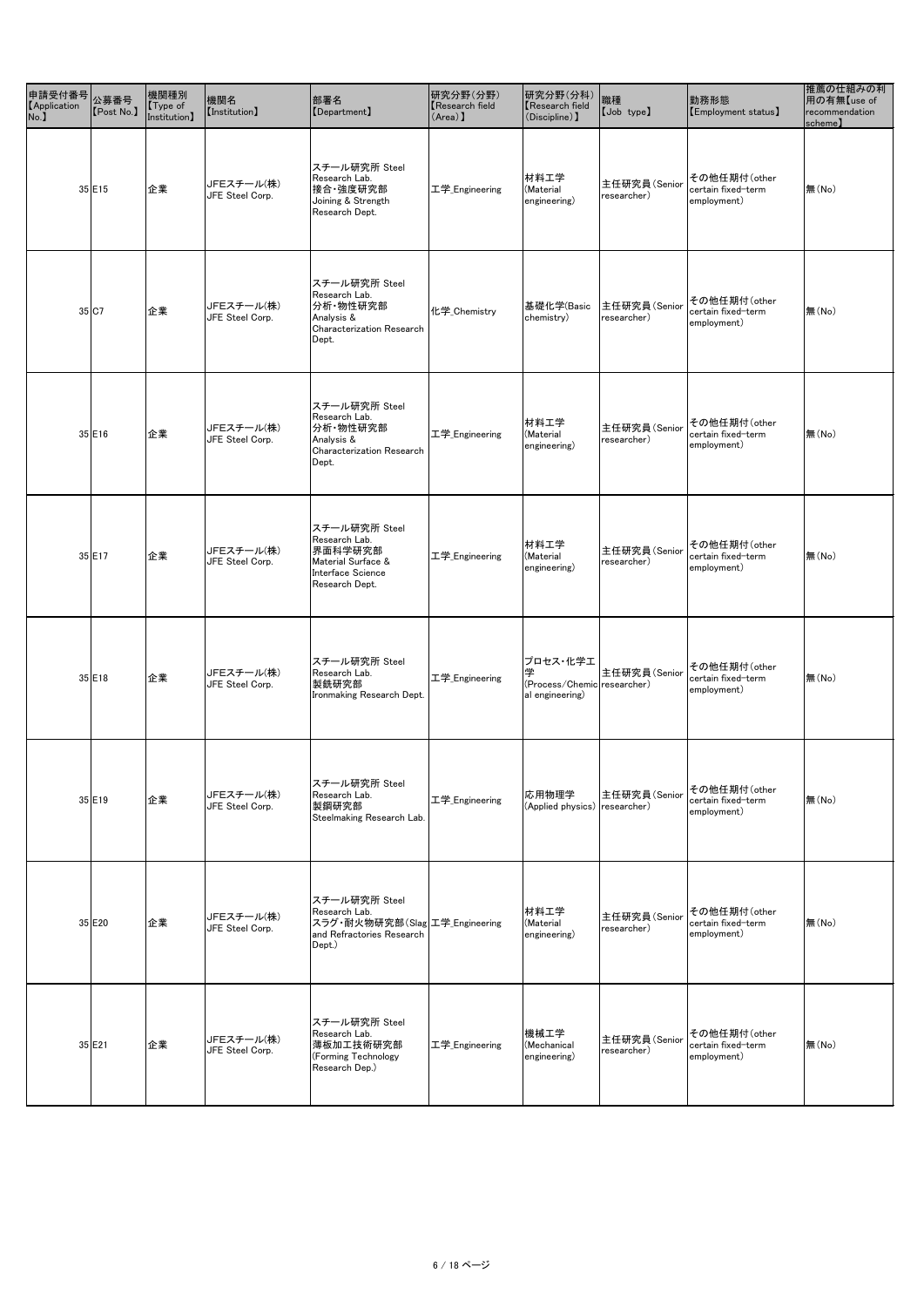| [Post No.]          | 機関種別<br>$\sqrt{\text{Type of}}$<br>Institution] | 機関名<br><b>[Institution]</b>                       | 部署名<br>[Department]                                                                                              | 研究分野(分野)<br>Kesearch field<br>$(\text{Area})$                        | 研究分野(分科)<br><b>K</b> esearch field<br>(Discipline) ]                 | 職種<br>[Job type]            | 勤務形態<br>[Employment status]                       | 推薦の仕組みの利<br>用の有無【use of<br>recommendation<br>scheme) |
|---------------------|-------------------------------------------------|---------------------------------------------------|------------------------------------------------------------------------------------------------------------------|----------------------------------------------------------------------|----------------------------------------------------------------------|-----------------------------|---------------------------------------------------|------------------------------------------------------|
| $35$ E22            | 企業                                              | JFEスチール(株)<br>JFE Steel Corp.                     | スチール研究所 Steel<br>Research Lab.<br>薄板加工技術研究部<br>(Forming Technology<br>Research Dep.)                             | 工学 Engineering                                                       | 機械工学<br>(Mechanical<br>engineering)                                  | 主任研究員(Senior<br>researcher) | その他任期付(other<br>certain fixed-term<br>employment) | 無(No)                                                |
| 35 E23              | 企業                                              | JFEスチール(株)<br>JFE Steel Corp.                     | スチール研究所 Steel<br>Research Lab.<br>薄板加工技術研究部<br>(Forming Technology<br>Research Dep.)                             | 工学 Engineering                                                       | 機械工学<br>(Mechanical<br>engineering)                                  | 主任研究員(Senior<br>researcher) | その他任期付(other<br>certain fixed-term<br>employment) | 無(No)                                                |
| 35 E24              | 企業                                              | JFEスチール(株)<br>JFE Steel Corp.                     | スチール研究所 Steel<br>Research Lab.<br>薄板加工技術研究部<br>(Forming Technology<br>Research Dep.)                             | 工学_Engineering                                                       | 機械工学<br>(Mechanical<br>engineering)                                  | 主任研究員(Senior<br>researcher) | その他任期付(other<br>certain fixed-term<br>employment) | 無(No)                                                |
| 35 E25              | 企業                                              | JFEスチール(株)<br>JFE Steel Corp.                     | スチール研究所 Steel<br>Research Lab.<br>缶・ラミネート材料研究部<br>Can & Laminated Materials<br>Research Dept.                    | 工学_Engineering                                                       | 材料工学<br>(Material<br>engineering)                                    | 主任研究員(Senior<br>researcher) | その他任期付(other<br>certain fixed-term<br>employment) | 無(No)                                                |
| $36$ S6             | 大学                                              | ー橋大学 (Hitotsubashi<br>University)                 | 社会科学高等研究院<br>(Hitotsubashi Institute for<br>Advanced Study)                                                      | 社会科学<br>Social_sciences                                              | 経済学<br>(Economics)                                                   | 講師(Lecturer)                | テニュアトラック雇用<br>(tenure-tracking<br>employment)     | 有(Yes)                                               |
| $37$ I25            | 企業                                              | 日本電子株式会社                                          | 東京大学·日本電子産学<br>連携室                                                                                               | 総合理工<br>_Interdisciplinary_scie  学(Nano/Micro<br>nce_and_engineering | ナノ・マイクロ科<br>science)                                                 | その他(Others)                 | その他任期付(other<br>certain fixed-term<br>employment) | 無(No)                                                |
| 38 E26              | 国立研究開<br>発法人                                    | 宇宙航空研究開発機構<br>(AXA)                               | 宇宙科学研究所 宇宙飛<br> 翔工学研究系(Institute of<br>Space and Astronautiocal<br>Science, Division of Space<br>Flight Systems) | 工学 <sub>_</sub> Engineering                                          | 総合工学<br>(Integrated<br>engineering)                                  | 助教(Assistant<br>Professor)  | 無期雇用(tenure,<br>indefinite-term<br>employment)    | 無(No)                                                |
| $39$ A <sub>6</sub> | 大学                                              | 鳥取大学<br><b>Tottori University</b>                 | 乾燥地研究センター<br>Arid Land Research Center   Agricultural sciences                                                   | 農学                                                                   | 農芸化学<br>(Agricultural<br>chemistry)                                  | 助教(Assistant<br>Professor)  | テニュアトラック雇用<br>(tenure-tracking<br>employment)     | 無(No)                                                |
| 40 E27              | 大学                                              | 長岡技術科学大学<br>(Nagaoka University of<br>Technology) | 産学融合トップランナー養<br>成センター(Top Runner<br><b>Incubation Center for</b><br>Academia-Industry                            | 工学_Engineering                                                       | 総合工学<br>(Integrated<br>engineering)                                  | 准教授(Associate<br>Professor) | テニュアトラック雇用<br>(tenure-tracking<br>employment)     | 無(No)                                                |
| 40 E28              | 大学                                              | 長岡技術科学大学<br>(Nagaoka University of<br>Technology) | 産学融合トップランナ一養 <br>成センター (Top Runner<br>Incubation Center for<br>Academia-Industry                                 | 工学_Engineering                                                       | 電気電子工学<br>(Electrical and<br>electronic<br>engineering)              | 准教授(Associate<br>Professor) | テニュアトラック雇用<br>(tenure-tracking<br>employment)     | 無(No)                                                |
| 40 C8               | 大学                                              | 長岡技術科学大学<br>(Nagaoka University of<br>Technology) | 産学融合トップランナー養<br>成センター (Top Runner<br>Incubation Center for<br>Academia-Industry                                  | 化学_Chemistry                                                         | 材料化学<br>(Materials<br>chemistry)                                     | 准教授(Associate<br>Professor) | テニュアトラック雇用<br>(tenure-tracking)<br>employment)    | 無(No)                                                |
| 40 E29              | 大学                                              | 長岡技術科学大学<br>(Nagaoka University of<br>Technology) | 産学融合トップランナ一養<br>成センター (Top Runner<br><b>Incubation Center for</b><br>Academia-Industry                           | 工学 Engineering                                                       | 土木工学(Civil<br>engineering)                                           | 准教授(Associate<br>Professor) | テニュアトラック雇用<br>(tenure-tracking<br>employment)     | 無(No)                                                |
| $41$ Md16           | 大学                                              | 国立大学法人富山大学<br>(University of Toyama)              | 先端ライフサイエンス拠点<br>(Frontier Research Core<br>for the Life Sciences)                                                | 医歯薬学<br>_Medicine_dentistry_a  薬学(Pharmacy)<br>nd pharmacy           |                                                                      | 助教(Assistant<br>Professor)  | テニュアトラック雇用<br>(tenure-tracking<br>employment)     | 無(No)                                                |
| 42 C9               | 企業                                              | 住友化学株式会社<br>(Sumitomo Chemical<br>Co. Ltd.)       | 当社研究所 (Our<br>Laboratry)                                                                                         | 化学 Chemistry                                                         | 複合化学<br>(Applied<br>chemistry)                                       | その他(Others)                 | その他任期付(other<br>certain fixed-term<br>employment) | 無(No)                                                |
| $43$ Mp8            | 大学                                              | 九州大学 Kyushu<br>University                         | 大学院数理学研究院<br><b>Faculty of Mathematics</b>                                                                       | 数物系科学<br>Mathematical_and_ph<br>ysical_sciences                      | 数学<br>(Mathematics)                                                  | 助教(Assistant<br>Professor)  | テニュアトラック雇用<br>(tenure-tracking<br>employment)     | 無(No)                                                |
| 43 126              | 大学                                              | 九州大学<br>Kyushu University                         | 大学院芸術工学研究院<br><b>Faculty of Design</b>                                                                           | 総合<br>Integrated_discipline                                          | デザイン学<br>(Design science)                                            | 准教授(Associate<br>Professor) | テニュアトラック雇用<br>(tenure-tracking<br>employment)     | 無(No)                                                |
| 43 127              | 大学                                              | 九州大学(Kyushu<br>University)                        | 総合理工学研究院(Faculty<br>of Engineering Sciences)                                                                     | 総合<br>Integrated_discipline                                          | 環境創成学<br>(Sustainable and<br>environmental<br>system<br>development) | 助教(Assistant<br>Professor)  | テニュアトラック雇用<br>(tenure-tracking<br>employment)     | 無(No)                                                |
| 43 Mp9              | 大学                                              | 九州大学(Kyushu<br>University)                        | 応用力学研究所(Research 数物系科学<br>Institute for Applied<br>Mechanics)                                                    | ysical_sciences                                                      |                                                                      | 助教(Assistant<br>Professor)  | テニュアトラック雇用<br>(tenure-tracking<br>employment)     | 無(No)                                                |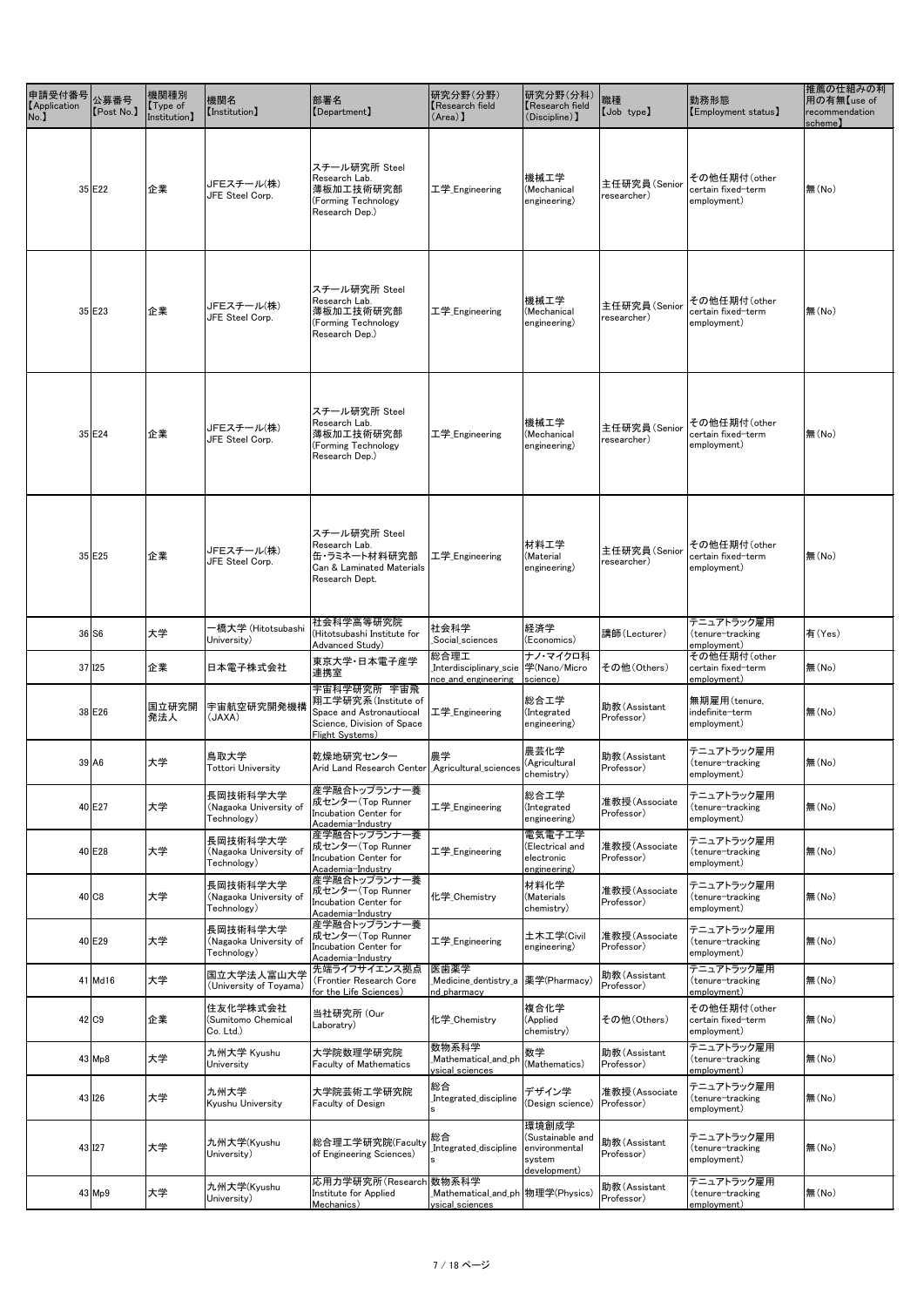| 中請受付番号 公募番号<br><b>[Application</b><br>No. | [Post No.]          | 機関種別<br>Type of<br>Institution] | 機関名<br>[Institution]            | 部署名<br>[Department]                                                                                                                                                        | 研究分野(分野)<br>Research field<br>$(Area)$ ]                   | 研究分野(分科)<br>Research field<br>(Discipline) 】                         | 職種<br>[Job type]                             | 勤務形態<br>[Employment status]                       | 推薦の仕組みの利<br>用の有無【use of<br>recommendation<br>scheme) |
|-------------------------------------------|---------------------|---------------------------------|---------------------------------|----------------------------------------------------------------------------------------------------------------------------------------------------------------------------|------------------------------------------------------------|----------------------------------------------------------------------|----------------------------------------------|---------------------------------------------------|------------------------------------------------------|
|                                           | 43 E30              | 大学                              | 九州大学(Kyushu<br>University)      | 応用力学研究所(Research<br>Institute for Applied<br>Mechanics)                                                                                                                    | 工学_Engineering                                             | 材料工学<br>(Material<br>engineering)                                    | 助教(Assistant<br>Professor)                   | テニュアトラック雇用<br>(tenure-tracking<br>employment)     | 無(No)                                                |
|                                           | 43 C <sub>10</sub>  | 大学                              | 九州大学(Kyushu<br>University)      | 先導物質化学研究所<br>(Institute for Materials)<br>Chemistry and                                                                                                                    | 化学 Chemistry                                               | 材料化学<br>(Materials<br>chemistry)                                     | 准教授(Associate<br>Professor)                  | テニュアトラック雇用<br>(tenure-tracking<br>employment)     | 無(No)                                                |
|                                           | 43 Mp10             | 大学                              | 九州大学 Kyushu<br>University       | マス・フォア・インダストリ研<br>究所<br>Institute of Mathematics<br>for Industry                                                                                                           | 数物系科学<br>Mathematical_and_ph<br>ysical_sciences            | 数学<br>(Mathematics)                                                  | 助教(Assistant<br>Professor)                   | テニュアトラック雇用<br>(tenure-tracking<br>employment)     | 無(No)                                                |
|                                           | 44 C11              | 大学                              | 東北大学 (Tohoku<br>University)     | 多元物質科学研究所<br>(Institute of<br>Multidisciplinary Research<br>for Advanced Materials)                                                                                        | 化学 Chemistry                                               | 材料化学<br>(Materials<br>chemistry)                                     | 准教授(Associate<br>Professor)                  | その他任期付(other<br>certain fixed-term<br>employment) | 無(No)                                                |
|                                           | 44 Md17             | 大学                              | 東北大学 (Tohoku<br>University)     | 加齢医学研究所(Institute<br>of Development, Aging and<br>Cancer)                                                                                                                  | 医歯薬学<br>Medicine_dentistry_a<br>nd_pharmacy                | 基礎医学(Basic<br>medicine)                                              | 准教授(Associate<br>Professor)                  | テニュアトラック雇用<br>Tenure-tracking<br>employment       | 無(No)                                                |
|                                           | 44 E31              | 大学                              | 東北大学 (Tohoku<br>University)     | 原子分子材料科学高等研<br>究機構(Advanced Institute<br>for Materials Research)                                                                                                           | 工学 <sub>_</sub> Engineering                                | 材料工学<br>(Material<br>engineering)                                    | 准教授(Associate<br>Professor)                  | テニュアトラック雇用<br>(tenure-tracking<br>employment)     | 無(No)                                                |
|                                           | $45$ H <sub>2</sub> | 大学                              | 京都大学<br>Kyoto University        | 文学研究科<br><b>Graduate School of Letters</b>                                                                                                                                 | 人文学_Humanities                                             | 史学(History)                                                          | 准教授(Associate<br>Professor)                  | テニュアトラック雇用<br>(tenure-tracking<br>employment)     | 有(Yes)                                               |
|                                           | 45 Mp11             | 大学                              | 京都大学<br>Kyoto University        | 大学院理学研究科<br>Graduate School of<br>Science                                                                                                                                  | 数物系科学<br>ysical_sciences                                   |                                                                      | 准教授(Associate<br>Professor)                  | テニュアトラック雇用<br>(tenure-tracking<br>employment)     | 有(Yes)                                               |
|                                           | 45 C12              | 大学                              | 京都大学(Kyoto<br>University)       | 理学研究科(Graduate<br>School of Science)                                                                                                                                       | 化学_Chemistry                                               | 基礎化学(Basic<br>chemistry)                                             | 准教授(Associate<br>Professor)                  | テニュアトラック雇用<br>(tenure-tracking<br>employment)     | 有(Yes)                                               |
|                                           | 45 Md18             | 大学                              | 京都大学<br><b>Kyoto University</b> | 医学研究科<br>Graduate School of<br>Medicine]                                                                                                                                   | 医歯薬学<br>Medicine_dentistry_a (Society<br>nd pharmacy       | 社会医学<br>medicine)                                                    | 准教授(Associate<br>Professor)                  | テニュアトラック雇用<br>(tenure-tracking<br>employment)     | 有(Yes)                                               |
|                                           | 45 Md19             | 大学                              | 京都大学(Kyoto<br>University)       | 医学部附属病院(Hospital)                                                                                                                                                          | 医歯薬学<br>_Medicine_dentistry_a<br>nd_pharmacy               | 外科系臨床医学<br>(Clinical surgery)                                        | 助教(Assistant<br>Professor)                   | テニュアトラック雇用<br>(tenure-tracking<br>employment)     | 無(No)                                                |
|                                           | 45 Md20             | 大学                              | 京都大学<br>Kyoto University        | 薬学研究科<br>Graduate School of<br><b>Pharmaceutical Sciences</b>                                                                                                              | 医歯薬学<br>_Medicine_dentistry_a  薬学(Pharmacy)<br>nd_pharmacy |                                                                      | 助教(Assistant<br>Professor)                   | テニュアトラック雇用<br>(tenure-tracking<br>employment)     | 無(No)                                                |
|                                           | 45 128              | 大学                              | 京都大学<br>Kyoto University        | 工学研究科<br>Graduate School of<br>Engineering                                                                                                                                 | 総合理工<br>Interdisciplinary_scie<br>nce_and_engineering      | 応用物理学                                                                | 准教授<br>(Applied physics) Associate Professor | テニュアトラック雇用<br>(tenure-tracking<br>employment)     | 無(No)                                                |
|                                           | 45 129              | 大学                              | 京都大学<br>Kyoto University        | エネルギー科学研究科<br>Graduate School of Energy<br>Science                                                                                                                         | 総合<br>Integrated_discipline                                | 環境保全学<br>(Environmental<br>conservation)                             | 准教授(Associate<br>Professor)                  | テニュアトラック雇用<br>(tenure-tracking<br>employment)     | 無(No)                                                |
|                                           | 45 B3               | 大学                              | 京都大学<br>Kyoto University        | 生命科学研究科<br>Graduate School fo<br><b>Biostudies</b>                                                                                                                         | 生物学_Biology                                                | 生物科学<br>(Biological<br>science)                                      | 准教授(Associate<br>Professor)                  | テニュアトラック雇用<br>(tenure-tracking<br>employment)     | 無(No)                                                |
|                                           | 45 S7               | 大学                              | 京都大学<br>Kyoto University        | 経営管理大学院<br>Graduate School of<br>Management                                                                                                                                | 社会科学<br>Social_sciences                                    | 経営学<br>(Management)                                                  | 准教授(Associate<br>Professor)                  | テニュアトラック雇用<br>(tenure-tracking<br>employment)     | 有(Yes)                                               |
|                                           | $45$ A <sub>7</sub> | 大学                              | 京都大学<br>Kyoto University        | 化学研究所<br>Institute for Chemical<br>Research                                                                                                                                | 農学<br>Agricultural_sciences                                | 農芸化学<br>(Agricultural<br>chemistry)                                  | 助教(Assistant<br>Professor)                   | テニュアトラック雇用<br>(tenure-tracking<br>employment)     | 有(Yes)                                               |
|                                           | 45 C13              | 大学                              | 京都大学<br>Kyoto University        | エネルギー理工学研究所<br>Institute of Advanced<br>Energy                                                                                                                             | 化学_Chemistry                                               | 複合化学<br>(Applied<br>chemistry)                                       | 助教(Assistant<br>Professor)                   | テニュアトラック雇用<br>(tenure-tracking<br>employment)     | 有(Yes)                                               |
|                                           | 45 130              | 大学                              | 京都大学<br>Kyoto University        | 防災研究所<br><b>Disaster Prevention</b><br>Research Institute                                                                                                                  | 総合<br>Integrated_discipline                                | 環境創成学<br>(Sustainable and<br>environmental<br>system<br>development) | 助教(Assistant<br>Professor)                   | テニュアトラック雇用<br>(tenure-tracking<br>employment)     | 有(Yes)                                               |
|                                           | 45 Md21             | 大学                              | 京都大学 Kyoto<br>University        | ウイルス研究所 Institute<br>for Virus Research                                                                                                                                    | 医歯薬学<br>Medicine dentistry a<br>nd_pharmacy                | 基礎医学(Basic<br>medicine)                                              | 准教授(Associate<br>Professor)                  | テニュアトラック雇用<br>(tenure-tracking<br>employment)     | 有(Yes)                                               |
|                                           | 45 Mp12             | 大学                              | 京都大学<br>Kyoto University        | 数理解析研究所<br>Research Institute for<br>Mathematical Sciences                                                                                                                 | 数物系科学<br>Mathematical and ph<br>ysical_sciences            | 数学<br>(Mathematics)                                                  | 助教(Assistant<br>Professor)                   | テニュアトラック雇用<br>(tenure-tracking<br>employment)     | 無(No)                                                |
|                                           | 46 Md22             | 大学                              | 鹿児島大学(Kagoshima<br>University)  | 医歯学域医学系 難治ウ<br> イルス病態制御研究セン<br>ター (Center for Chronic<br>Viral Diseases, Research<br>Field in Medicine and<br><b>Health Sciences, Medical</b><br>and Dental Sciences Area) | 医歯薬学<br>Medicine dentistry a<br>nd_pharmacy                | 基礎医学(Basic<br>medicine)                                              | 助教(Assistant<br>Professor)                   | テニュアトラック雇用<br>(tenure-tracking<br>employment)     | 無(No)                                                |
|                                           | 46 A8               | 大学                              | 鹿児島大学(Kagoshima<br>University)  | 農水産獣医学域獣医学系<br>(Research Field in<br>Veterinary Medicine,<br>Agriculture, Fisheries and<br>Veterinary Medicine Area)<br>理工学域理学系 物理·宇                                       | 農学<br>Agricultural_sciences                                | 動物生命科学<br>(Animal life<br>science)                                   | 助教(Assistant<br>Professor)                   | テニュアトラック雇用<br>(tenure-tracking<br>employment)     | 無(No)                                                |
|                                           | $46$ Mp13           | 大学                              | 鹿児島大学<br>(Kagoshima University) | 宙専攻<br>(Physics and Astronomy,<br>Research Field in Science,<br>Science and Engineering<br>Area)                                                                           | 数物系科学<br>Mathematical_and_ph<br>ysical_sciences            | 天文学<br>(Astronomy)                                                   | 助教(Assistant<br>Professor)                   | テニュアトラック雇用<br>(tenure-tracking<br>employment)     | 無(No)                                                |
|                                           | 46 Md23             | 大学                              | 鹿児島大学(Kagoshima<br>University)  | 医歯学域医学系 遺伝子治<br>療·再生医学分野(Gene<br>Therapy and Regenerative<br>Medicine, Research Field in<br>Medicine and Health<br>Sciences, Medical and<br>Dental Sciences Area)          | 医歯薬学<br>Medicine dentistry a<br>nd_pharmacy                | 基礎医学(Basic<br>medicine)                                              | 助教(Assistant<br>Professor)                   | テニュアトラック雇用<br>(tenure-tracking<br>employment)     | 無(No)                                                |
|                                           | $47$ A <sub>9</sub> | 大学                              | 宮崎大学<br>University of Miyazaki  | テニュアトラック推進機構<br>Organization for Promotion<br>of Tenure Track                                                                                                              | 農学<br>Agricultural_sciences_                               | 動物生命科学<br>(Animal life<br>science)                                   | その他(Others)                                  | テニュアトラック雇用<br>(tenure-tracking<br>employment)     | 無(No)                                                |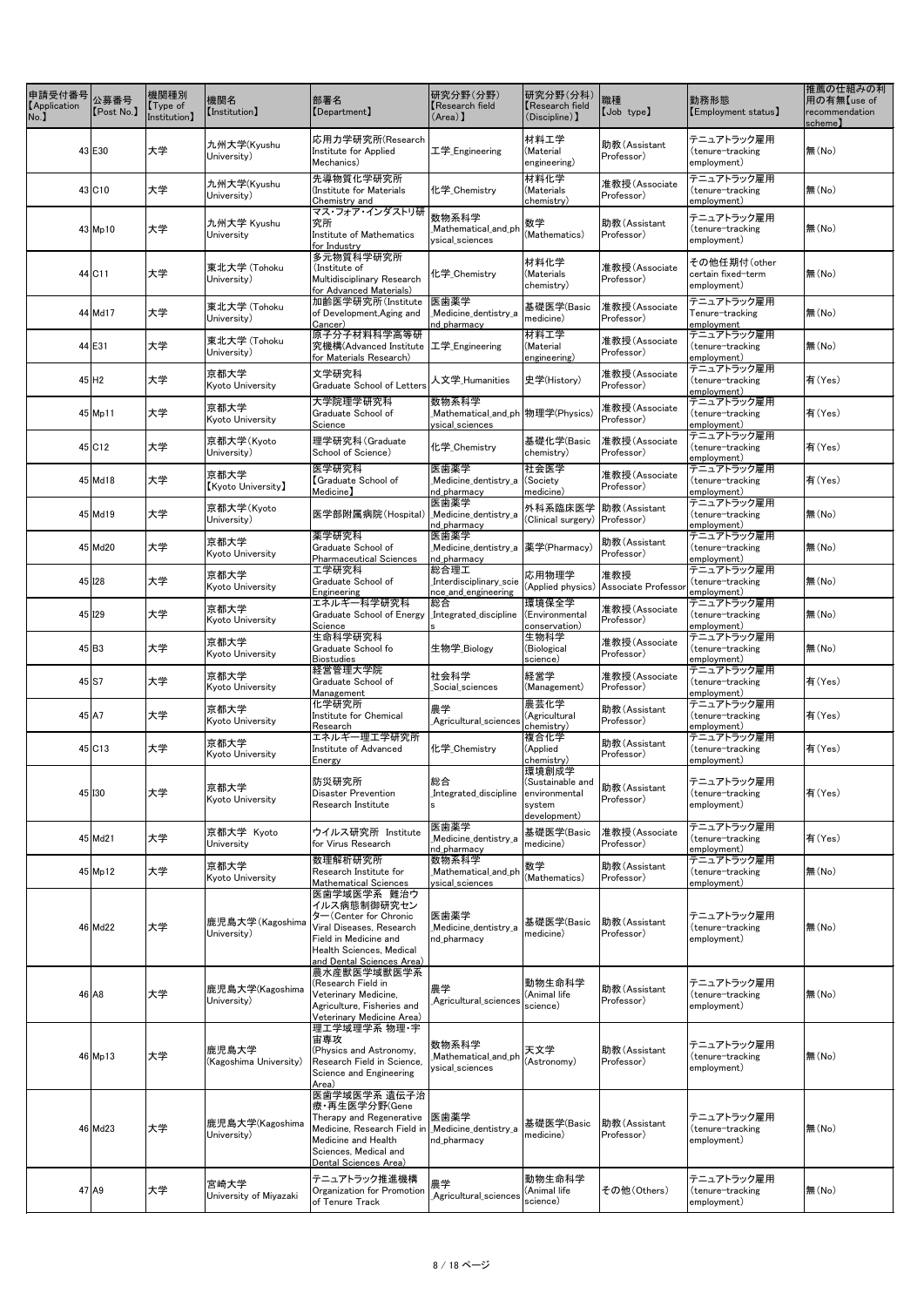| 申請受付番号<br><b>Application</b><br>No. | 公募番号<br>[Post No.]   | 機関種別<br>[Type of]<br>Institution] | 機関名<br>[Institution]                                           | 部署名<br>[Department]                                                          | 研究分野(分野)<br>Research field<br>$(Area)$ ]                             | 研究分野(分科)<br><b>Research field</b><br>(Discipline) 】     | 職種<br>[Job type]            | 勤務形態<br>[Employment status]                        | 推薦の仕組みの利<br>用の有無【use of<br>recommendation<br>scheme] |
|-------------------------------------|----------------------|-----------------------------------|----------------------------------------------------------------|------------------------------------------------------------------------------|----------------------------------------------------------------------|---------------------------------------------------------|-----------------------------|----------------------------------------------------|------------------------------------------------------|
|                                     | 47 A10               | 大学                                | 宮崎大学<br>University of Miyazaki                                 | テニュアトラック推進機構<br>Organization for Promotion<br>of Tenure Track                | 農学<br>Agricultural_sciences                                          | 動物生命科学<br>(Animal life<br>science)                      | 助教(Assistant<br>Professor)  | テニュアトラック雇用<br>(tenure-tracking<br>employment)      | 無(No)                                                |
|                                     | 47 A11               | 大学                                | 宮崎大学<br>University of Miyazaki                                 | テニュアトラック推進機構<br>Organization for Promotion<br>of Tenure Track                | 農学<br>_Agricultural_sciences                                         | 水圏応用科学<br>(Applied aquatic<br>science)                  | 准教授(Associate<br>Professor) | テニュアトラック雇用<br>(tenure-tracking<br>employment)      | 無(No)                                                |
|                                     | $47$ $A12$           | 大学                                | 宮崎大学<br>University of Miyazaki                                 | テニュアトラック推進機構<br>Organization for Promotion<br>of Tenure Track                | 農学<br>Agricultural_sciences and_                                     | 生産環境農学<br>(Plant production<br>environmental            | その他(Others)                 | テニュアトラック雇用<br>(tenure-tracking<br>employment)      | 無(No)                                                |
|                                     | 47 E32               | 大学                                | 宮崎大学<br>University of Miyazaki                                 | テニュアトラック推進機構<br>Organization for Promotion 工学 Engineering<br>of Tenure Track |                                                                      | 総合工学<br>(Integrated<br>engineering)                     | 准教授(Associate<br>Professor) | テニュアトラック雇用<br>(tenure-tracking<br>employment)      | 有(Yes)                                               |
|                                     | 48 131               | 大学                                | 静岡大学                                                           | 農学部                                                                          | 総合生物<br>Biological_sciences                                          | 生物資源保全学<br>(Conservation of<br>biological<br>resources) | 准教授(Associate<br>Professor) | テニュアトラック雇用<br>(tenure-tracking<br>employment)      | 無(No)                                                |
|                                     | 49 E33               | 企業                                | (Sumitomo Electric<br>Industries, Ltd.)                        | 住友電気工業株式会社 パワーシステム研究開発<br>センター (Power Systems<br>R&D Center)                 | 工学_Engineering                                                       | 材料工学<br>(Material<br>engineering)                       | その他(Others)                 | その他任期付(other<br>certain fixed-term<br>employment)  | 無(No)                                                |
|                                     | $49$ C <sub>14</sub> | 企業                                | 住友電気工業株式会社<br>Sumitomo Electric<br>Industries, Ltd             | パワーシステム研究開発<br>センター<br>Power Systems R&D<br>Center                           | 化学_Chemistry                                                         | 材料化学<br>(Materials<br>chemistry)                        | その他(Others)                 | その他任期付き(other<br>certain fixed-term<br>employment) | 無(No)                                                |
|                                     | 49 E34               | 企業                                | 住友電気工業株式会社                                                     | パワーシステム研究開発<br>センター                                                          | 工学_Engineering                                                       | 電気電子工学<br>(Electrical and<br>electronic<br>engineering) | その他(Others)                 | 無期雇用(tenure,<br>indefinite-term<br>employment)     | 有(Yes)                                               |
|                                     | 49 E35               | 企業                                | 住友電気工業株式会社<br>Sumitomo Electric<br>Industries, Ltd             | パワーシステム研究開発<br>センター<br>Power Systems R&D<br>Center                           | 工学_Engineering                                                       | 電気電子工学<br>(Electrical and<br>electronic<br>engineering) | その他(Others)                 | その他任期付(other<br>certain fixed-term<br>employment)  | 有(Yes)                                               |
|                                     | 49 E36               | 企業                                | (Sumitomo Electric<br>Industries, Ltd.)                        | 住友電気工業株式会社  パワーシステム研究開発<br>センター(Power Systems<br>R&D Center)                 | 工学_Engineering                                                       | 電気電子工学<br>(Electrical and<br>electronic<br>engineering) | その他(Others)                 | その他任期付(other<br>certain fixed-term<br>employment)  | 有(Yes)                                               |
|                                     | $49$ Mp14            | 企業                                | 住友電気工業株式会社<br>Sumitomo Electric<br>Industries, Ltd             | パワーシステム研究開発<br>センター<br>Power Systems R&D<br>Center                           | 数物系科学<br>ysical_sciences                                             |                                                         | その他(Others)                 | その他任期付(other<br>certain fixed-term<br>employment)  | 無(No)                                                |
|                                     | 49 E37               | 企業                                | 住友電気工業株式会社  <br>(Sumitomo Electric<br>Industries, Ltd.)        | パワーシステム研究開発<br>センター(Power Systems<br>R&D Center)                             | 工学_Engineering                                                       | 電気電子工学<br>(Electrical and<br>electronic<br>engineering) | その他(Others)                 | その他任期付(other<br>certain fixed-term<br>employment)  | 無(No)                                                |
|                                     | 49 E38               | 企業                                | (Sumitomo Electric<br>Industries, Ltd.)                        | 住友電気工業株式会社 パワーシステム研究開発<br>センター(Power Systems<br>R&D Center)                  | 工学_Engineering                                                       | 電気電子工学<br>(Electrical and<br>electronic<br>engineering) | その他(Others)                 | その他任期付(other<br>certain fixed-term<br>employment)  | 有(Yes)                                               |
|                                     | $49$ $132$           | 企業                                | 住友電気工業株式会社 解析技術研究センター<br>Sumitomo Electric<br>Industries, LTD  | Analyses Technology<br>Reserch Center                                        | 総合理工<br>_Interdisciplinary_scie  学(Nano/Micro<br>nce_and_engineering | ナノ・マイクロ科<br>science)                                    | その他(Others)                 | その他任期付(other<br>certain fixed-term<br>employment)  | 有(Yes)                                               |
|                                     | 49 133               | 企業                                | 住友電気工業株式会社 解析技術研究センター<br>Sumitomo Electric<br>Industries, LTD  | Analyses Technology<br>Reserch Center                                        | 総合理工<br>Interdisciplinary_scie (Quantum beam<br>nce_and_engineering  | 量子ビーム科学<br>science)                                     | その他(Others)                 | その他任期付(other<br>certain fixed-term<br>employment)  | 有(Yes)                                               |
|                                     | 49 E39               | 企業                                | 住友電気工業株式会社<br>Sumitomo Electric<br>Industries, Ltd.            | アドバンストマテリアル研<br>究所<br><b>Advanced Materials</b><br>Laboratory                | 工学 Engineering                                                       | 材料工学<br>(Material<br>engineering)                       | その他(Others)                 | その他任期付(other<br>certain fixed-term<br>employment)  | 無(No)                                                |
|                                     | $49$ C <sub>15</sub> | 企業                                | 住友電気工業株式会社<br>Sumitomo Electric<br>Industries, LTD.            | エネルギー・電子材料研究<br><b>Energy and Electronics</b><br>Materials R&D Llaboratory   | 化学_Chemistry                                                         | 材料化学<br>(Materials<br>chemistry)                        | その他(Others)                 | その他任期付(other<br>certain fixed-term<br>employment)  | 有(Yes)                                               |
|                                     | 49 134               | 企業                                | 住友電気工業株式会社  半導体技術研究所 <br>Sumitomo Electric<br>Industries, Ltd. | Semiconductor Technology<br>R&D Laboratory                                   | 総合理工<br>Interdisciplinary_scie<br>nce_and_engineering                | 応用物理学<br>(Applied physics)                              | その他(Others)                 | その他任期付(other<br>certain fixed-term<br>employment)  | 無(No)                                                |
|                                     | 49 135               | 企業                                | 住友電気工業株式会社<br>Sumitomo Electric<br>Industries, Ltd.            | 半導体技術研究所<br>Semiconductor Technology<br>R&D Laboratory                       | 総合理工<br>Interdisciplinary_scie<br>nce_and_engineering                | 応用物理学<br>(Applied physics)                              | その他(Others)                 | 無期雇用(tenure,<br>indefinite-term<br>employment)     | 無(No)                                                |
|                                     | 49 136               | 企業                                | 住友電気工業株式会社<br>Sumitomo Electric<br>Industries, Ltd.            | 半導体技術研究所<br>Semiconductor Technology<br>R&D Laboratory                       | 総合理工<br>Interdisciplinary_scie<br>nce_and_engineering                | 応用物理学<br>(Applied physics)                              | その他(Others)                 | その他任期付(other<br>certain fixed-term<br>employment)  | 無(No)                                                |
|                                     | 49 137               | 企業                                | 住友電気工業株式会社  <br>Sumitomo Electric<br>Industries, Ltd.          | 半導体技術研究所<br>Semiconductor Technology<br>R&D Laboratory                       | 総合理工<br>Interdisciplinary_scie<br>nce_and_engineering                | 応用物理学<br>(Applied physics)                              | その他(Others)                 | その他任期付(other<br>certain fixed-term<br>employment)  | 無(No)                                                |
|                                     | 49 E40               | 企業                                | 住友電気工業株式会社  伝送デバイス研究所<br>Sumitomo Electric<br>Industries Ltd   | <b>Transmission Devices</b><br>Laboratory                                    | 工学 Engineering                                                       | 電気電子工学<br>(Electrical and<br>electronic<br>engineering) | その他(Others)                 | その他任期付(other<br>certain fixed-term<br>employment)  | 無(No)                                                |
|                                     | 49 E41               | 企業                                | 住友電気工業株式会社 伝送デバイス研究所<br>Sumitomo Electric<br>Industries Ltd    | <b>Transmission Devices</b><br>Laboratory                                    | 工学 Engineering                                                       | 電気電子工学<br>(Electrical and<br>electronic<br>engineering) | その他(Others)                 | その他任期付(other<br>certain fixed-term<br>employment)  | 無(No)                                                |
|                                     | 49 E42               | 企業                                | 住友電気工業株式会社<br>(Sumitomo Electric<br>Industries, Ltd.)          | パワーデバイス開発部<br>(Power Device<br>Development Division)                         | 工学 Engineering                                                       | 電気電子工学<br>(Electrical and<br>electronic<br>engineering) | その他(Others)                 | 無期雇用(tenure,<br>indifinite-term<br>employment)     | 無(No)                                                |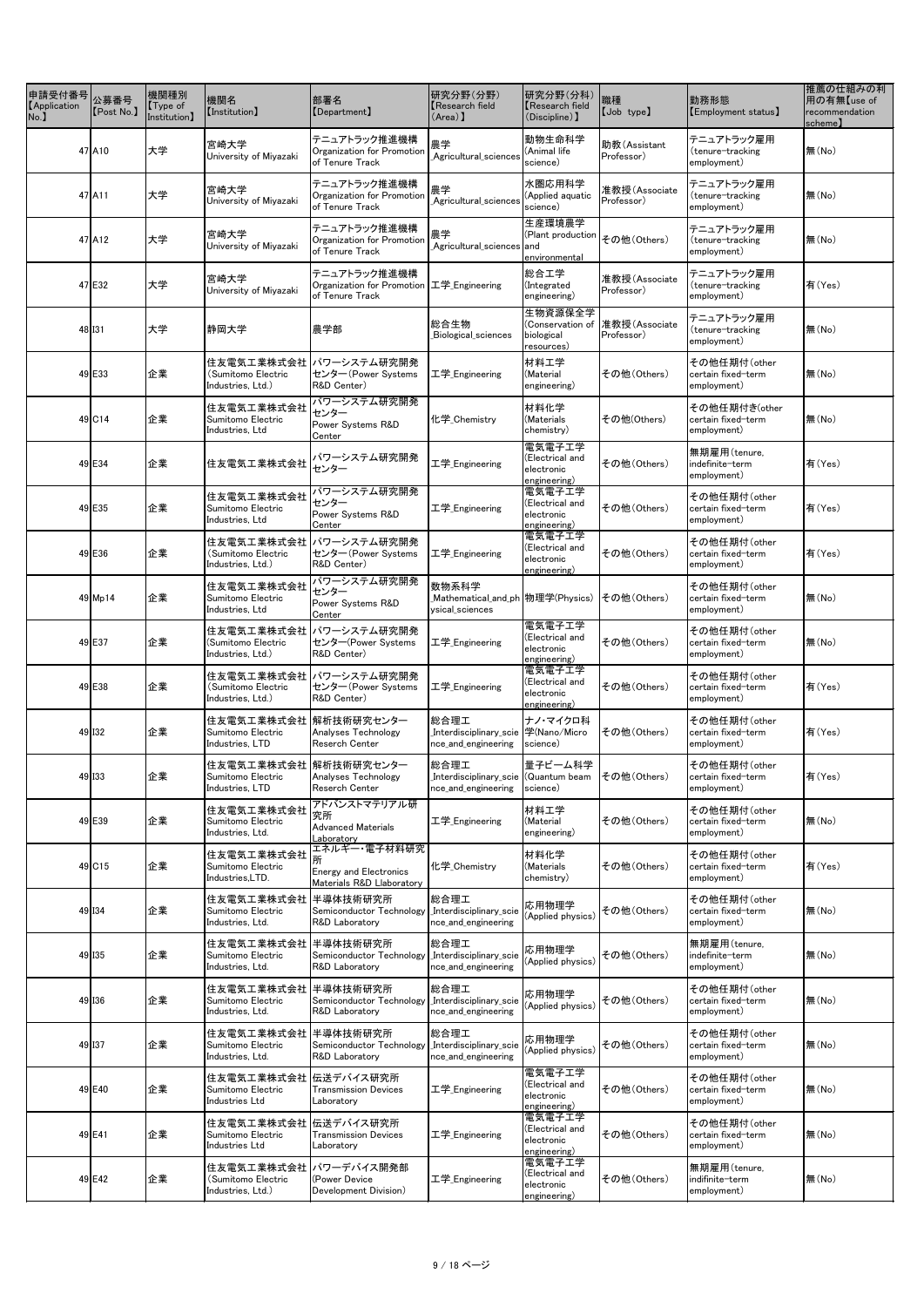| 申請受付番号<br><b>Application</b><br>No. | 公募番号<br>[Post No.]   | 機関種別<br>[Type of]<br>Institution] | 機関名<br>[Institution]                                                                                                            | 部署名<br><b>[Department]</b>                                                                               | 研究分野(分野)<br>Research field<br>$(Area)$ ]                                                              | 研究分野(分科)<br>Kesearch field<br>(Discipline) ]            | 職種<br>[Job type] | 勤務形態<br>[Employment status]                    | 推薦の仕組みの利<br>用の有無【use of<br>recommendation<br>scheme) |
|-------------------------------------|----------------------|-----------------------------------|---------------------------------------------------------------------------------------------------------------------------------|----------------------------------------------------------------------------------------------------------|-------------------------------------------------------------------------------------------------------|---------------------------------------------------------|------------------|------------------------------------------------|------------------------------------------------------|
|                                     | 49 E43               | 企業                                | 住友電気工業株式会社<br>(Sumitomo Electric<br>Industries, Ltd.)                                                                           | パワーデバイス開発部<br>(Power Device<br>Development Division)                                                     | 工学_Engineering                                                                                        | 電気電子工学<br>(Electrical and<br>electronic<br>engineering) | その他(Others)      | 無期雇用(tenure,<br>indifinite-term<br>employment) | 無(No)                                                |
|                                     | 49 E44               | 企業                                | 住友電気工業株式会社<br>(Sumitomo Electric<br>Industries, Ltd.)                                                                           | パワーデバイス開発部<br>(Power Device<br>Development Division)                                                     | 工学_Engineering                                                                                        | 電気電子工学<br>(Electrical and<br>electronic<br>engineering) | その他(Others)      | 無期雇用(tenure,<br>indifinite-term<br>employment) | 無(No)                                                |
|                                     | 49 E45               | 企業                                | 住友電気工業株式会社<br>(Sumitomo Electric<br>Industries, Ltd.)                                                                           | パワーデバイス開発部<br>(Power Device<br>Development Division)                                                     | 工学_Engineering                                                                                        | 電気電子工学<br>(Electrical and<br>electronic<br>engineering) | その他(Others)      | 無期雇用(tenure,<br>indifinite-term<br>employment) | 無(No)                                                |
|                                     | 50 E46               | 国立研究開<br>発法人                      | 国立研究開発法人産業<br>技術総合研究所<br>(National Institute of<br>Advanced Industrial<br>Science and Technology Research Center)<br>$(AIST)$ ) | 再生可能エネルギー研究<br>センター<br>(Renewable Energy                                                                 | 工学_Engineering                                                                                        | 電気電子工学<br>(Electrical and<br>electronic<br>engineering) | その他(Others)      | テニュアトラック雇用<br>(tenure-tracking<br>employment)  | 無(No)                                                |
|                                     | 50 E47               | 国立研究開<br>発法人                      | 国立研究開発法人産業<br>技術総合研究所<br>(National Institute of<br>Advanced Industrial<br>Science and Technology Research Center)<br>(AIST)     | 再生可能エネルギー研究<br>センター<br>(Renewable Energy                                                                 | 工学_Engineering                                                                                        | 電気電子工学<br>(Electrical and<br>electronic<br>engineering) | その他(Others)      | テニュアトラック雇用<br>(tenure-tracking<br>employment)  | 無(No)                                                |
|                                     | 50 138               | 国立研究開<br>発法人                      | 国立研究開発法人産業<br>技術総合研究所<br>(National Institute of<br>Advanced Industrial<br>Science and Technology for Drug Discovery)<br>(AIST)  | 創薬分子プロファイリング<br>研究センター(Molecular<br><b>Profiling Research Center</b>                                     | 総合<br>_Integrated_discipline $ \mathcal{F}% (A) = \mathcal{F}(A) $ $\mathcal{F}(A)$ frontiers of<br>s | 情報学フロンティ<br>informatics)                                | その他(Others)      | テニュアトラック雇用<br>(tenure-tracking<br>employment)  | 無(No)                                                |
|                                     | 50 139               | 国立研究開<br>発法人                      | 国立研究開発法人産業<br>技術総合研究所<br>(National Institute of<br>Advanced Industrial<br>Science and Technology Discovery)<br>$(AIST)$ )       | 創薬基盤研究部門<br>(Biotechnology Research<br>Institute for Drug                                                | 総合<br>Integrated_discipline                                                                           | 生体分子科学<br>(Biomolecular<br>science)                     | その他(Others)      | テニュアトラック雇用<br>(tenure-tracking<br>employment)  | 無(No)                                                |
|                                     | 50 140               | 国立研究開<br>発法人                      | 国立研究開発法人産業<br>技術総合研究所<br>(National Institute of<br><b>Advanced Industrial</b><br>Science and Technology<br>(AIST)               | バイオメディカル研究部門<br>(Biomedical Research<br>Institute)                                                       | 総合<br>Integrated_discipline                                                                           | 生体分子科学<br>(Biomolecular<br>science)                     | その他(Others)      | テニュアトラック雇用<br>(tenure-tracking<br>employment)  | 無(No)                                                |
|                                     | 50 I41               | 国立研究開<br>発法人                      | 国立研究開発法人産業<br>技術総合研究所<br>(National Institute of<br><b>Advanced Industrial</b><br>Science and Technology Factors)<br>(AIST)      | 情報・人間工学領域<br>(Department of Information<br>Technology and Human                                          | 総合<br>Integrated discipline                                                                           | 情報学フロンティ<br>ア(Frontiers of<br>informatics)              | その他(Others)      | テニュアトラック雇用<br>(tenure-tracking<br>employment)  | 無(No)                                                |
|                                     | 50 I42               | 国立研究開<br>発法人                      | 技術総合研究所<br>(National Institute of<br>Advanced Industrial<br>Science and Technology Advanced Functional<br>(AIST)                | 国立研究開発法人産業 機能材料コンピュテーショ<br>ナルデザイン研究センター<br>(Research Center for<br>Computational Design of<br>Materials) | 総合理工<br>Interdisciplinary_scie (Computational<br>nce_and_engineering                                  | 計算科学<br>science)                                        | その他(Others)      | テニュアトラック雇用<br>(tenure-tracking<br>employment)  | 無(No)                                                |
|                                     | $50$ C <sub>16</sub> | 国立研究開<br>発法人                      | 国立研究開発法人産業<br>技術総合研究所<br>(National Institute of<br>Advanced Industrial<br>Science and Technology<br>(AIST)                      | ナノ材料研究部門<br>(Nanomaterials Research<br>Institute)                                                        | 化学_Chemistry                                                                                          | 材料化学<br>(Materials<br>chemistry)                        | その他(Others)      | テニュアトラック雇用<br>(tenure-tracking<br>employment)  | 無(No)                                                |
|                                     | 50 C17               | 国立研究開<br>発法人                      | 国立研究開発法人産業<br>技術総合研究所<br>(National Institute of<br>Advanced Industrial<br>Science and Technology<br>(AIST)                      | 触媒化学融合研究セン<br>ター<br>(Interdisciplinary Research<br>Center for Catalytic<br>Chemistry)                    | 化学 Chemistry                                                                                          | 複合化学<br>(Applied<br>chemistry)                          | その他(Others)      | テニュアトラック雇用<br>(tenure-tracking<br>employment)  | 無(No)                                                |
|                                     | 50 E48               | 国立研究開<br>発法人                      | 国立研究開発法人産業<br>技術総合研究所<br>(National Institute of<br><b>Advanced Industrial</b><br>Science and Technology Institute)<br>(AIST)    | 無機機能材料研究部門<br>(Inorganic Functional<br><b>Materials Research</b>                                         | 工学 <sub>_</sub> Engineering                                                                           | 材料工学<br>(Material<br>engineering)                       | その他(Others)      | テニュアトラック雇用<br>(tenure-tracking<br>employment)  | 無(No)                                                |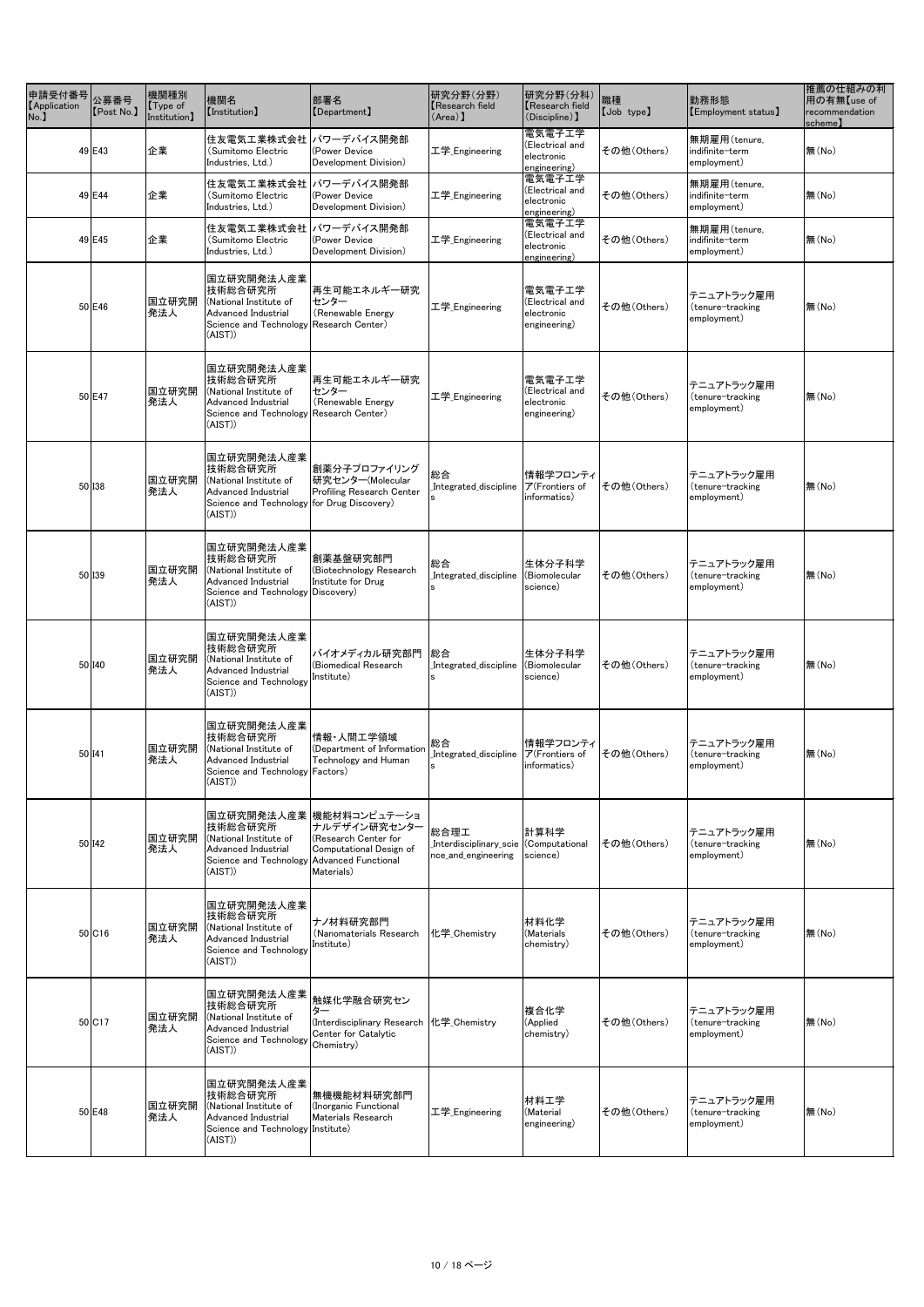| 申請受付番号<br><b>Application</b><br>No. | 公募番号<br>[Post No.]  | 機関種別<br>[Type of]<br>Institution] | 機関名<br>[Institution]                                                                                                               | 部署名<br>[Department]                                                                                                                                        | 研究分野(分野)<br>Research field<br>$(Area)$ ]                             | 研究分野(分科)<br>Kesearch field<br>(Discipline) ]            | 職種<br>[Job type]                                   | 勤務形態<br>[Employment status]                       | 推薦の仕組みの利<br>用の有無【use of<br>recommendation<br>scheme) |
|-------------------------------------|---------------------|-----------------------------------|------------------------------------------------------------------------------------------------------------------------------------|------------------------------------------------------------------------------------------------------------------------------------------------------------|----------------------------------------------------------------------|---------------------------------------------------------|----------------------------------------------------|---------------------------------------------------|------------------------------------------------------|
|                                     | 50 I43              | 国立研究開<br>発法人                      | 国立研究開発法人産業<br> 技術総合研究所<br>(National Institute of<br><b>Advanced Industrial</b><br>Science and Technology<br>(AIST)                 | エレクトロニクス・製造領域  総合理工<br>(Department of Electronics<br>and Manufacturing)                                                                                    | Interdisciplinary_scie (Computational<br>nce_and_engineering         | 計算科学<br>science)                                        | その他(Others)                                        | テニュアトラック雇用<br>(tenure-tracking<br>employment)     | 無(No)                                                |
|                                     | 50 E49              | 国立研究開<br>発法人                      | 国立研究開発法人産業<br>技術総合研究所<br>(National Institute of<br>Advanced Industrial<br>Science and Technology<br>(AIST)                         | エレクトロニクス・製造領域<br>(Department of Electronics 工学 Engineering<br>and Manufacturing)                                                                           |                                                                      | 電気電子工学<br>(Electrical and<br>electronic<br>engineering) | その他(Others)                                        | テニュアトラック雇用<br>(tenure-tracking<br>employment)     | 無(No)                                                |
|                                     | 50 E50              | 国立研究開<br>発法人                      | 国立研究開発法人産業<br>技術総合研究所<br>(National Institute of<br><b>Advanced Industrial</b><br>Science and Technology<br>(AIST)                  | エレクトロニクス・製造領域<br>(Department of Electronics 工学_Engineering<br>and Manufacturing)                                                                           |                                                                      | 電気電子工学<br>(Electrical and<br>electronic<br>engineering) | その他(Others)                                        | テニュアトラック雇用<br>(tenure-tracking<br>employment)     | 無(No)                                                |
|                                     | $50$ Mp15           | 国立研究開<br>発法人                      | 技術総合研究所<br>(National Institute of<br><b>Advanced Industrial</b><br>Science and Technology of Geology and<br>(AIST)                 | 国立研究開発法人産業 地質調査総合センター地<br>質情報研究部門<br>(Geological Survey of<br>Japan, Research Institute<br>Geoinformation)                                                 | 数物系科学<br>Mathematical_and_ph<br>ysical sciences                      | 地球惑星科学<br>(Earth and<br>planetary<br>science)           | その他(Others)                                        | テニュアトラック雇用<br>(tenure-tracking<br>employment)     | 無(No)                                                |
|                                     | $50$ Mp16           | 国立研究開<br>発法人                      | 技術総合研究所<br>(National Institute of<br>Advanced Industrial<br>(AIST)                                                                 | 国立研究開発法人産業 地質調査総合センター活<br> 断層・火山研究部門<br>(Geological Survey of<br>Japan, Research Institute<br>Science and Technology of Earthquake and Volcano<br>Geology) | 数物系科学<br>Mathematical and ph<br>ysical_sciences                      | 地球惑星科学<br>(Earth and<br>planetary<br>science)           | その他(Others)                                        | テニュアトラック雇用<br>(tenure-tracking<br>employment)     | 有(Yes)                                               |
|                                     | 50 144              | 国立研究開<br>発法人                      | 国立研究開発法人産業<br>技術総合研究所<br>(National Institute of<br>Advanced Industrial<br>Science and Technology<br>(AIST)                         | 計量標準総合センター 物<br>質計測標準研究部門<br>(National Metrology)<br>Institute of Japan (NMIJ)<br>Research Institute for<br>Material and Chemical<br>Measuremet)           | 総合理工<br>_Interdisciplinary_scie  学(Nano/Micro<br>nce_and_engineering | ナノ・マイクロ科<br>science)                                    | その他(Others)                                        | テニュアトラック雇用<br>(tenure-tracking<br>employment)     | 無(No)                                                |
|                                     | 50 I45              | 国立研究開<br>発法人                      | 国立研究開発法人産業<br>技術総合研究所<br>(National Institute of<br><b>Advanced Industrial</b><br>Science and Technology<br>(AIST)                  | 物理計測標準研究部門<br>(Research Institute for<br>Physical Measurement)                                                                                             | 総合理工<br>Interdisciplinary_scie<br>nce_and_engineering                | 応用物理学<br>(Applied physics)                              | その他(Others)                                        | テニュアトラック雇用<br>(tenure-tracking<br>employment)     | 無(No)                                                |
|                                     | 50 E51              | 国立研究開<br>発法人                      | 国立研究開発法人産業<br>技術総合研究所<br>(National Institute of<br><b>Advanced Industrial</b><br>Science and Technology Research Center)<br>(AIST) | 再生可能エネルギー研究<br>センター<br>(Renewable Energy                                                                                                                   | 工学 Engineering                                                       | 総合工学<br>(Integrated<br>engineering)                     | その他(Others)                                        | 「テニュアトラック雇用<br>(tenure-tracking<br>employment)    | 無(No)                                                |
|                                     | 51 Md24             | 大学                                | 国立大学法人徳島大学<br>(Tokushima University)                                                                                               | 大学院医歯薬学研究部<br>(医学系)<br>(institute of Biomedical<br>Sciences)                                                                                               | 医歯薬学<br>Medicine_dentistry_a<br>nd_pharmacy                          | 基礎医学(Basic<br>medicine)                                 | その他 (Others)                                       | テニュアトラック雇用<br>(tenure-tracking<br>employment)     | 有(Yes)                                               |
|                                     | 52 I46              | 企業                                | 株式会社ソニーコン<br>ピュータサイエンス研究<br>所<br>Sony Comuter Science                                                                              | 人事オフィス<br>Human Resource Office                                                                                                                            | 指定しない                                                                | 指定しない                                                   | その他(Others)                                        | その他任期付(other<br>certain fixed-term<br>employment) | 無(No)                                                |
|                                     | 53 C18              | 大学                                | 大阪市立大学<br>(Osaka City University)                                                                                                  | 理学研究科<br>(Graduate School of<br>Science)                                                                                                                   | 化学 Chemistry                                                         | 基礎化学(Basic<br>chemistry)                                | 講師(Lecturer)                                       | 無期雇用(tenure,<br>indefinite-term<br>employment)    | 無(No)                                                |
|                                     | 53 B4               | 大学                                | 大阪市立大学<br>(Osaka City University)                                                                                                  | 理学研究科<br>(Graduate School of<br>Science)                                                                                                                   | 生物学_Biology                                                          | 生物科学<br>(Biological<br>science)                         | 准教授(Associate<br>Professor)                        | 無期雇用(tenure,<br>indefinite-term<br>employment)    | 無(No)                                                |
|                                     | 53 I47              | 大学                                | 大阪市立大学<br>(Osaka City University)                                                                                                  | 生活科学研究科<br>(Graduate School of<br>Human Life Science)                                                                                                      | 総合<br>Integrated_discipline                                          | 生活科学(Human<br>life science)                             | 教授(Professor)ま<br>たは准教授<br>(Asociate<br>Professor) | 無期雇用(tenure,<br>indefinite-term<br>employment)    | 無(No)                                                |
|                                     | $53$ H <sub>3</sub> | 大学                                | 大阪市立大学<br>(Osaka City University)                                                                                                  | 都市研究プラザ<br>(Urban Research Plaza)                                                                                                                          | 人文学_Humanities                                                       | 芸術学(Art<br>studies)                                     | 准教授(Associate<br>Professor)                        | テニュアトラック雇用<br>(tenure-tracking<br>employment)     | 無(No)                                                |
|                                     | 54 Md25             | 大学                                | 国立大学法人浜松医科 ター<br>大学<br>(Hamamatsu University<br>School of Medicine)                                                                | 光尖端医学教育研究セン<br>フォトニクス医学研究部<br>(Preeminent Medical<br>Photonics Education &<br>Research Center)                                                             | 医歯薬学<br>Medicine_dentistry_a<br>nd_pharmacy                          | 基礎医学(Basic<br>medicine)                                 | 主任研究員(Senior<br>researcher)                        | その他任期付(other<br>certain fixed-term<br>employment) | 有(Yes)                                               |
|                                     | $55$ H4             | 大学                                | お茶の水女子大学<br>(Ochanomizu<br>University)                                                                                             | 基幹研究院人文科学系<br>(Faculty of Core<br>Research, Humanities<br>Division)                                                                                        | 人文学_Humanities                                                       | 史学(History)                                             | 助教(Assistant<br>Professor)                         | テニュアトラック雇用<br>(tenure-tracking<br>employment)     | 有(Yes)                                               |
|                                     | 55 148              | 大学                                | お茶の水女子大学<br>(Ochanomizu<br>University)                                                                                             | 基幹研究院自然科学系<br>(Faculty of Core Research   Integrated discipline<br>Natural Science Division)                                                               | 総合                                                                   | 情報学フロンティ<br>$\mathcal{F}$ (Frontiers of<br>informatics) | 助教(Assistant<br>Professor)                         | テニュアトラック雇用<br>(tenure-tracking<br>employment)     | 無(No)                                                |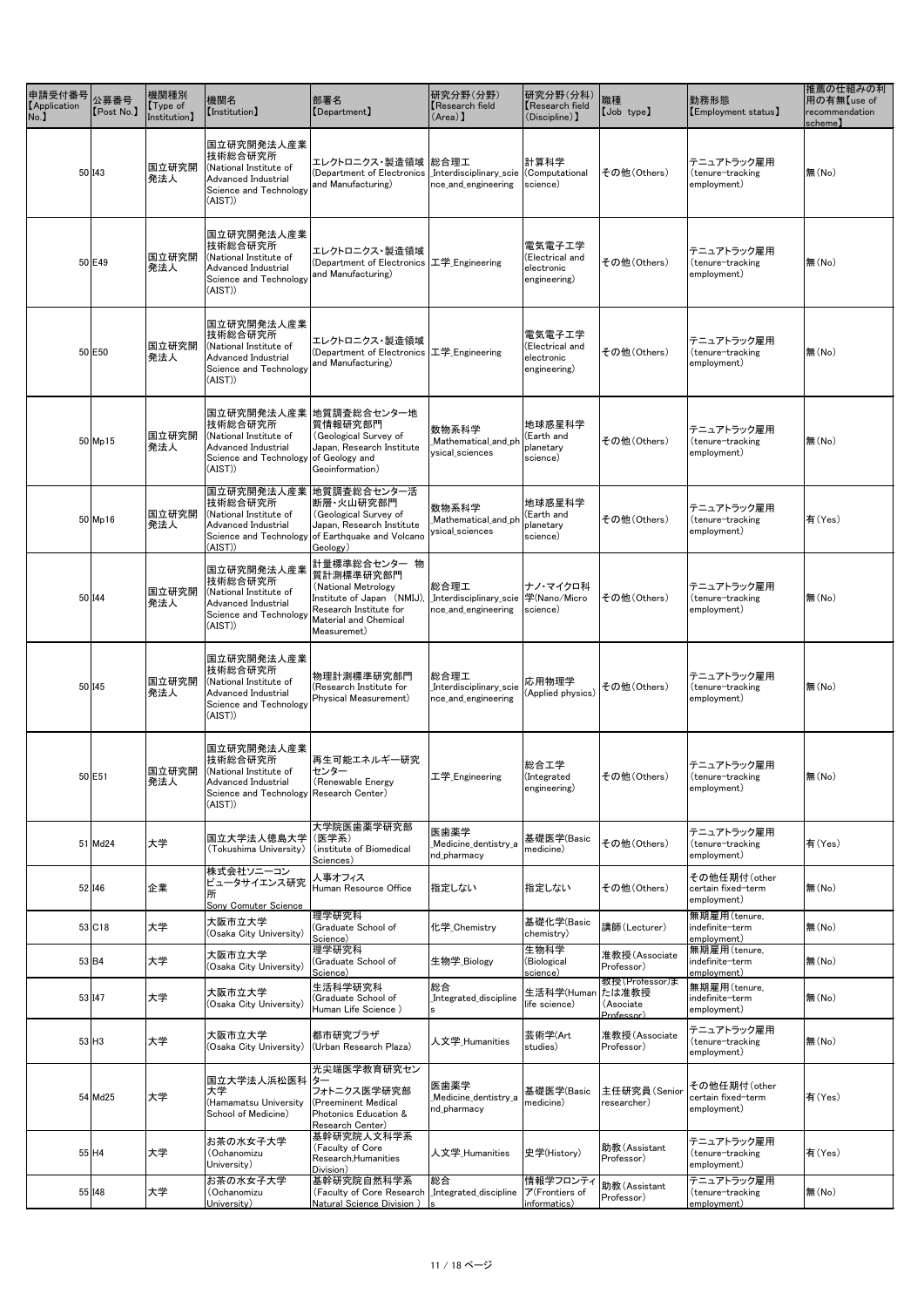| 申請受付番号<br><b>Application</b><br>No. | 公募番号<br>[Post No.]  | 機関種別<br>[Type of]<br>Institution] | 機関名<br>[Institution]                                                                           | 部署名<br>[Department]                                                                                                                  | 研究分野(分野)<br>Research field<br>$(Area)$ ]                   | 研究分野(分科)<br><b>Research field</b><br>(Discipline) ]                  | 職種<br>[Job type]            | 勤務形態<br>[Employment status]                       | 推薦の仕組みの利<br>用の有無【use of<br>recommendation<br>scheme) |
|-------------------------------------|---------------------|-----------------------------------|------------------------------------------------------------------------------------------------|--------------------------------------------------------------------------------------------------------------------------------------|------------------------------------------------------------|----------------------------------------------------------------------|-----------------------------|---------------------------------------------------|------------------------------------------------------|
|                                     | 56 I49              | 大学                                | l国立大学法人香川大学<br>Kagawa University】                                                              | 四国危機管理教育·研究·<br>地域連携推進機構<br>Institute of Education,<br>Research, and Regional<br><b>Cooperation for Crisis</b><br>Management Shikoku | 総合<br>Integrated_discipline                                | 社会・安全システ<br>ム科学<br>(Social/Safety<br>system science)                 | 助教(Assistant<br>Professor)  | テニュアトラック雇用<br>(tenure-tracking<br>employment)     | 無(No)                                                |
|                                     | 56 A13              | 大学                                | l国立大学法人香川大学<br>$\sf [Kagawa$ University $\sf ]$                                                | 国際希少糖研究教育機構<br>International Instutute of<br>Rare Sugar Research and<br>Education】                                                   | 農学<br>Agricultural_sciences_                               | 農芸化学<br>(Agricultural<br>chemistry)                                  | 助教(Assistant<br>Professor)  | テニュアトラック雇用<br>(tenure-tracking<br>employment)     | 無(No)                                                |
|                                     | 57 Mp17             | 大学                                | 筑波大学(Univesity of<br>Tsukuba)                                                                  | 数理物質系(Faculty of<br>Pure and Applied Physics)                                                                                        | 数物系科学<br>ysical_sciences                                   |                                                                      | 助教(Assistant<br>Professor)  | テニュアトラック雇用<br>(tenure-tracking<br>employment)     | 有(Yes)                                               |
|                                     | 57 A14              | 大学                                | 筑波大学(Univesity of<br>Tsukuba)                                                                  | 生命環境系(Faculty of Life<br>and Environmental<br>Sciences)                                                                              | 農学<br>Agricultural_sciences_                               | 農芸化学<br>(Agricultural<br>chemistry)                                  | 助教(Assistant<br>Professor)  | テニュアトラック雇用<br>(tenure-tracking<br>employment)     | 有(Yes)                                               |
|                                     | 58 S8               | 大学                                | 新潟大学<br>Niigata University                                                                     | 研究推進機構超域学術院<br>The center for<br><b>Transdisciplinary Research</b>                                                                   | 社会科学<br>Social_sciences                                    | 法学(Law)                                                              | 准教授(Associate<br>Professor) | テニュアトラック雇用<br>(tenure-tracking<br>employment)     | 無(No)                                                |
|                                     | 58 150              | 大学                                | 新潟大学<br>Niigata University                                                                     | 大学院医歯学総合研究科<br>(歯)<br>Graduate School of<br><b>Medical and Dental</b><br>Sciences (Dentistry)                                        | 総合生物<br>Biological_sciences                                | 神経科学<br>(Neuroscience)                                               | 助教(Assistant<br>Professor)  | 無期雇用(tenure,<br>indefinite-term<br>employment)    | 無(No)                                                |
|                                     | 59 E52              | 大学                                | 九州工業大学_Kyushu<br>Institute of Technology                                                       | 工学部_Faculty of<br>Engineering                                                                                                        | 工学_Engineering                                             | 機械工学<br>(Mechanical<br>engineering)                                  | 助教(Assistant<br>Professor)  | テニュアトラック雇用<br>(tenure-tracking<br>employment)     | 無(No)                                                |
|                                     | 59 I51              | 大学                                | 九州工業大学(Kyushu<br>Institite of Technology)                                                      | 情報工学部(Faculty of<br>Computer Science and<br>Systems Engineering)                                                                     | 総合<br>Integrated_discipline (Computing<br>S.               | 計算基盤<br>technologies)                                                | 助教(Assistant<br>Professor)  | テニュアトラック雇用<br>(tenure-tracking)<br>employment)    | 無(No)                                                |
|                                     | 60 Md26             | 財団法人                              | 公益財団法人がん研究<br>会(Japanese<br>Foundation for Cancer<br>Research)                                 |                                                                                                                                      | 医歯薬学<br>0 Medicine_dentistry_a<br>nd_pharmacy              | 基礎医学(Basic<br>medicine)                                              | その他(Others)                 | テニュアトラック雇用<br>(tenure-tracking<br>employment)     | 無(No)                                                |
|                                     | 61 C19              | 大学                                | 国立大学法人北陸先端<br> 科学技術大学院大学<br>(Japan Advanced<br>Institute of Science and<br>Technology (JAIST)) | 先端科学技術研究科<br>(Graduate School of<br>Advanced Science and<br>Technology)                                                              | 化学 Chemistry                                               | 複合化学<br>(Applied<br>chemistry)                                       | その他(Others)                 | テニュアトラック雇用<br>(tenure-tracking<br>employment)     | 無(No)                                                |
|                                     | $62$ H <sub>5</sub> | 大学                                | 東海大学<br>[Tokai University]                                                                     | 創造科学技術研究機構<br>Insitute of Innovative<br>Science and Technology                                                                       | 人文学_Humanities                                             | 史学(History)                                                          | 准教授(Associate<br>Professor) | テニュアトラック雇用<br>(tenure-tracking<br>employment)     | 無(No)                                                |
|                                     | 63 B5               | 企業                                | アステラス製薬株式会<br>[Astellas Pharama Inc.] Research]                                                | 研究本部<br>Drug Discovery                                                                                                               | 生物学_Biology                                                | 生物科学<br>(Biological<br>science)                                      | 主任研究員(Senior<br>researcher) | 無期雇用(tenure,<br>indefinite-term<br>employment)    | 無(No)                                                |
|                                     | 63 Md27             | 企業                                | アステラス製薬株式会<br>ſΙ<br>[Astellas Pharama Inc.] Research]                                          | 研究本部<br>Drug Discovery                                                                                                               | 医歯薬学<br>_Medicine_dentistry_a  薬学(Pharmacy)<br>nd_pharmacy |                                                                      | 主任研究員(Senior<br>researcher) | 無期雇用(tenure,<br>indefinite-term<br>employment)    | 無(No)                                                |
|                                     | $63$ B6             | 企業                                | アステラス製薬株式会<br>社<br><b>[Astellas Pharama Inc.] Research]</b>                                    | 研究本部<br>Drug Discovery                                                                                                               | 生物学_Biology                                                | 生物科学<br>(Biological<br>science)                                      | 主任研究員(Senior<br>researcher) | 無期雇用(tenure,<br>indefinite-term<br>employment)    | 無(No)                                                |
|                                     | 63 Md28             | 企業                                | アステラス製薬株式会<br>[Astellas Pharama Inc.] Research]                                                | 研究本部<br>Drug Discovery                                                                                                               | 医歯薬学<br>_Medicine_dentistry_a  薬学(Pharmacy)<br>nd_pharmacy |                                                                      | 主任研究員(Senior<br>researcher) | 無期雇用(tenure,<br>indefinite-term<br>employment)    | 無(No)                                                |
|                                     | 64 E53              | 大学                                | 国立大学法人長崎大学<br>(Nagasaki University)                                                            | 核兵器廃絶研究センター<br>(Research Center of<br>Nuclear Weapons Abolition)                                                                     | 工学_Engineering                                             | 総合工学<br>(Integrated<br>engineering)                                  | 助教(Assistant<br>Professor)  | テニュアトラック雇用<br>(tenure-tracking<br>employment)     | 有(Yes)                                               |
|                                     | 64 Md29             | 大学                                | 長崎大学<br>[Nagasaki University]                                                                  | 大学院熱帯医学・グローバ<br>ルヘルス研究科【School of<br>Tropical Medicine and<br>Global Health】                                                         | 医歯薬学<br>_Medicine_dentistry_a<br>nd_pharmacy               | 社会医学<br>(Society)<br>medicine)                                       | 助教(Assistant<br>Professor)  | テニュアトラック雇用<br>(tenure-tracking<br>employment)     | 有(Yes)                                               |
|                                     | 64 Md30             | 大学                                | 長崎大学[Nagasaki<br>University]                                                                   | 医歯薬学総合研究科<br>[Graduate School of<br>Biomedical Sciences]                                                                             | 医歯薬学<br>_Medicine_dentistry_a<br>nd_pharmacy               | 内科系臨床医学 <br>Clinical internal<br>medicine)                           | 助教(Assistant<br>Professor)  | 無期雇用(tenure,<br>indefinite-term<br>employment)    | 有(Yes)                                               |
|                                     | 64 152              | 大学                                | 長崎大学(Nagasaki<br>University)                                                                   | 大学院水産·環境科学総<br>合研究科環境科学領域<br>(Institute of Environmental<br>Science, Graduate School<br>of Fisheries and<br>Environmenral Sciences)  | 総合<br>Integrated_discipline                                | 環境創成学<br>(Sustainable and<br>environmental<br>system<br>development) | その他(Others)                 | テニュアトラック雇用<br>(tenure-tracking<br>employment)     | 無(No)                                                |
|                                     | 64 Md31             | 大学                                | 長崎大学<br>Nagasaki University                                                                    | 原爆後障害医療研究所<br><b>Atomic Bomb Disease</b><br>Institute                                                                                | 医歯薬学<br>Medicine_dentistry_a_<br>nd_pharmacy               | 基礎医学(Basic<br>medicine)                                              | 助教(Assistant<br>Professor)  | 無期雇用(tenure,<br>indefinite-term<br>employment)    | 有(Yes)                                               |
|                                     | 64 E54              | 大学                                | 長崎大学<br>(Nagasaki University)                                                                  | 大学院工学研究科<br>(Graguate School of<br>Engineering)                                                                                      | 工学 Engineering                                             | 機械工学<br>(Mechanical<br>engineering)                                  | その他(Others)                 | その他任期付(other<br>certain fixed-term<br>employment) | 無(No)                                                |
|                                     | 64 C20              | 大学                                | 長崎大学【Nagasaki<br>University)                                                                   | 医歯薬学総合研究科<br>Graduate School of<br>Biomedical Sciences】                                                                              | 化学 Chemistry                                               | 複合化学<br>(Applied<br>chemistry)                                       | 助教(Assistant<br>Professor)  | テニュアトラック雇用                                        | 無(No)                                                |
|                                     | 65 B7               | 大学                                | 国立大学法人 山梨大<br>National university<br>corporation University                                    | 生命環境学域<br>Faculty of Life and<br><b>Environmental Sciences</b>                                                                       | 生物学_Biology                                                | 生物科学<br>(Biological<br>science)                                      | 助教(Assistant<br>Professor)  | テニュアトラック雇用<br>(tenure-tracking<br>employment)     | 無(No)                                                |
|                                     | 65 A15              | 大学                                | 国立大学法人 山梨大<br>National university<br>corporation University                                    | 生命環境学域<br>Faculty of Life and<br><b>Environmental Sciences</b>                                                                       | 農学<br>_Agricultural_sciences and                           | 生産環境農学<br>(Plant production   助教 (Assistant<br>environmental         | Professor)                  | テニュアトラック雇用<br>(tenure-tracking<br>employment)     | 無(No)                                                |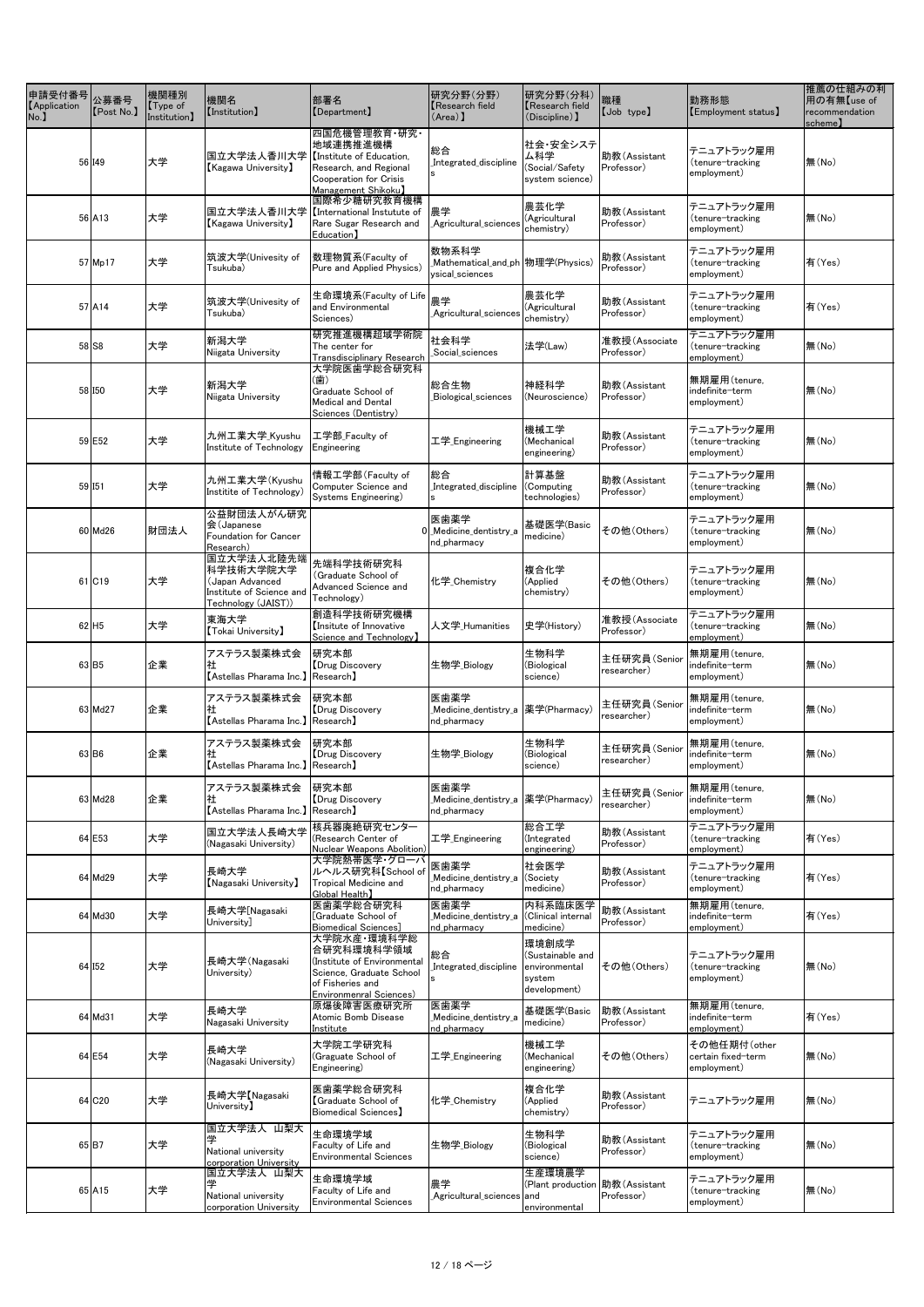| 申請受付番号<br><b>[Application</b><br>No. | 公募番号<br>[Post No.]  | 機関種別<br>$\mathsf{Type}$ of<br>Institution] | 機関名<br>[Institution]                                                            | 部署名<br>[Department]                                                                                                            | 研究分野(分野)<br>Research field<br>$(Area)$ ]              | 研究分野(分科)<br><b>Research field</b><br>(Discipline) ]          | 職種<br>[Job type]            | 勤務形態<br>[Employment status]                       | 推薦の仕組みの利<br>用の有無【use of<br>recommendation<br>scheme) |
|--------------------------------------|---------------------|--------------------------------------------|---------------------------------------------------------------------------------|--------------------------------------------------------------------------------------------------------------------------------|-------------------------------------------------------|--------------------------------------------------------------|-----------------------------|---------------------------------------------------|------------------------------------------------------|
|                                      | 65 E55              | 大学                                         | 国立大学法人 山梨大<br>National university<br>corporation University<br>of Yamanashi     | エ学域<br><b>Faculty of Engineering</b>                                                                                           | 工学_Engineering                                        | 電気電子工学<br>(Electrical and<br>electronic<br>engineering)      | 助教(Assistant<br>Professor)  | テニュアトラック雇用<br>(tenure-tracking<br>employment)     | 無(No)                                                |
|                                      | 66 S9               | 大学                                         | 公立大学法人大阪府立<br>大学<br>Osaka Prefecture<br>University                              | 大学院経済学研究科<br>Graduate School of<br>Economics                                                                                   | 社会科学<br>Social sciences                               | 経済学<br>(Economics)                                           | 助教(Assistant<br>Professor)  | テニュアトラック雇用<br>(tenure-tracking<br>employment)     | 有(Yes)                                               |
|                                      | 66 S10              | 大学                                         | 公立大学法人大阪府立<br>大学<br>Osaka Prefecture<br>University                              | 高等教育推進機構<br>Faculty of Liberal Arts and<br>Sciences                                                                            | 社会科学<br>Social_sciences                               | 教育学<br>(Education)                                           | 講師(Lecturer)                | テニュアトラック雇用<br>(tenure-tracking<br>employment)     | 有(Yes)                                               |
|                                      | 67 153              | 大学                                         | 埼玉大学(Saitama<br>University)                                                     | 理工学研究科(Graduate<br>School of Science and<br>Engineering)                                                                       | 総合理工<br>nce_and_engineering                           | ナノ・マイクロ科<br>science)                                         | 助教(Assistant<br>Professor)  | テニュアトラック雇用<br>(tenure-tracking<br>employment)     | 有(Yes)                                               |
|                                      | 67 I <sub>54</sub>  | 大学                                         | 埼玉大学(Saitama<br>University)                                                     | 理工学研究科(Graduate<br>School of Science and<br>Engineering)                                                                       | 総合<br>Integrated_discipline                           | 人間情報学<br>(Human<br>informatics)                              | 助教(Assistant<br>Professor)  | テニュアトラック雇用<br>(tenure-tracking<br>employment)     | 有(Yes)                                               |
|                                      | 68 A16              | 大学                                         | │岩手大学(Iwate-<br>University)                                                     | 農学部(Agriculture)                                                                                                               | 農学<br>_Agricultural_sciences and                      | 生産環境農学<br>(Plant production   助教 (Assistant<br>environmental | Professor)                  | テニュアトラック雇用<br>(tenure-tracking<br>employment)     | 無(No)                                                |
|                                      | 69 C <sub>21</sub>  | 大学                                         | 名古屋大学 (Nagoya<br>University)                                                    | 大学院工学研究科<br>(Graduate School of<br>Engineering)                                                                                | 化学 Chemistry                                          | 材料化学<br>(Materials<br>chemistry)                             | 助教 (Assistant<br>Professor) | テニュアトラック雇用<br>(tenure-tracking<br>employment)     | 有(Yes)                                               |
|                                      | 69 155              | 大学                                         | 名古屋大学<br>Nagoya University                                                      | 大学院情報科学研究科・<br> 情報システム学専攻<br>Department of Information<br>Engineering, Graduate<br>School of Information<br>Science            | 総合<br>Integrated_discipline                           | 計算基盤<br>(Computing<br>technologies)                          | 准教授(Associate<br>Professor) | 無期雇用(tenure,<br>indifinite-term<br>employment)    | 有(Yes)                                               |
|                                      | 69 156              | 大学                                         | 名古屋大学<br>Nagoya University                                                      | 大学院情報科学研究科・メ<br>ディア科学専攻<br>Department of Media<br>Science, Graduate School<br>of Information Science                           | 総合<br>Integrated_discipline                           | 人間情報学<br>(Human<br>informatics)                              | 助教(Assistant<br>Professor)  | テニュアトラック雇用<br>(tenure-tracking<br>employment)     | 有(Yes)                                               |
|                                      | 69 A17              | 大学                                         | 名古屋大学_Nagoya<br>University                                                      | 大学院生命農学研究科<br>Graduate School of<br><b>Bioagricultural Sciences</b>                                                            | 農学<br>Agricultural_sciences                           | 限定しない                                                        | 助教(Assistant<br>Professor)  | テニュアトラック雇用<br>(tenure-tracking<br>employment)     | 無(No)                                                |
|                                      | 70 A18              | 大学                                         | 帯広畜産大学<br>Obihiro University of<br>Agriculture and<br>Veterinary Medicine       | 原虫病研究センター<br>The National Research<br>Center for Protozoan<br>Diseases                                                         | 農学<br>Agricultural_sciences_                          | 動物生命科学<br>(Animal life<br>science)                           | 助教(Assistant<br>Professor)  | テニュアトラック雇用<br>(tenure-tracking<br>employment)     | 有(Yes)                                               |
|                                      | 71 E56              | 大学                                         | 京都工芸繊維大学<br>Kyoto Institute of<br>$\mathsf{Technology}$                         | 大学戦略推進機構系グ<br> ローバルエクセレンス<br>Kyoto Institute of<br>Technology, Institute for<br>the Promotion of<br>University Strategy Global | 工学_Engineering                                        | 電気電子工学<br>(Electrical and<br>electronic<br>engineering)      | 助教(Assistant<br>Professor)  | テニュアトラック雇用<br>(tenure-tracking<br>employment)     | 無(No)                                                |
|                                      | 71 157              | 大学                                         | 京都工芸繊維大学<br>Kyoto Institute of<br>$\mathsf{Technology}$                         | 大学戦略推進機構系グ<br>ローバルエクセレンス<br>Kyoto Institute of<br>Technology, Institute for<br>the Promotion of<br>University Strategy Global  | 総合生物<br>Biological_sciences                           | ゲノム科学<br>(Genome<br>science)                                 | 助教(Assistant<br>Professor)  | テニュアトラック雇用<br>(tenure-tracking<br>employment)     | 無(No)                                                |
|                                      | 72 158              | 企業                                         | 旭化成株式会社<br>(Asahi Kase Corp.)                                                   | 融合ソリューション研究所<br>(Synergistic Solutions<br>Initiative)                                                                          | 総合<br>Integrated_discipline                           | 人間情報学<br>(Human<br>informatics)                              | グループリーダー<br>(group leader)  | その他任期付(other<br>certain fixed-term<br>employment) | 有(Yes)                                               |
|                                      | 73 A19              | 大学                                         | 北海道大学<br>(HOKKAIDO<br>University)                                               | 大学院獣医学研究科<br>(Graduate School of<br>Veterinary Medicine)                                                                       | 農学<br>Agricultural_sciences                           | 動物生命科学<br>(Animal life<br>science)                           | 助教(Assistant<br>Professor)  | テニュアトラック雇用<br>(tenure-tracking<br>employment)     | 無(No)                                                |
|                                      | 73 Md32             | 大学                                         | 北海道大学<br>(HOKKAIDO<br>University)                                               | 遺伝子病制御研究所<br>(Institute for Genetic<br>Medicine)                                                                               | 医歯薬学<br>Medicine_dentistry_a<br>nd_pharmacy           | 基礎医学(Basic<br>medicine)                                      | 准教授(Associate<br>Professor) | テニュアトラック雇用<br>(tenure-tracking<br>employment)     | 無(No)                                                |
|                                      | $73$ B <sub>8</sub> | 大学                                         | 北海道大学<br>(HOKKAIDO<br>University)                                               | 先端生命科学研究院<br>(Faculty of Advanced Life<br>Science)                                                                             | 生物学_Biology                                           | 生物科学<br>(Biological<br>science)                              | 助教(Assistant<br>Professor)  | テニュアトラック雇用<br>(tenure-tracking<br>employment)     | 無(No)                                                |
|                                      | 73 B9               | 大学                                         | 北海道大学<br>(HOKKAIDO<br>University)                                               | 理学研究院(Faculty of<br>Science)                                                                                                   | 生物学_Biology                                           | 生物科学<br>(Biological<br>science)                              | 助教(Assistant<br>Professor)  | テニュアトラック雇用<br>(tenure-tracking<br>employment)     | 無(No)                                                |
|                                      | 74 Md33             | 大学                                         | 順天堂大学<br>JUNTENDO.UNIV                                                          | 難病の診断と治療研究セ<br>ンター<br>Intractable Disease<br>Research Center                                                                   | 医歯薬学<br>Medicine_dentistry_a<br>nd pharmacy           | 境界医学<br>(Boundary<br>medicine)                               | 助教(Assistant<br>Professor)  | テニュアトラック雇用<br>(tenure-tracking<br>employment)     | 有(Yes)                                               |
|                                      | 75 A20              | 大学                                         | 佐賀大学<br>(Saga University)                                                       | 農学部<br>(Faculty of Agricultur                                                                                                  | 農学<br>Agricultural_sciences                           | 農芸化学<br>(Agricultural<br>chemistry)                          | 助教(Assistant<br>Professor)  | テニュアトラック雇用<br>(tenure-tracking<br>employment)     | 無(No)                                                |
|                                      | 75 E57              | 大学                                         | 佐賀大学<br>(Saga University)                                                       | 海洋エネルギー研究セン<br>ター<br>Institute of Ocean)                                                                                       | 工学 Engineering                                        | 機械工学<br>(Mechanical<br>engineering)                          | 准教授(Associate<br>Professor) | テニュアトラック雇用<br>(tenure-tracking<br>employment)     | 無(No)                                                |
|                                      | 76 159              | 企業                                         | JXエネルギー株式会社<br>(JX Nippon Oil & Energy<br>Corporation)                          | 中央技術研究所(Central<br><b>Technical Research</b><br>Laboratory)                                                                    | 総合理工<br>Interdisciplinary_scie<br>nce_and_engineering | 応用物理学<br>(Applied physics)                                   | 主任研究員(Senior<br>researcher) | 無期雇用(tenure,<br>indefinite-term<br>employment)    | 無(No)                                                |
|                                      | 77 160              | 大学                                         | <b>国立大学法人東京農工</b><br>大学<br>Tokyo University of<br>Agriculture and<br>Technology | グローバルイノベーション<br>研究院<br>Institute of Global<br>Innovation Research                                                              | 総合<br>Integrated_discipline_                          | 情報学フロンティ<br>ア(Frontiers of<br>informatics)                   | 准教授(Associate<br>Professor) | テニュアトラック雇用<br>(tenure-tracking<br>employment)     | 有(Yes)                                               |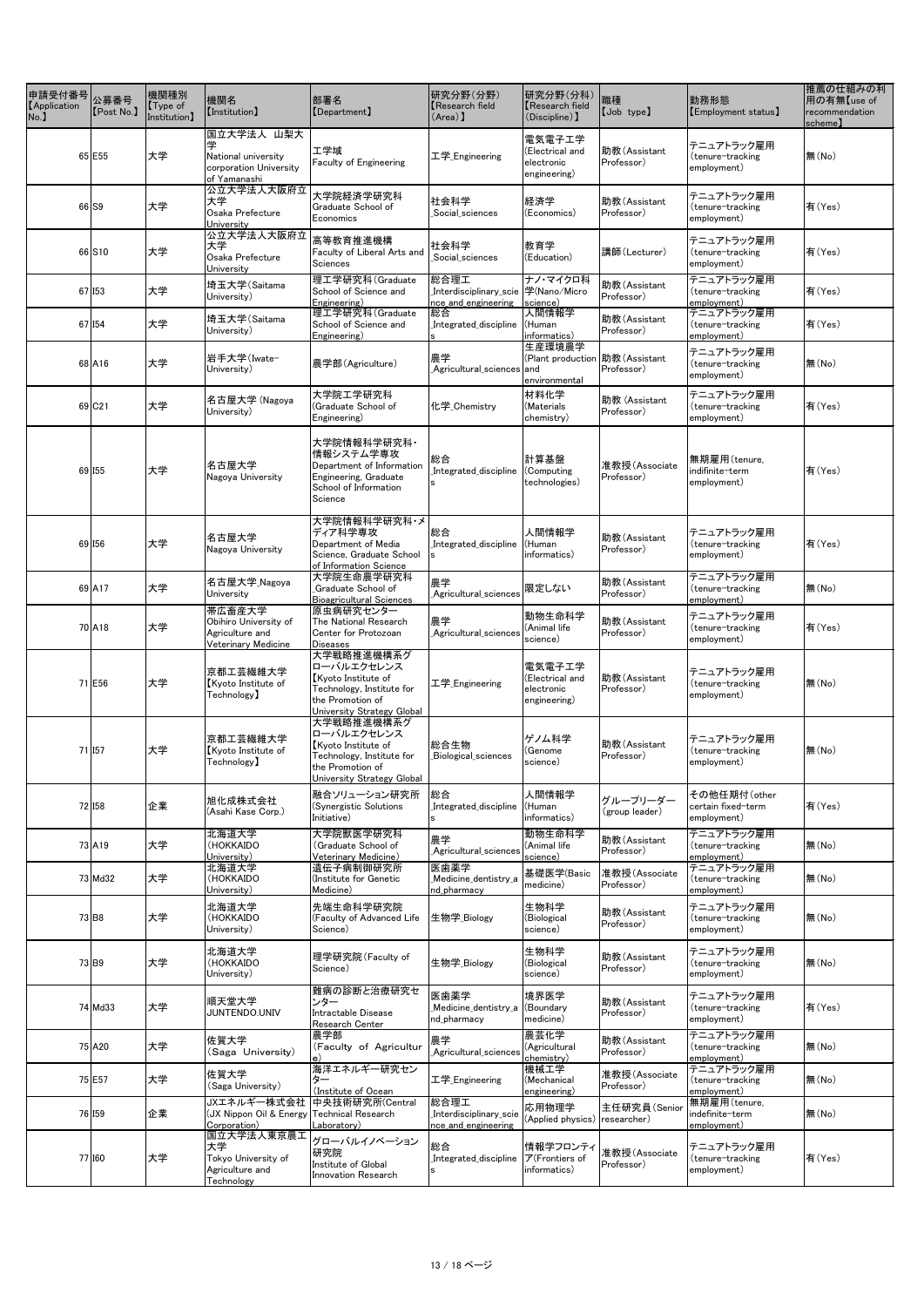| 申請受付番号<br><b>[Application</b><br>No. | 公募番号<br>[Post No.] | 機関種別<br>$\sqrt{\int$ Type of<br>Institution] | 機関名<br><b>【Institution】</b>                                                           | 部署名<br>[Department]                                                                                          | 研究分野(分野)<br><b>Research field</b><br>$(Area)$ ]            | 研究分野(分科)<br>Research field<br>(Discipline) ]            | 職種<br>[Job type]            | 勤務形態<br>[Employment status]                    | 推薦の仕組みの利<br>用の有無【use of<br>recommendation<br>scheme) |
|--------------------------------------|--------------------|----------------------------------------------|---------------------------------------------------------------------------------------|--------------------------------------------------------------------------------------------------------------|------------------------------------------------------------|---------------------------------------------------------|-----------------------------|------------------------------------------------|------------------------------------------------------|
|                                      | 77B10              | 大学                                           | 国立大学法人東京農工<br>大学<br>Tokyo University of<br>Agriculture and<br>Technology              | グローバルイノベーション<br>研究院<br>Institute of Global<br>Innovation Research                                            | 生物学_Biology                                                | 生物科学<br>(Biological<br>science)                         | 准教授(Associate<br>Professor) | テニュアトラック雇用<br>(tenure-tracking<br>employment)  | 無(No)                                                |
|                                      | 77 A21             | 大学                                           | 国立大学法人東京農工<br>大学<br>Tokyo University of<br>Agriculture and<br>Technology              | グローバルイノベーション<br>研究院<br>Institute of Global<br>Innovation Research                                            | 農学<br>Agricultural_sciences_                               | 動物生命科学<br>(Animal life<br>science)                      | 准教授(Associate<br>Professor) | テニュアトラック雇用<br>(tenure-tracking<br>employment)  | 無(No)                                                |
|                                      | 77 C <sub>22</sub> | 大学                                           | 国立大学法人東京農工<br>大学<br>Tokyo University of<br>Agriculture and<br>Technology              | グローバルイノベーション<br>研究院<br>Institute of Global<br><b>Innovation Research</b>                                     | 化学 Chemistry                                               | 複合化学<br>(Applied<br>chemistry)                          | 准教授(Associate<br>Professor) | テニュアトラック雇用<br>(tenure-tracking<br>employment)  | 有(Yes)                                               |
|                                      | 78 I61             | 大学                                           | 金沢大学(Kanazawa<br>University)                                                          | 理工研究域(Institute of<br>Science and Engineering)                                                               | 総合<br>Integrated discipline                                | 環境解析学<br>(Environmental<br>analyses and<br>evaluation)  | 助教(Assistant<br>Professor)  | テニュアトラック雇用<br>(tenure-tracking<br>employment)  | 無(No)                                                |
|                                      | 78 E58             | 大学                                           | 金沢大学<br>(Kanazawa University)                                                         | 理工研究域(Institute of<br>Science and Engineering)                                                               | 工学_Engineering                                             | 電気電子工学<br>(Electrical and<br>electronic<br>engineering) | 准教授(Associate<br>Professor) | テニュアトラック雇用<br>(tenure-tracking<br>employment)  | 有(Yes)                                               |
|                                      | 78 E59             | 大学                                           | 金沢大学<br>(Kanazawa University)                                                         | 理工研究域(Institute of<br>Science and Engineering)                                                               | 工学_Engineering                                             | 土木工学(Civil<br>engineering)                              | 助教(Assistant<br>Professor)  | テニュアトラック雇用<br>(tenure-tracking<br>employment)  | 無(No)                                                |
|                                      | 78 Md34            | 大学                                           | 金沢大学(Kanazawa<br>University)                                                          | 医薬保健研究域(<br>Institute of Medical,<br>Pharmaceutical and Health<br>Sciences)                                  | 医歯薬学<br>Medicine_dentistry_a<br>nd_pharmacy                | 基礎医学(Basic<br>medicine)                                 | 助教(Assistant<br>Professor)  | テニュアトラック雇用<br>(tenure-tracking<br>employment)  | 有(Yes)                                               |
|                                      | 78 Md35            | 大学                                           | 金沢大学<br>(Kanazawa University)                                                         | 医薬保健研究域(<br>Institute of Medical,<br>Pharmaceutical and Health<br>Sciences)                                  | 医歯薬学<br>_Medicine_dentistry_a 本学(Pharmacy)<br>nd_pharmacy  |                                                         | 准教授(Associate<br>Professor) | テニュアトラック雇用<br>(tenure-tracking<br>employment)  | 有(Yes)                                               |
|                                      | 78 162             | 大学                                           | 金沢大学(Kanazawa<br>University)                                                          | がん進展制御研究所<br>(Cancer Research<br>Institute)                                                                  | 総合生物<br>Biological_sciences                                | 腫瘍学<br>(Oncology)                                       | 助教(Assistant<br>Professor)  | テニュアトラック雇用<br>(tenure-tracking<br>employment)  | 無(No)                                                |
|                                      | 78 163             | 大学                                           | 金沢大学(Kanazawa<br>University)                                                          | 環日本海域環境研究セン<br>$\frac{1}{2}$ (Institute of Nature<br>and Environmental<br>Technology)                        | 総合生物<br>Biological_sciences                                | 生物資源保全学<br>(Conservation of<br>biological<br>resources) | 助教(Assistant<br>Professor)  | テニュアトラック雇用<br>(tenure-tracking<br>employment)  | 無(No)                                                |
|                                      | 79 E60             | 国立研究開<br>発法人                                 | 国立研究開発法人物<br>質 材料研究機構<br>(National Institute for<br>Materials Science)                | 国際ナノアーキテクトニクス <br> 研究拠点(International<br><b>Center for Materials</b><br>Nanoarchitectonics)                  | 工学 <sub>_</sub> Engineering                                | 材料工学<br>(Material<br>engineering)                       | その他(Others)                 | 無期雇用(tenure,<br>indefinite-term<br>employment) | 無(No)                                                |
|                                      | 79 164             | 国立研究開<br> 発法人                                | <b>国立研究開発法人物</b><br>質 材料研究機構                                                          | 機能性材料研究拠点<br>(Research Center for<br><b>Functional Materials)</b>                                            | 総合理工<br>Interdisciplinary_scie<br>nce_and_engineering      | 応用物理学<br>(Applied physics)                              | その他(Others)                 | 無期雇用(tenure,<br>indefinite-term<br>employment) | 無(No)                                                |
|                                      | 79 165             | 国立研究開<br>発法人                                 | 国立研究開発法人物<br> 質・材料研究機構                                                                | 機能性材料研究拠点<br>(Research Center for<br>Functional Materials)                                                   | 総合<br>Integrated discipline<br>l S                         | 人間医工学<br>(Biomedical<br>engineering)                    | その他(Others)                 | 無期雇用(tenure,<br>indefinite-term<br>employment) | 無(No)                                                |
|                                      | 79 E61             | 国立研究開<br> 発法人                                | 国立研究開発法人物<br>質·材料研究機構<br>(National Institute for<br>Materials Science)                | エネルギー環境材料研究<br> 拠点(Center for Energy<br>and Environmental<br>Materials Research)                             | 工学 <sub>_</sub> Engineering                                | 材料工学<br>(Material<br>engineering)                       | その他(Others)                 | 無期雇用(tenure,<br>indefinite-term<br>employment) | 無(No)                                                |
|                                      | 79 166             | 国立研究開<br> 発法人                                | 国立研究開発法人物<br>質 材料研究機構<br>(National Institute for<br>Materials Science)                | 内定者の適性をもとに決定<br>(The group in which the<br>prospective employee is<br>assigned is determined by<br>aptitude) | 総合理工<br>Interdisciplinary_scie<br>nce_and_engineering      | 応用物理学<br>(Applied physics)                              | その他(Others)                 | 無期雇用(tenure,<br>indefinite-term<br>employment) | 無(No)                                                |
|                                      | 79 C <sub>23</sub> | 国立研究開<br>発法人                                 | 国立研究開発法人物<br>質 材料研究機構<br>(National Institute for<br>Materials Science)                | 内定者の適性をもとに決定<br>(The group in which the<br>prospective employee is<br>assigned is determined by<br>aptitude) | 化学_Chemistry                                               | 材料化学<br>(Materials<br>chemistry)                        | その他(Others)                 | 無期雇用(tenure,<br>indefinite-term<br>employment) | 無(No)                                                |
|                                      | 79 E62             | 国立研究開<br>発法人                                 | 国立研究開発法人物<br> 質・材料研究機構<br>(National Institute for<br>Materials Science)               | 内定者の適性をもとに決定<br>(The group in which the<br>prospective employee is<br>assigned is determined by<br>aptitude) | 工学 <sub>_</sub> Engineering                                | 材料工学<br>(Material<br>engineering)                       | その他(Others)                 | 無期雇用(tenure,<br>indefinite-term<br>employment) | 無(No)                                                |
|                                      | $80$ Mp18          | 大学                                           | 広島大学 Hiroshima<br>University                                                          | 大学院理学研究科<br>Graduate school of<br>Science                                                                    | 数物系科学<br>Mathematical_and_ph (Earth and<br>ysical_sciences | 地球惑星科学<br>planetary                                     | 助教(Assistant<br>Professor)  | テニュアトラック雇用<br>(tenure-tracking<br>employment)  | 有(Yes)                                               |
|                                      | 80 167             | 大学                                           | 広島大学 Hiroshima<br>University                                                          | 大学院総合科学研究科<br>Graduate School of<br>Integrated Arts and<br>Sciences                                          | 総合<br>Integrated discipline                                | 環境解析学<br>(Environmental<br>analyses and<br>evaluation)  | 助教(Assistant<br>Professor)  | テニュアトラック雇用<br>(tenure-tracking<br>employment)  | 有(Yes)                                               |
|                                      | 80 E63             | 大学                                           | 広島大学 Hiroshima<br>University                                                          | 大学院工学研究科<br>Graduate School of<br>Engineering                                                                | 工学 Engineering                                             | 機械工学<br>(Mechanical<br>engineering)                     | 助教(Assistant<br>Professor)  | テニュアトラック雇用<br>(tenure-tracking<br>employment)  | 有(Yes)                                               |
|                                      | 81 168             | 大学                                           | 国立大学法人福井大学<br><b>National University</b><br><b>Corporation University</b><br>of Fukui | 大学院工学研究科<br>(Graduate School of<br>Engineering)                                                              | 総合<br>Integrated_discipline                                | 環境保全学<br>(Environmental<br>conservation)                | 講師(Lecturer)                | 無期雇用(tenure,<br>indifinite-term<br>employment) | 有(Yes)                                               |
|                                      | 81 Md36            | 大学                                           | 国立大学法人福井大学<br>National University<br><b>Corporation University</b><br>of Fukui        | 医学部(Faculty of Medical<br>Sciences)                                                                          | 医歯薬学<br>Medicine dentistry a<br>nd_pharmacy                | 基礎医学(Basic<br>medicine)                                 | 助教(Assistant<br>Professor)  | テニュアトラック雇用<br>(tenure-tracking<br>employment)  | 有(Yes)                                               |
|                                      | 81 S11             | 大学                                           | 国立大学法人福井大学<br>National University<br>Corporation University<br>of Fukui               | 教育学研究科(Graduate<br>School of Education)                                                                      | 社会科学<br>_Social_sciences                                   | 教育学<br>(Education)                                      | 講師(Lecturer)                | テニュアトラック雇用<br>(tenure-tracking<br>employment)  | 無(No)                                                |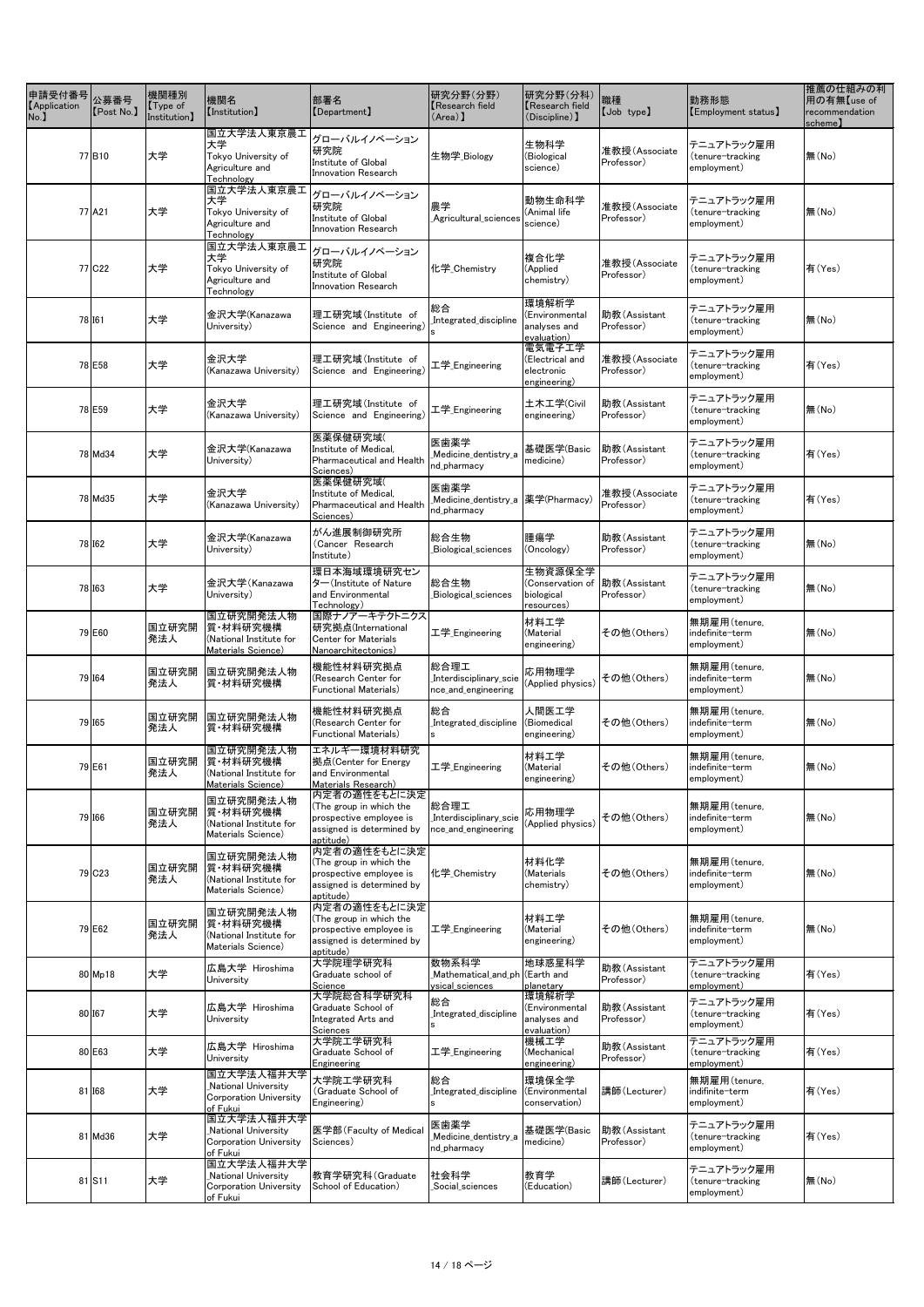| 申請受付番号<br>【Application 】 A募番号<br>No. | [Post No.] | 機関種別<br>$\sqrt{\int$ Type of<br>Institution] | 機関名<br><b>[Institution]</b>                                                    | 部署名<br>[Department]                                                                     | 研究分野(分野)<br><b>K</b> esearch field<br>$(\text{Area})$                  | 研究分野(分科)<br>Research field<br>(Discipline) ]                         | 職種<br>[Job type]            | 勤務形態<br>[Employment status]                       | 推薦の仕組みの利<br>用の有無【use of<br>recommendation<br>scheme) |
|--------------------------------------|------------|----------------------------------------------|--------------------------------------------------------------------------------|-----------------------------------------------------------------------------------------|------------------------------------------------------------------------|----------------------------------------------------------------------|-----------------------------|---------------------------------------------------|------------------------------------------------------|
|                                      | 81 E64     | 大学                                           | 国立大学法人福井大学<br>National University<br><b>Corporation University</b><br>of Fukui | 大学院工学研究科<br>(Graduate School of<br>Engineering)                                         | 工学_Engineering                                                         | 総合工学<br>(Integrated<br>engineering)                                  | 講師(Lecturer)                | 無期雇用(tenure,<br>indifinite-term<br>employment)    | 有(Yes)                                               |
|                                      | 82 E65     | 企業                                           | 日産自動車株式会社<br>Nissan Motor Co., Ltd                                             | 総合研究所<br>Research Center                                                                | 工学 Engineering                                                         | 機械工学<br>(Mechanical<br>engineering)                                  | グループリーダー<br>(group leader)  | その他任期付(other<br>certain fixed-term<br>employment) | 無(No)                                                |
|                                      | 82 E66     | 企業                                           | 日産自動車株式会社<br>Nissan Motor Co., Ltd                                             | 総合研究所<br>Research Center                                                                | 工学 <sub>_</sub> Engineering                                            | 電気電子工学<br>(Electrical and<br>electronic<br>engineering)              | グループリーダー<br>(group leader)  | その他任期付(other<br>certain fixed-term<br>employment) | 無(No)                                                |
|                                      | 82 C24     | 企業                                           | 日産自動車株式会社<br>Nissan Motor Co., Ltd                                             | 総合研究所<br>Research Center                                                                | 化学 Chemistry                                                           | 複合化学<br>(Applied<br>chemistry)                                       | グループリーダー<br>(group leader)  | その他任期付(other<br>certain fixed-term<br>employment) | 無(No)                                                |
|                                      | 82S12      | 企業                                           | 日産自動車株式会社<br>Nissan Motor Co., Ltd                                             | 総合研究所<br>Research Center                                                                | 社会科学<br>Social_sciences                                                | 経済学<br>(Economics)                                                   | グループリーダー<br>(group leader)  | その他任期付(other<br>certain fixed-term<br>employment) | 無(No)                                                |
|                                      | 82 S13     | 企業                                           | 日産自動車株式会社<br>Nissan Motor Co., Ltd                                             | 総合研究所<br>Research Center                                                                | 社会科学<br>Social_sciences_                                               | 社会学<br>(Sociology)                                                   | グループリーダー<br>(group leader)  | その他任期付(other<br>certain fixed-term<br>employment) | 無(No)                                                |
|                                      | 82S14      | 企業                                           | 日産自動車株式会社<br>Nissan Motor Co., Ltd                                             | 総合研究所<br><b>Research Center</b>                                                         | 社会科学<br>Social_sciences_                                               | 政治学(Politics)                                                        | グループリーダー<br>(group leader)  | その他任期付(other<br>certain fixed-term<br>employment) | 無(No)                                                |
|                                      | 82 169     | 企業                                           | 日産自動車株式会社<br>Nissan Motor Co., Ltd                                             | 総合研究所<br>Research Center                                                                | 総合理工<br>Interdisciplinary_scie<br>nce_and_engineering                  | 計算科学<br>(Computational<br>science)                                   | グループリーダー<br>(group leader)  | その他任期付(other<br>certain fixed-term<br>employment) | 無(No)                                                |
|                                      | 82 170     | 企業                                           | 日産自動車株式会社<br>Nissan Motor Co., Ltd                                             | 総合研究所<br>Research Center                                                                | 総合理工<br>Interdisciplinary_scie<br>nce_and_engineering                  | 計算科学<br>(Computational<br>science)                                   | グループリーダー<br>(group leader)  | その他任期付(other<br>certain fixed-term<br>employment) | 無(No)                                                |
|                                      | $82$ I71   | 企業                                           | 日産自動車株式会社<br>Nissan Motor Co., Ltd                                             | 総合研究所<br><b>Research Center</b>                                                         | 総合理工<br>Interdisciplinary_scie  (Computational_<br>nce_and_engineering | 計算科学<br>science)                                                     | グループリーダー<br>(group leader)  | その他任期付(other<br>certain fixed-term<br>employment) | 無(No)                                                |
|                                      | 82 172     | 企業                                           | 日産自動車株式会社<br>Nissan Motor Co., Ltd                                             | 総合研究所<br><b>Research Center</b>                                                         | 総合理工<br>Interdisciplinary_scie (Computational<br>nce_and_engineering   | 計算科学<br>science)                                                     | グループリーダー<br>(group leader)  | その他任期付(other<br>certain fixed-term<br>employment) | 無(No)                                                |
|                                      | 83 A22     | 大学                                           | 国立大学法人 宇都宮<br>大学<br><b>Utsunomiya</b><br>University $\bf{l}$                   | バイオサイエンス教育研究セン<br><b>[Center for Bioscience</b><br>Research and Education】              | 農学<br>Agricultural_sciences                                            | 農芸化学<br>(Agricultural<br>chemistry)                                  | 助教(Assistant<br>Professor)  | テニュアトラック雇用<br>(tenure-tracking<br>employment)     | 無(No)                                                |
|                                      | 83 C25     | 大学                                           | 国立大学法人 宇都宮<br>大学<br><b>Utsunomiya</b><br>University】                           | 大学院工学研究科物質環<br> 境化学専攻【Department<br>of Material and<br>Environmental Chemistry          | 化学_Chemistry                                                           | 複合化学<br>(Applied<br>chemistry)                                       | 助教(Assistant<br>Professor)  | その他任期付(other<br>certain fixed-term<br>employment) | 無(No)                                                |
|                                      | 83 E67     | 大学                                           | 国立大学法人 宇都宮<br>大学<br><b>Utsunomiya</b><br>University】                           | 大学院工学研究科機械知<br>能工学専攻【Mechanical<br>and Intelligent Engieering]                          | 工学_Engineering                                                         | 機械工学<br>(Mechanical<br>engineering)                                  | 助教(Assistant<br>Professor)  | その他任期付(other<br>certain fixed-term<br>employment) | 無(No)                                                |
|                                      | 83 E68     | 大学                                           | 国立大学法人 宇都宮<br>大学<br><b>Utsunomiya</b><br>University】                           | 大学院工学研究科機械知<br>能工学専攻【Mechanical<br>and Intelligent Engieering]                          | 工学 Engineering                                                         | 機械工学<br>(Mechanical<br>engineering)                                  | 助教(Assistant<br>Professor)  | その他任期付(other<br>certain fixed-term<br>employment) | 無(No)                                                |
|                                      | 84 C26     | 大学                                           | 大阪大学(Osaka<br>University)                                                      | 大学院工学研究科<br>(Graduate School of<br>Engineering)                                         | 化学_Chemistry                                                           | 複合化学<br>(Applied<br>chemistry)                                       | 講師(Lecturer)                | テニュアトラック雇用<br>(tenure-tracking<br>employment)     | 有(Yes)                                               |
|                                      | 84 E69     | 大学                                           | 大阪大学<br>Osaka University                                                       | 大学院基礎工学研究科<br>Graduate School of<br><b>Engineering Science</b>                          | 工学 Engineering                                                         | プロセス・化学工<br>(Process/Chemic Professor)<br>al engineering)            | 助教(Assistant                | 無期雇用(tenure,<br>indefinite-term<br>employment)    | 有(Yes)                                               |
|                                      | 84 173     | 大学                                           | 国立大学法人 大阪大<br>学<br>Osaka University                                            | 大学院情報科学研究科<br>Graduate School of<br>Information Science and<br>Technology               | 総合理工<br>Interdisciplinary_scie (Computational<br>nce_and_engineering   | 計算科学<br>science)                                                     | 准教授(Associate<br>Professor) | 無期雇用(tenure,<br>indifinite-term<br>employment)    | 有(Yes)                                               |
|                                      | 84 174     | 大学                                           | 大阪大学(Osaka<br>University)                                                      | 産業科学研究所(The<br>Institute of Scientific and<br>Industrial Research)                      | 総合理工<br>_Interdisciplinary_scie  学(Nano/Micro<br>nce_and_engineering   | ナノ・マイクロ科<br>science)                                                 | 助教(Assistant<br>Professor)  | テニュアトラック雇用<br>(tenure-tracking<br>employment)     | 有(Yes)                                               |
|                                      | 84 E70     | 大学                                           | 大阪大学<br><b>【Osaka University】</b>                                              | 接合科学研究所 【Joining<br>and Welding Research<br>Institute】                                  | 工学_Engineering                                                         | 材料工学<br>(Material<br>engineering)                                    | 准教授(Associate<br>Professor) | テニュアトラック雇用<br>(tenure-tracking<br>employment)     | 有(Yes)                                               |
|                                      | 84 175     | 大学                                           | 大阪大学<br><b>【Osaka University】</b>                                              | データビリティフロンティア<br>機構<br>Institute for Datability<br>Science)                             | 総合<br>Integrated_discipline                                            | 人間情報学<br>(Human<br>informatics)                                      | その他(Others)                 | テニュアトラック雇用<br>(tenure-tracking<br>employment)     | 無(No)                                                |
|                                      | 85 S15     | 大学                                           | 山口大学<br>[Yamaguchi University]   [Faculty of Economics]                        | 経済学部                                                                                    | 社会科学<br>Social_sciences                                                | 経済学<br>(Economics)                                                   | その他(Others)                 | テニュアトラック雇用<br>(tenure-tracking<br>employment)     | 無(No)                                                |
|                                      | $85$ Mp19  | 大学                                           | 山口大学<br>(Yamaguchi University)                                                 | 大学院創成科学研究科<br>(Graduated School of<br>Sciences and Technology<br>for Innovation)        | 数物系科学<br>Mathematical_and_ph<br>ysical_sciences                        | 天文学<br>(Astronomy)                                                   | 助教(Assistant<br>Professor)  | テニュアトラック雇用<br>(tenure-tracking<br>employment)     | 有(Yes)                                               |
|                                      | 86 176     | 大学                                           | 茨城大学【Ibaraki<br>University 】                                                   | 地球変動適応科学研究機<br>関【ICAS:Institute for<br>Global Change Adaptation<br>Science <sub>1</sub> | 総合<br>Integrated_discipline                                            | 環境創成学<br>(Sustainable and<br>environmental<br>system<br>development) | 助教(Assistant<br>Professor)  | テニュアトラック雇用<br>(tenure-tracking<br>employment)     | 無(No)                                                |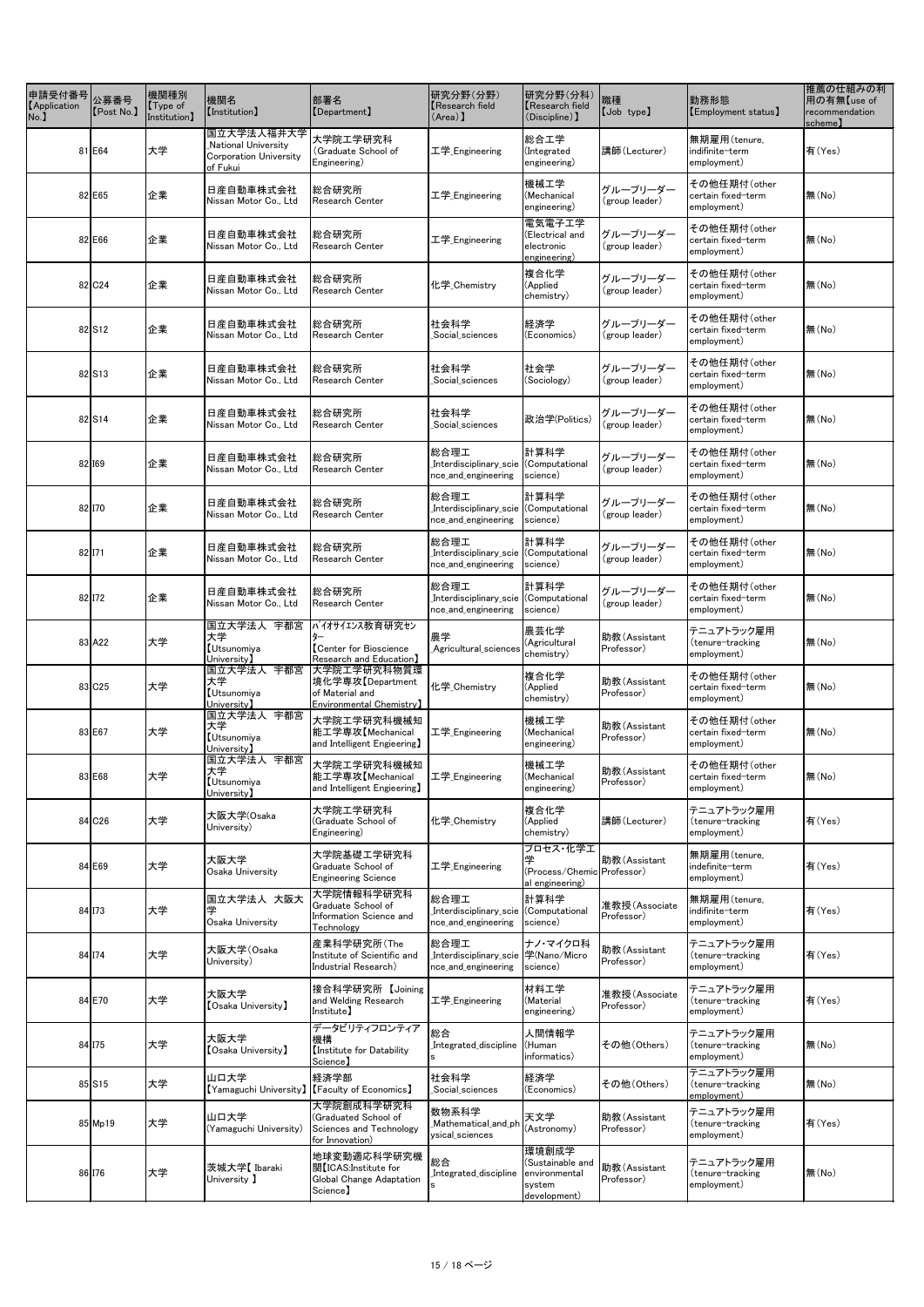| —<br>申請受付番号<br>【Application<br>No. | 公募番号<br>[Post No.]  | 機関種別<br>$\sqrt{\text{Type of}}$<br>Institution] | 機関名<br><b>[Institution]</b>                                           | 部署名<br>[Department]                                                                                              | 研究分野(分野)<br>Kesearch field<br>$(\text{Area})$                       | 研究分野(分科)<br><b>Research field</b><br>(Discipline) ]                  | 職種<br>[Job type]               | 勤務形態<br>[Employment status]                       | 推薦の仕組みの利<br>用の有無【use of<br>recommendation<br>scheme) |
|------------------------------------|---------------------|-------------------------------------------------|-----------------------------------------------------------------------|------------------------------------------------------------------------------------------------------------------|---------------------------------------------------------------------|----------------------------------------------------------------------|--------------------------------|---------------------------------------------------|------------------------------------------------------|
|                                    | 86 177              | 大学                                              | 茨城大学【Ibaraki<br>University 】                                          | フロンティア応用原子科学<br> 研究センター【 Frontier<br>Research Center for<br>Applied Atomic Sciences 】                            | 総合理工<br>Interdisciplinary_scie (Quantum beam<br>nce_and_engineering | 量子ビーム科学<br>science)                                                  | 助教(Assistant<br>Professor)     | テニュアトラック雇用<br>(tenure-tracking<br>employment)     | 有(Yes)                                               |
|                                    | 87 178              | 企業                                              | 飯田グループホール<br>ディングス<br>Iida Group Holdings Co.,<br>Ltd.                | 新規事業開発部<br><b>New Business</b><br>Development Department                                                         | 総合<br>Integrated_discipline                                         | 環境創成学<br>(Sustainable and<br>environmental<br>system<br>development) | 主任研究員(Senior<br>researcher)    | 無期雇用(Tenure,<br>indefinite-term<br>employment)    | 無(No)                                                |
|                                    | 87 E71              | 企業                                              | 飯田グループホール<br>ディングス<br>Iida Group Holdings Co.,<br>Ltd.                | 新規事業開発部<br><b>New Business</b><br>Development Department                                                         | 工学 Engineering                                                      | 建築学<br>(Architecture<br>and building<br>engineering)                 | 主任研究員(Senior<br>researcher)    | 無期雇用(Tenure,<br>indefinite-term<br>employment)    | 無(No)                                                |
|                                    | 87 179              | 企業                                              | 飯田グループホール<br>ディングス<br>Iida Group Holdings Co.,<br>Ltd.                | 新規事業開発部<br><b>New Business</b><br>Development Department                                                         | 総合<br>Integrated discipline<br>l S                                  | 人間情報学<br>(Human<br>informatics)                                      | 主任研究員(Senior<br>researcher)    | 無期雇用(Tenure,<br>indefinite-term<br>employment)    | 無(No)                                                |
|                                    | $88$ H <sub>6</sub> | 大学共同利<br>用機関                                    | 人間文化研究機構<br>(National Institutes for<br>the Humanities)               | 国立民族学博物館<br>(National Museum of<br>Ethnology)<br>民族社会研究部<br>(Department of Social<br>Research)                   | 人文学_Humanities                                                      | 文化人類学<br>(Cultural<br>anthropology)                                  | 助教(Assistant<br>Professor)     | テニュアトラック雇用<br>(tenure-tracking<br>employment)     | 無(No)                                                |
|                                    | 88 180              | 大学共同利<br>用機関                                    | 人間文化研究機構<br>(National Institutes for<br>the Humanities)               | 国際日本文化研究セン<br>$\frac{1}{2}$ (International<br>Research Center for<br>Japanese Studies)<br>研究部(Research Division) | 総合人文社会<br>Humanities_Social_sc<br>iences                            | 地域研究(Area<br>studies)                                                | 助教(Assistant<br>Professor)     | テニュアトラック雇用<br>(tenure-tracking<br>employment)     | 無(No)                                                |
|                                    | 89 Mp20             | 企業                                              | 株式会社 ニコン                                                              | コアテクノロジー本部<br> 研究開発統括部・解析技<br>術開発部                                                                               | 数物系科学<br>Mathematical_and_ph<br>ysical_sciences                     | 数学<br>(Mathematics)                                                  | 主任研究員(Senior<br>researcher)    | その他任期付(other<br>certain fixed-term<br>employment) | 無(No)                                                |
|                                    | 90 181              | 大学                                              | 国立大学法人東京大学<br>The University of Tokyo                                 | バイオエンジニリング専攻<br>(Department of<br>Bioengineering)                                                                | 総合<br>Integrated_discipline                                         | 人間医工学<br>(Biomedical<br>engineering)                                 | 准教授(Associate<br>Professor)    | 無期雇用(tenure,<br>indifinite-term<br>employment)    | 無(No)                                                |
|                                    | 90 E72              | 大学                                              | 国立大学法人東京大学<br>The University of Tokyo                                 | 大学院工学系研究科 マテ<br>リアルエ学専攻<br>Graduate School of<br>Engineering, Dpeartment of<br><b>Materials Engineering</b>      | 工学 <sub>_</sub> Engineering                                         | 材料工学<br>(Material<br>engineering)                                    | 准教授(Associate<br>Professor)    | 無期雇用(tenure,<br>indifinite-term<br>employment)    | 無(No)                                                |
|                                    | 90 Mp21             | 大学                                              | 国立大学法人東京大学<br>The University of Tokyo                                 | 工学系研究科附属量子相<br>エレクトロニクス研究セン<br>ター (Quantum-phase<br>Electronics Center, School<br>of Engineering)                | 数物系科学<br>_Mathematical_and_ph  物理学(Physics)<br>ysical_sciences      |                                                                      | 講師(Lecturer)                   | 無期雇用(tenure,<br>indifinite-term<br>employment)    | 有(Yes)                                               |
|                                    | 90 Mp22             | 大学                                              | 国立大学法人東京大学<br>The University of Tokyo                                 | 工学系研究科附属量子相<br>エレクトロニクス研究セン<br>ター (Quantum-phase<br>Electronics Center, School<br>of Engineering)                | 数物系科学<br>ysical_sciences                                            |                                                                      | 准教授(Associate<br>Professor)    | 無期雇用(tenure,<br>indifinite-term<br>employment)    | 有(Yes)                                               |
|                                    | 90 B11              | 大学                                              | 国立大学法人東京大学 学専攻(Department of                                          | 大学院理学系研究科物理<br>The University of Tokyo Physics, Graduate School<br>of Science)                                   | 生物学_Biology                                                         | 基礎生物学<br>(Basic biology)                                             | 助教(Assistant<br>Professor)     | 無期雇用(tenure,<br>indefinite-term<br>employment)    | 無(No)                                                |
|                                    | $90$ Mp23           | 大学                                              | 国立大学法人東京大学 学専攻(Department of                                          | 大学院理学系研究科物理<br>The University of Tokyo Physics, Graduate School<br>of Science)                                   | 数物系科学<br>ysical_sciences                                            |                                                                      | 准教授(Associate<br>Professor)    | 無期雇用(tenure,<br>indefinite-term<br>employment)    | 無(No)                                                |
|                                    | 90 Mp24             | 大学                                              | 国立大学法人東京大学 学専攻(Department of                                          | 大学院理学系研究科物理<br>The University of Tokyo Physics, Graduate School<br>of Science)                                   | 数物系科学<br>ysical_sciences                                            |                                                                      | 准教授(Associate<br>Professor)    | 無期雇用(tenure,<br>indefinite-term<br>employment)    | 無(No)                                                |
|                                    | 90 Mp25             | 大学                                              | 国立大学法人東京大学 学教育研究センター<br>The University of Tokyo (Institute of         | 大学院理学系研究科天文<br>Astronomy, Graduate                                                                               | 数物系科学<br>Mathematical_and_ph<br>ysical_sciences                     | 天文学<br>(Astronomy)                                                   | 助教 (assistant<br>professor)    | 無期雇用(tenure,<br>indifinite-term<br>employment)    | 無(No)                                                |
|                                    | 90 Mp26             | 大学                                              | 国立大学法人東京大学   惑星科学専攻 <br> The United States<br>The University of Tokyo | 大学院理学系研究科地球<br>(Department of Earth and<br>Planetary Science,<br>Graduate School of                              | 数物系科学<br>_Mathematical_and_ph<br>ysical_sciences                    | 地球惑星科学<br>(Earth and<br>planetary<br>science)                        | 助教<br>(Assistant<br>Professor) | 無期雇用(tenure,<br>indifinite-term<br>employment)    | 無(No)                                                |
|                                    | 90 C27              | 大学                                              | 国立大学法人東京大学  専攻                                                        | 大学院理学系研究科化学<br>The University of Tokyo Department of Chemistry,<br>School of Science                             | 化学_Chemistry                                                        | 基礎化学(Basic<br>chemistry)                                             | 助教(Assistant<br>Professor)     | その他任期付(other<br>certain fixed-term<br>employment) | 無(No)                                                |
|                                    | 90 B <sub>12</sub>  | 大学                                              | 国立大学法人東京大学<br>The University of Tokyo                                 | 大学院理学系研究科生物<br>科学専攻(Department of<br><b>Biological Sciences,</b><br>Graduate School of<br>Science)               | 生物学_Biology                                                         | 生物科学<br>(Biological<br>science)                                      | 助教(Assistant<br>Professor)     | 無期雇用(tenure,<br>indifinite-term<br>employment)    | 無(No)                                                |
|                                    | 90 A23              | 大学                                              | The University of Tokyo  科                                            | 国立大学法人東京大学 大学院農学生命科学研究  農学                                                                                       | Agricultural_sciences and                                           | 生産環境農学<br>(Plant production<br>environmental                         | その他(Others)                    | その他任期付(other<br>certain fixed-term<br>employment) | 無(No)                                                |
|                                    | 90 A24              | 大学                                              | The University of Tokyo  科                                            | 国立大学法人東京大学 大学院農学生命科学研究                                                                                           | 農学<br>Agricultural sciences engineering)                            | 農業工学(Agro−                                                           | 准教授(Associate<br>Professor)    | 無期雇用(tenure,<br>indifinite-term<br>employment)    | 有(Yes)                                               |
|                                    | 90 S16              | 大学                                              | 国立大学法人東京大学<br>The University of Tokyo                                 | 大学院経済学研究科                                                                                                        | 社会科学 <br>Social_sciences                                            | 経済学<br>(Economics)                                                   | 講師(Lecturer)                   | テニュアトラック雇用<br>(tenure-tracking<br>employment)     | 無(No)                                                |
|                                    | 90 S17              | 大学                                              | 国立大学法人東京大学<br>The University of Tokyo                                 | 大学院経済学研究科                                                                                                        | 社会科学<br>_Social_sciences                                            | 経営学<br>(Management)                                                  | 講師(Lecturer)                   | テニュアトラック雇用<br>(tenure-tracking<br>employment)     | 無(No)                                                |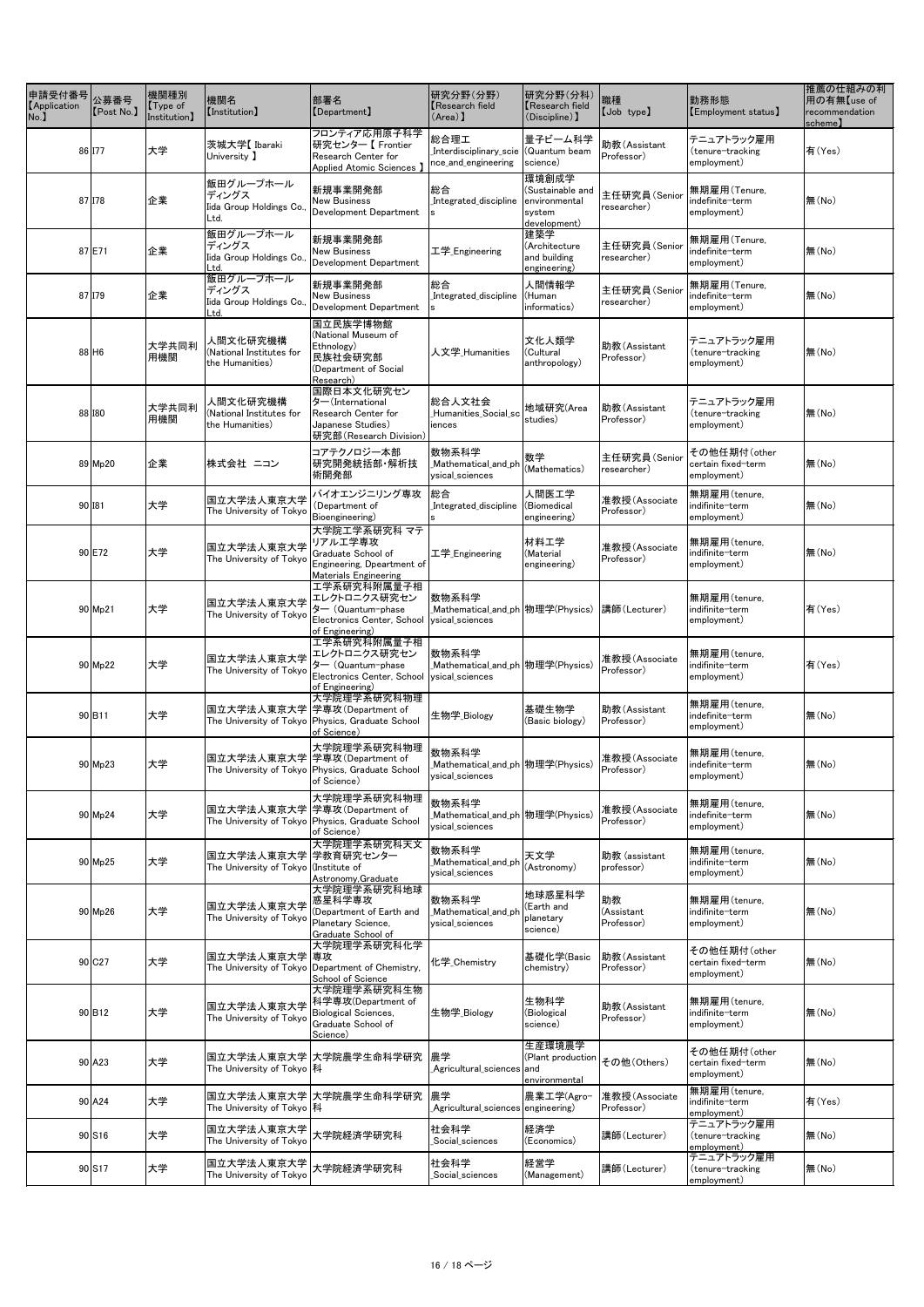| 申請受付番号<br><b>[Application</b><br>No. | 公募番号<br>[Post No.]  | 機関種別<br>Type of<br>Institution] | 機関名<br>[Institution]                           | 部署名<br>[Department]                                                                                                                                                                                                                                                                                         | 研究分野(分野)<br>Research field<br>(Area)                          | 研究分野(分科)<br>Research field<br>(Discipline) 】            | 職種<br>[Job type]            | 勤務形態<br>[Employment status]                       | 推薦の仕組みの利<br>用の有無【use of<br>recommendation<br>scheme) |
|--------------------------------------|---------------------|---------------------------------|------------------------------------------------|-------------------------------------------------------------------------------------------------------------------------------------------------------------------------------------------------------------------------------------------------------------------------------------------------------------|---------------------------------------------------------------|---------------------------------------------------------|-----------------------------|---------------------------------------------------|------------------------------------------------------|
|                                      | $90$ H <sub>7</sub> | 大学                              | 国立大学法人東京大学                                     | 大学院総合文化研究科<br> 言語情報科学専攻<br>The University of Tokyo Graduate School of Arts<br>and Sciences                                                                                                                                                                                                                  | 人文学_Humanities                                                | 文学(Literature)                                          | その他(Others)                 | その他任期付(other<br>certain fixed-term<br>employment) | 有(Yes)                                               |
|                                      | 90 Mp27             | 大学                              | 国立大学法人東京大学<br>The University of Tokyo          | 大学院数理科学研究科<br>Graduate School of<br><b>Mathematical Sciences</b>                                                                                                                                                                                                                                            | 数物系科学<br>Mathematical_and_ph<br>ysical_sciences               | 数学<br>(Mathematics)                                     | その他(Others)                 | テニュアトラック雇用<br>(tenure-tracking<br>employment)     | 無(No)                                                |
|                                      | $90$ Mp28           | 大学                              | 国立大学法人東京大学<br>The University of Tokyo          | 新領域創成科学研究科物<br>質系専攻 Department of<br>AdvancedMaterials<br>Science, Graduate School<br>of Frontier Sciences                                                                                                                                                                                                  | 数物系科学<br>_Mathematical_and_ph 物理学(Physics)<br>ysical_sciences |                                                         | その他(Others)                 | その他任期付(other<br>certain fixed-term<br>employment) | 有(Yes)                                               |
|                                      | 90 C <sub>28</sub>  | 大学                              | 国立大学法人東京大学<br>The University of Tokyo          | <b> 新領域創成科学研究科物</b><br>質系専攻 Department of<br><b>Advanced Materials</b><br>Science, Graduate School<br>of Frontier Sciences                                                                                                                                                                                  | 化学_Chemistry                                                  | 複合化学<br>(Applied<br>chemistry)                          | その他(Others)                 | その他任期付(other<br>certain fixed-term<br>employment) | 有(Yes)                                               |
|                                      | 90 182              | 大学                              | 国立大学法人東京大学<br>The University of Tokyo          | 情報理工学系研究科<br>(School of Information<br>Science and Technology)<br>知能機械情報学専攻(当<br>初),「次世代知能科学研<br>究センター」設置後は同セ<br>ンターに異動(Dept. of<br>Initially, Department of<br>Mechano-Informatigs, then<br>move to "Next Generation<br><b>Intelligent Systems</b><br>Science Research Center"<br>after its establishment. | 総合<br>Integrated_discipline                                   | 人間情報学<br>(Human<br>informatics)                         | 准教授(Associate<br>Professor) | その他任期付(other<br>certain fixed-term<br>employment) | 無(No)                                                |
|                                      | 90 Md37             | 大学                              | 国立大学法人東京大学<br>The University of Tokyo          | 医科学研究所 附属先端医<br> 療研究センター先端医療<br>開発推進分野<br>(Division of Advanced<br><b>Medicine Promotion The</b><br><b>Advanced Clinical</b><br>Research Center The<br>Institute of Medical<br>Science)                                                                                                                     | 医歯薬学<br>_Medicine_dentistry_a<br>nd_pharmacy                  | 境界医学<br>(Boundary<br>medicine)                          | 准教授(Associate<br>Professor) | 無期雇用(tenure,<br>indifinite-term<br>employment)    | 有(Yes)                                               |
|                                      | 90 E73              | 大学                              | The University of Tokyo of Industrial Science) | 国立大学法人東京大学 生産技術研究所 (Institute                                                                                                                                                                                                                                                                               | 工学 <sub>_</sub> Engineering                                   | 電気電子工学<br>(Electrical and<br>electronic<br>engineering) | 准教授(Associate<br>Professor) | 無期雇用(tenure,<br>indefinite-term<br>employment)    | 有(Yes)                                               |
|                                      | 90 183              | 大学                              | 国立大学法人東京大学<br>The University of Tokyo          | 分子細胞生物学研究所<br>Institute of Molecular and<br>Cellular Biosciences)                                                                                                                                                                                                                                           | 総合生物<br>_Biological_sciences                                  | ゲノム科学<br>(Genome<br>science)                            | 准教授(Associate<br>Professor) | その他任期付(other<br>certain fixed-term<br>employment) | 無(No)                                                |
|                                      | 91 I84              | 企業                              | パナソニック㈱<br>Panasonic Corporation               | 先端研究本部<br>Advanced Research<br><b>Division</b>                                                                                                                                                                                                                                                              | 総合理工<br>Interdisciplinary_scie<br>nce_and_engineering         | 応用物理学<br>(Applied physics)                              | その他(Others)                 | 無期雇用(tenure,<br>indefinite-term<br>employment)    | 無(No)                                                |
|                                      | 91 E74              | 企業                              | パナソニック(株)<br>Panasonic Corporation             | 先端研究本部<br><b>Advanced Research</b><br>Division                                                                                                                                                                                                                                                              | 工学_Engineering                                                | 電気電子工学<br>(Electrical and<br>electronic<br>engineering) | その他(Others)                 | 無期雇用(tenure,<br>indefinite-term<br>employment)    | 無(No)                                                |
|                                      | $91$ E75            | 企業                              | パナソニック(株)<br>Panasonic Corporation             | 先端研究本部<br><b>Advanced Research</b><br><b>Division</b>                                                                                                                                                                                                                                                       | 工学_Engineering                                                | 機械工学<br>(Mechanical<br>engineering)                     | その他(Others)                 | 無期雇用(tenure,<br>indefinite-term<br>employment)    | 無(No)                                                |
|                                      | 91 C29              | 企業                              | パナソニック㈱<br>Panasonic Corporation               | 先端研究本部<br><b>Advanced Research</b><br>Division                                                                                                                                                                                                                                                              | 化学_Chemistry                                                  | 材料化学<br>(Materials<br>chemistry)                        | その他(Others)                 | 無期雇用(tenure,<br>indefinite-term<br>employment)    | 無(No)                                                |